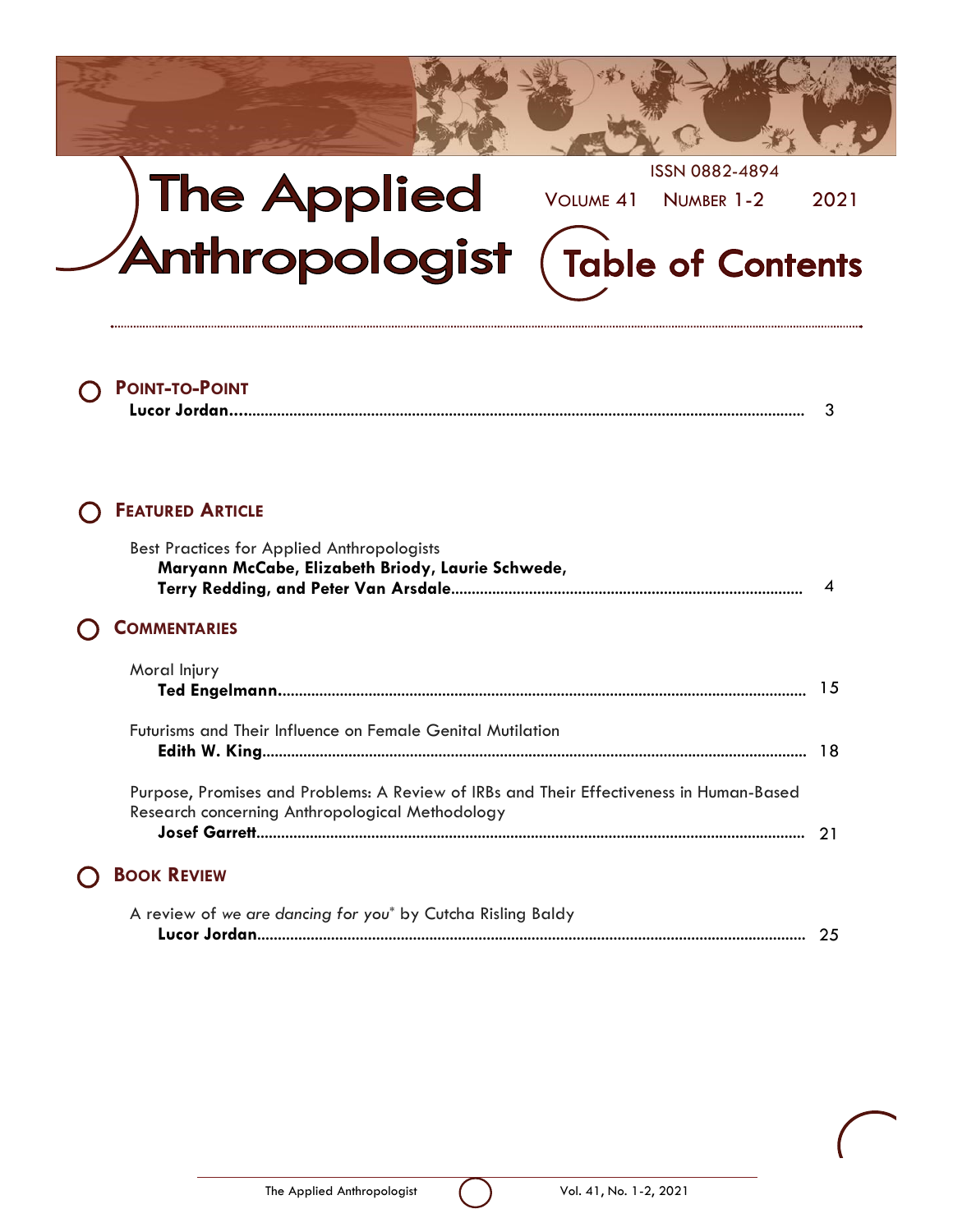## **2021 OFFICERS AND DIRECTORS**

## **HIGH PLAINS SOCIETY FOR APPLIED ANTHROPOLOGY**

Michael Kilman, President [2021-2022] Lucor Jordan, President-Elect [2021-2022] Josef Garrett, Past President and Membership Chair [2021-2022] Saniego Sanchez, Treasurer [2017-2023] Max Mattisson, Communications Chair [2021-2022] Peter Van Arsdale, Publications Policy Committee Chair [2018-2022] Saniego Sanchez, Webmaster [2018-2022] Lucor Jordan, Editor-in-Chief, *The Applied Anthropologist* [2021-2023] Andrea Mader, Publishing Editor, *The Applied Anthropologist* [2016-2022] Ed Knop, Publications Policy Committee [2020-2022] Melanie Matteliano, Publications Policy Committee [2020-2022] Alyssa Camp, Member-at-Large [2021-2022] Ted Engelmann, Member-at-Large [2019-2022] Melanie Matteliano, Member-at-Large [2021-2022] Howard Stein, Member-at-Large [2016-2022]

## MISSION STATEMENT OF *THE APPLIED ANTHROPOLOGIST*

*The Applied Anthropologist* publishes peer-reviewed articles, commentaries, brief communications, field reports, and book reviews on a wide range of topics. The journal's focus is on cultural change and adaptation in the modern world. It explores how humans approach, analyze, and develop solutions to cultural, ecological, economic, and technological problems. The journal is supported and underwritten by the High Plains Society for Applied Anthropology. Guidelines for authors, electronic access to back issues, and further information about the society is available on the website at www.HPSfAA.org.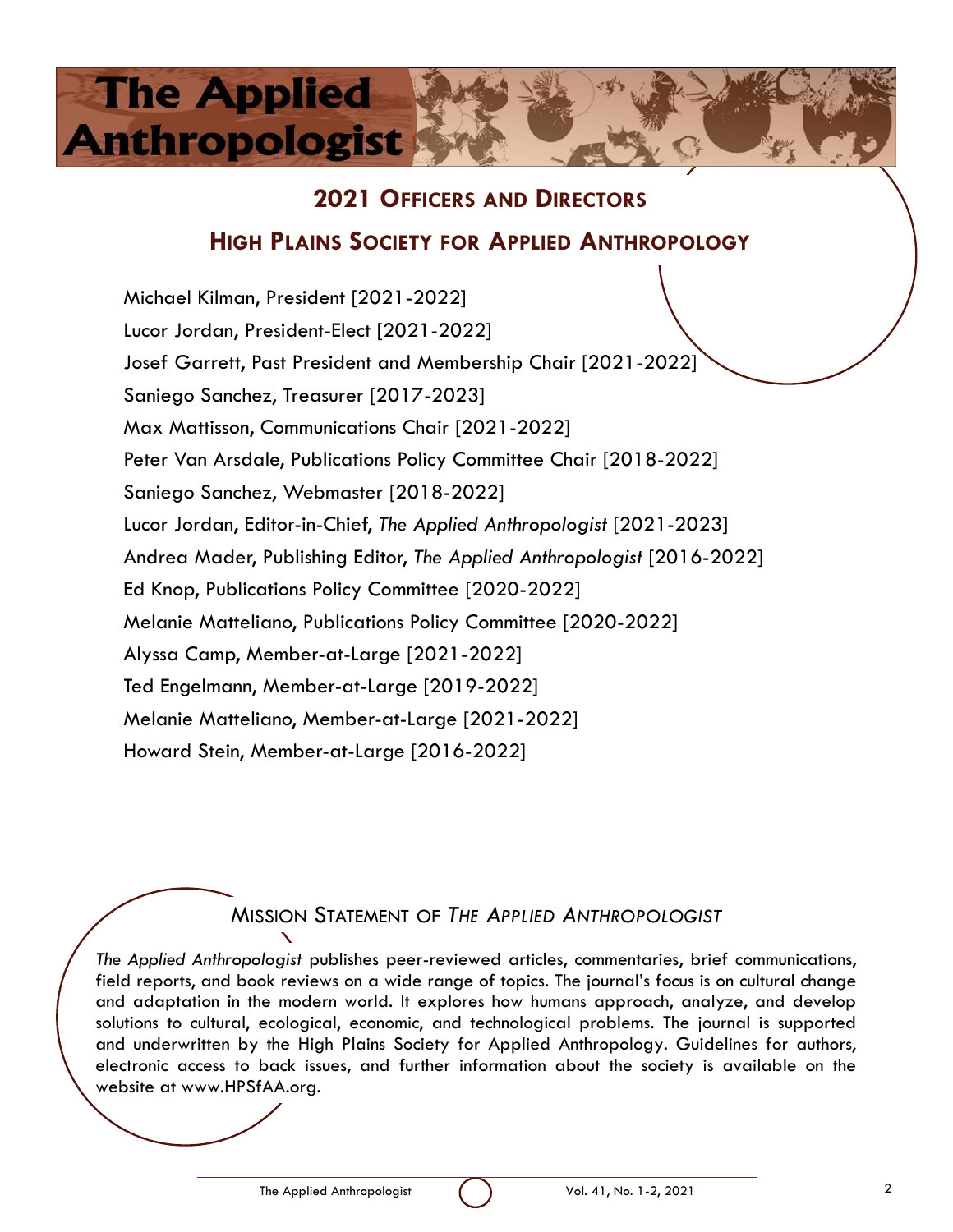Vol. 41 No. 1-2 2021

**The Applied** 

**Anthropologist** 

### **POINT-TO-POINT LUCOR JORDAN**

### **GROUND TRUTHING AND FUTURISMS**

The theme of the 2021 issue of *The Applied Anthropologist* is "ground truthing and futurisms". This theme highlights two central concerns of applied anthropologists in the field— coming to understand peoples' lived experiences in a particular place at a particular time, and engaging in the process of considering, anticipating, and imagining possible futures that might emerge.

Ground truthing and futurisms exist within an iterative relationship of co-creation. As anthropologists, our visions of the future are grounded in our understandings or imaginings of people's lived realities, and we often interpret the present through the lens of what could be in the future. Just as the lived experience of a particular present is shaped by the historical events which persist as systems of privilege, oppression, erasure, and marginalization, the futures that grow from these presents are shaped by our current realities and the meaning that we make from them.

Within applied anthropology in particular, we often use research as a means of trying to bring about the future that a community is working towards. When we engage in research within an advocacy or activism framework, the interplay between ground truth and futurism becomes even more central to how we approach our work. This is a particularly salient dynamic in action research, where an iterative relationship between defining and communicating ground truths is directly joined with social and culture change directed at the community level or at the systems level.

In exploring these topics, the oft-ignored specters of the researcher and research process have emerged as thematic guests-at-the-table beside more conventional conversations around the present as a liminal place of becoming. Anthropologists have become cognizant of the researcher as the lens that defines the present and frames the future. At the same time, we have moved towards collaborative modes of research that aim to center the voices of those we work with, and often work to co-create research outputs that reflect people's ground truths, visions, and goals.

The articles and commentaries highlighted in this issue of *The Applied Anthropologist* engage with the theme of "ground truth and futurisms" from different angles. In our featured article McCabe, Briody, Schwede, Redding, and Van Arsdale share exciting insights that are deeply relevant to all practitioners of anthropology, as they reflect on how we might take lessons from our past experiences within the discipline and apply them towards our future work. Drawing from their own work, as well as the experiences of their colleagues in the National Association for the Practice of Anthropology (NAPA), the authors have compiled a set of best practices for applied anthropologists, covering three key areas of focus: building trust with stakeholders; enhancing operational, organizational, and management effectiveness; and protecting research participants, clients, and ourselves.

I provide a thoughtful book review of *we are dancing for you\** by Cutcha Risling Baldy, a book that builds discourse around Hoopa futurisms by utilizing concepts such as "survivance" and "continuance" to explore the *kinahldung*  (the flower dance) as a decolonial praxis.

Garrett's commentary offers an exploration of the past, present, and future of the IRB, beginning with the problematic history of research on human subjects and transitioning into a discussion of the strengths and opportunities of both the IRB and subsequent discipline-specific ethical best practices such as those championed by the AAA's, the SFAA's and indeed, the featured article of this volume.

King's commentary engages with the deeply important topic of female genital mutilation (FGM). King delves into the complex social and cultural dynamics surrounding this practice, discusses the implications of the pandemic on efforts to eradicate it, and calls for continued research, activism, and awareness surrounding FGM in order to ensure that the human rights of women and female children are protected in the future.

Engelmann's commentary creates an engaging space of discourse around the non-physical wounds incurred during conflict. Without minimizing the importance of the social and historical factors which contextualize the conflicts, he demonstrates that it may be invaluable to consider the unique threads of the experience of warfare through a holistic lens– not only to bring insight into the lived experiences of soldiers following conflict, but also to bring a more nuanced understanding to future considerations.

I hope you enjoy "ground truthing and futurisms"*,* and that these thoughtful and engaging pieces encourage you to consider what the opportunities– and unforeseen impacts– are for applied social science to play an active role in answering the essential question of: where do we go from here?

\*no capital letters appear in the book's title

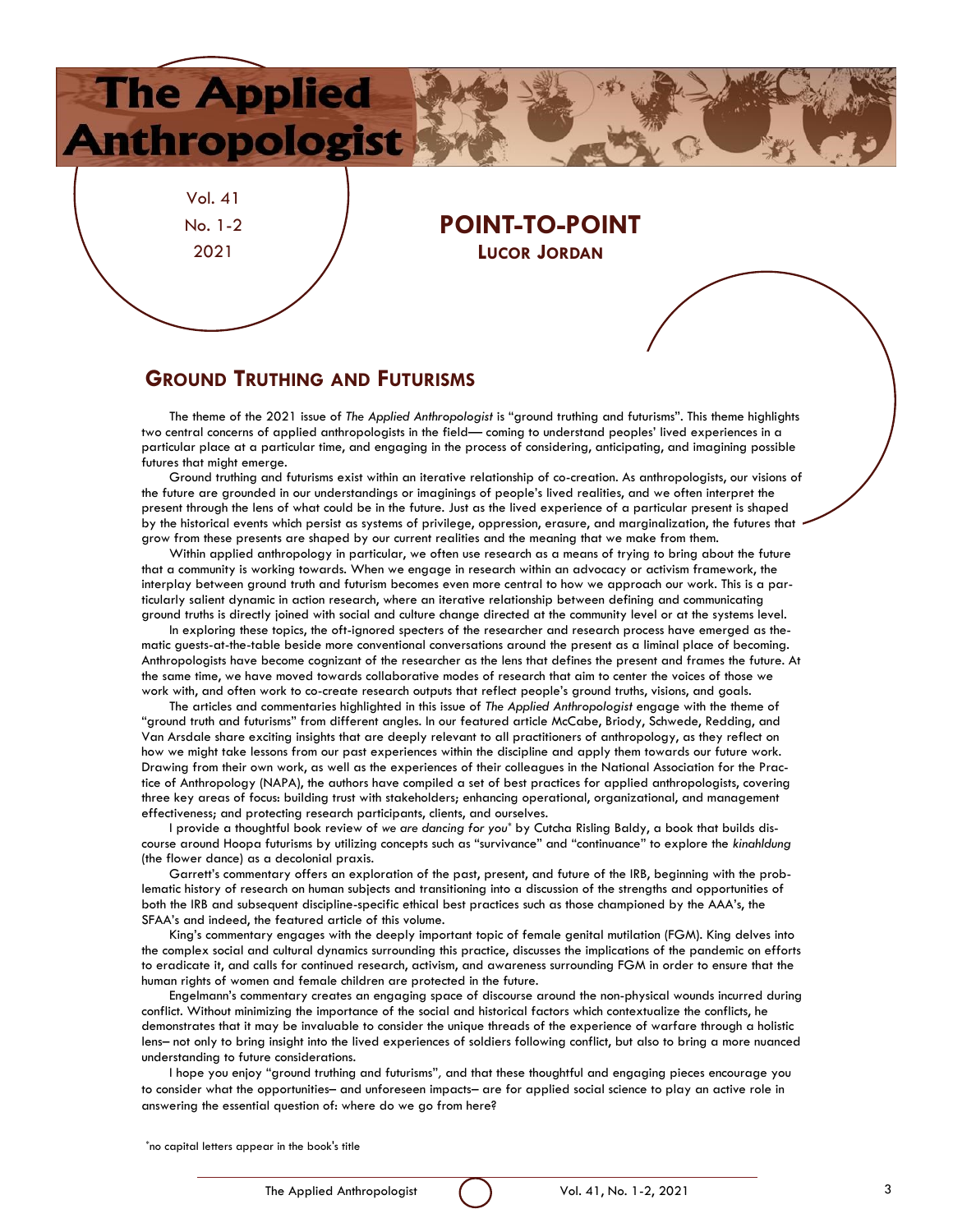

No. 1-2 2021

## **MARYANN MCCABE, ELIZABETH BRIODY, LAURIE SCHWEDE, TERRY REDDING, AND PETER VAN ARSDALE**

### **ABSTRACT**

At the intersection of the sciences and the humanities, anthropological practitioners are found in occupations across multitudes of specializations. Is it possible, then, to derive a set of overarching and relevant "best practices"? Any set of standards or perspectives needs to cover a diverse group of activities, perspectives, and stakeholders. As just one example, with work involving research and/ or evaluation, stakeholders can include participants and collaborators in our research, various types of respondents, clients and funders, organizational staff, policymakers and other decision-makers, colleagues, and the general public. Based upon the work of many colleagues, as well as their own, the five authors have organized a generalized set of best practices that cover a wide spectrum. This was done under the auspices of the National Association for the Practice of Anthropology (NAPA), a division of the American Anthropological Association. (The current Best Practices materials and resources can be found on the NAPA website at [https://](https://www.practicinganthropology.org/practice/best-practices/) [www.practicinganthropology.org/practice/best-practices/](https://www.practicinganthropology.org/practice/best-practices/) )

**KEY WORDS:** best practices, applications, trust building, management effectiveness, ethics and protections

This document's goal is to offer a set of best practices or lessons learned to show how our discipline can be applied effectively in problem solving. While this information should be especially useful to anthropology faculty and instructors charged with teaching and advising students about anthropological practice and careers, anthropologists engaged in applied work or who have an interest in learning more about it will also find useful details.

#### **How We Apply Anthropology**

Anthropologists working in government, business, and non-profit settings apply their education and training in anthropology to understand people and the problems they face, and to help their organizations and communities develop solutions to those problems. Representing this perspective, the five authors primarily engage in professional anthropological practice for a living.

In addition to learning anthropological theory, methods, and the current literature, anthropologists typically need additional skills and competencies. We learn to work collaboratively in and with organizations, relying on our abilities to understand social relationships and connections to the world. We also learn to face social interactions with empathy, patience, and leadership. Empathy allows us to listen to others and explore the cultural assumptions that individuals and groups have about themselves, their roles, and how things are working within their respective spheres of life and work. In collaborative encounters, we act patiently as intermediaries, seeking to represent and communicate the perspectives of clients, customers, team members, employees, and other stakeholders involved in and affected by our work. When conflict and tension arise, we exhibit leadership abilities to challenge others as necessary, clarify issues and points of view, and work toward generating consensus.

By applying skills in ethnography and other qualitative and quantitative social science research methods, applied and practicing anthropologists gain insight into cultural practices and share that insight within the organizations that hire us. Such insights help organizations serve a broad range of situations, such as feeding families, enhancing health care, shaping strong communities, improving work environments, assisting in the development of new technologies, advocating for those at risk, and dealing with climate crises. We provide cultural analyses of the economic, political, and social factors underlying problems and suggest potential ways of resolving them. Whether working as employees, contractors, consultants, and/or advocates, we apply our knowledge and experience to assist in developing goals and strategies for change in the policies and programs of governmental, tribal, corporate, and non-profit organizations. In many instances, we work to test, implement, and evaluate changes in them.

Our knowledge, skills, and experience as anthropologists are tied to many specialized fields including business, contract archeology, education, endangered language revitalization, environmental conservation, forensics, human-centered design, immigration, law, medicine, military life, public health, technology, and tourism. Potential work roles include program manager, planner, archivist, curator, user experience researcher, design researcher, specialized research methodologist, consumer researcher, survey researcher, analyst, trainer, principal/founder, community organizer, forensic anthropologist, environmental advocate, compliance specialist, immigration consultant, human rights advocate, staff development coordinator, digital specialist, prevention services supervisor, tribal liaison, executive director, heritage manager, osteologist, and archaeologist. Relying on various aspects of the "anthropological toolkit" (see "NAPA 1997" on the separate Resources page), we try to make a positive difference in addressing human problems by working to create understanding, clarify issues, propose possibilities, and design, implement, and assess plans to effect change.

#### **Best Practices for Anthropologists**

A *best practice* is a method, technique, or procedure shown by research and experience to produce optimal results or a standard way of doing things based on evidence and common agreement. To date, anthropological best practices have mostly been implicit in our education and training. It is time to make them explicit.

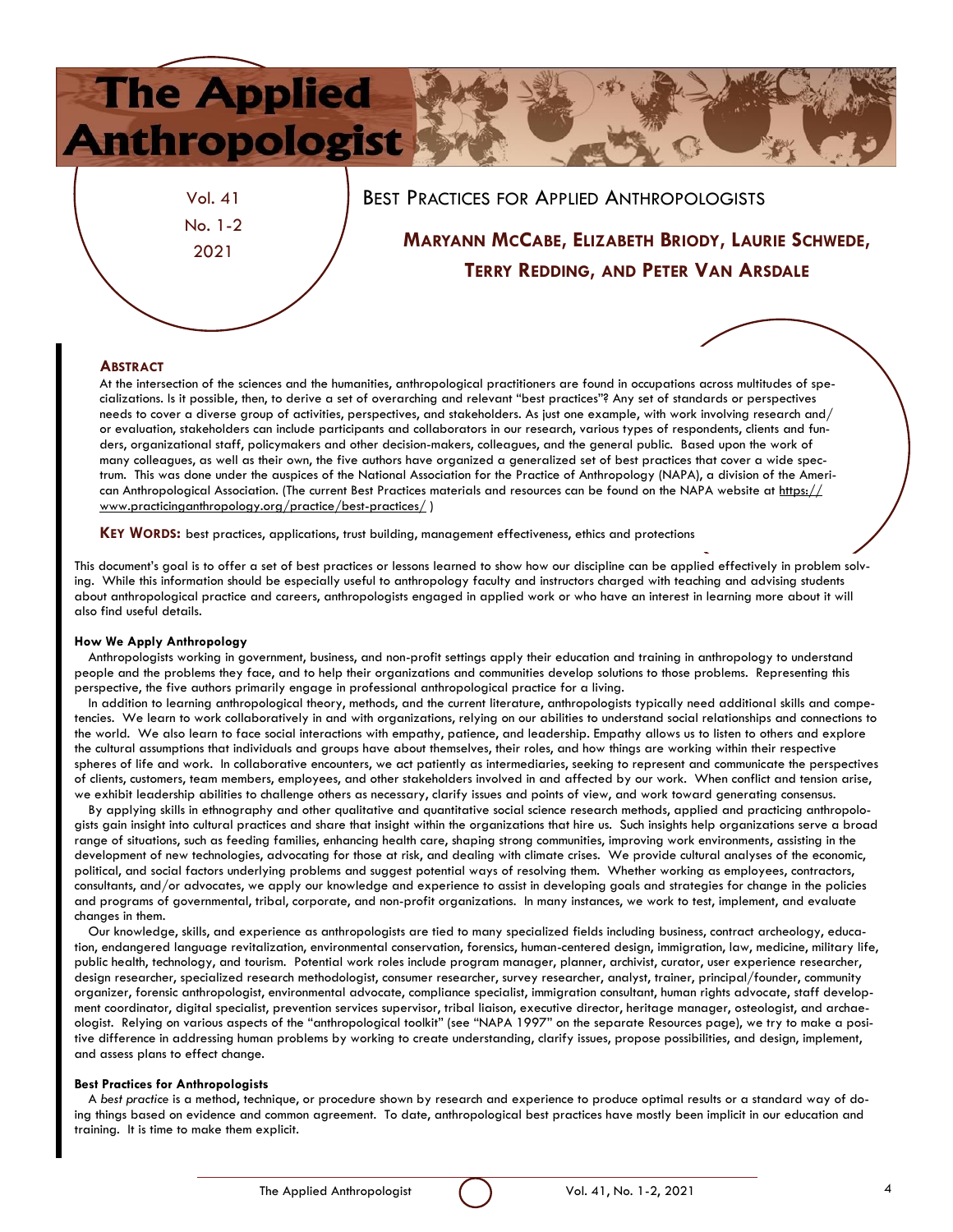

These best practices represent a resource for conceptualizing issues, applying a problem-solving orientation, and identifying, testing, and implementing opportunities for change. Inspired by human rights and social justice along with scientific approaches, we should seek to serve the diversity of humanity and foster decisions benefitting organizations and groups equally and equitably. This effort is a "living document" that will evolve with changes in our perspectives on our work. NAPA welcomes your submission of ideas via its website, referenced in the abstract.

The best practices are divided into three sections, broadly covering the major activities in which most anthropologists are engaged. Many items are not exclusive to anthropology but are nonetheless fundamental to applying anthropology successfully. Also, the sections are not mutually exclusive due to the variation in scope of our duties and responsibilities. The first section, **Building Trust with Stakeholders**, covers most issues faced by anthropologists in most professional circumstances. The second section, **Enhancing Operational, Organizational, and Management Effectiveness**, is relevant for anthropologists who are working primarily in internal organizational roles. The third section, **Protecting Research Participants, Clients, and Ourselves** is focused on anthropological research contexts. Following these three sections are **References** by different areas of practice and **General Resources** on practice.

#### **Section 1: Building Trust with Stakeholders**

- 1. Work for the common good. Although working for the common good is prominent in all anthropological ethical guidelines as well as implicit in anthropological work, it is important to reinforce it. Take an expansive view of work activities and/or potential efforts to prevent or mitigate any unwanted social, economic, or environmental consequences that might befall stakeholders, the community, minority populations, the society or culture at large, or you.
- 2. Learn, develop, and apply social skills. We learn to work collaboratively with others, relying on our abilities to understand social relationships and connections. Additional skills and competencies should be gained and used as needed, such as empathy, patience, and leadership. Employ empathy to listen to others and explore their cultural assumptions. Act patiently as an intermediary, seeking to represent and communicate the perspectives of all stakeholders. If conflict arises, use leadership skills to challenge others as necessary, clarify issues, and work toward generating consensus.
- 3. Attend to client/supervisor interactions. It is essential to maintain an attentive and respectful stance in our work-related interactions. Our client or supervisor brings knowledge and work-role experience from which we can learn. Listen to their requests and suggestions and work diligently to address them. Seeking their advice can be helpful both because of their connections within the organization and for our ability to be successful in it. Heed their advice and accomplish the stated goals, while being a team player. Keep clients/supervisors updated on work activities. Be mindful of organizational norms and rules, such as notifying our immediate client/supervisor if we expect to meet with senior leaders.
- 4. Identify all potential stakeholders. Identify all possible stakeholders when developing and launching a project or activity. Take their views and objectives into account, whether as team members, advisers, persuaders, participants, naysayers, respondents, or decision makers. Learn from other persons or groups that could be affected by the project outcomes but may not have a voice.
- 5. Respect the perspectives of others. Ethnographic skills are indispensable in learning the views, practices, and language (e.g., concepts, phrases*,* idioms) of those working with us. Understanding the positions of relevant stakeholders helps to navigate the processes of planning, managing, and bringing projects and activities to completion. Be mindful of the impacts of ethnocentrism and bias, which may be either explicit or implicit.
- 6. Clarify goals and objectives. As appropriate, ensure that all stakeholders understand the rationale behind our efforts and strategies. Addressing disagreements and negotiating when various stakeholders are at odds help demonstrate openness to multiple perspectives, flexibility, and leadership capabilities. In some cases, it may come down to a client and project leader hammering out a viable decision. Or, if a resolution acceptable to all parties cannot be reached, a compromise would be required.
- 7. Identify potential risks. Risks can be obvious or subtle. Anticipate as possible and plan for their mitigation. If one or more risks emerges, work together with others to take stock of what occurred and decide on a course of action. Communicate risk mitigation actions as clearly and transparently as possible. Lessons learned from these experiences form a part any of future planning.
- 8. Communicate openly and honestly. It is critical to engage all stakeholders as activities start, and to communicate with them frequently and broadly. Early and continuing dialogue can be wonderfully enlightening, or reveal disagreements, which when reconciled, may result in wide stakeholder engagement and at least some consensus on activities and decisions. In addition, sharing preliminary ideas in conversations or dry runs of presentations represent opportunities to exchange viewpoints, elicit feedback, and limit "surprises" that may be perceived poorly.
- 9. Provide transparent descriptions. Describe any plan of work clearly, accurately, and completely. The contents of any plan—goals, objectives, design, target group, methodology, limitations, likely outcomes, follow-up actions, timeframe, personnel, and budget—should clarify all phases of the process. Such information is the foundation for organizational or client decision making. For non-proprietary programs, projects, and other work-related activities, consider seeking internal review and approval so that these materials may be shared with the broader professional, trade, and/or scholarly communities.
- 10. Create an electronic paper trail. Circumstances may change as you go along. Document in writing any relevant changes in events, dates, times, participants, goals, methods, and the wider context, along with discussions and decisions. This material can help reveal obstacles, explain past decision making, and be useful in analysis and reporting. In addition, it may become the basis for lessons learned, retrospective clarification, and potential evidence, should any disputes (legal or otherwise) arise among the parties.
- 11. Recognize and address power dynamics. Know or determine in advance the appropriate chain of command in the work setting, including project leaders and the system of dispute resolution. Various stakeholders and project team members may disagree on what constitutes their prerogatives, areas of specialization and consultation, an appropriate hierarchy, and other related issues of power, status, and control. In our varied work settings, we are aware of, or quickly learn, our own status within the power dynamics, particularly with respect to stakeholders who feel or are disenfranchised. As anthropologists, we find it valuable to build and maintain rapport with all stakeholders, put them at ease, and share updates on activities and projects whenever possible.

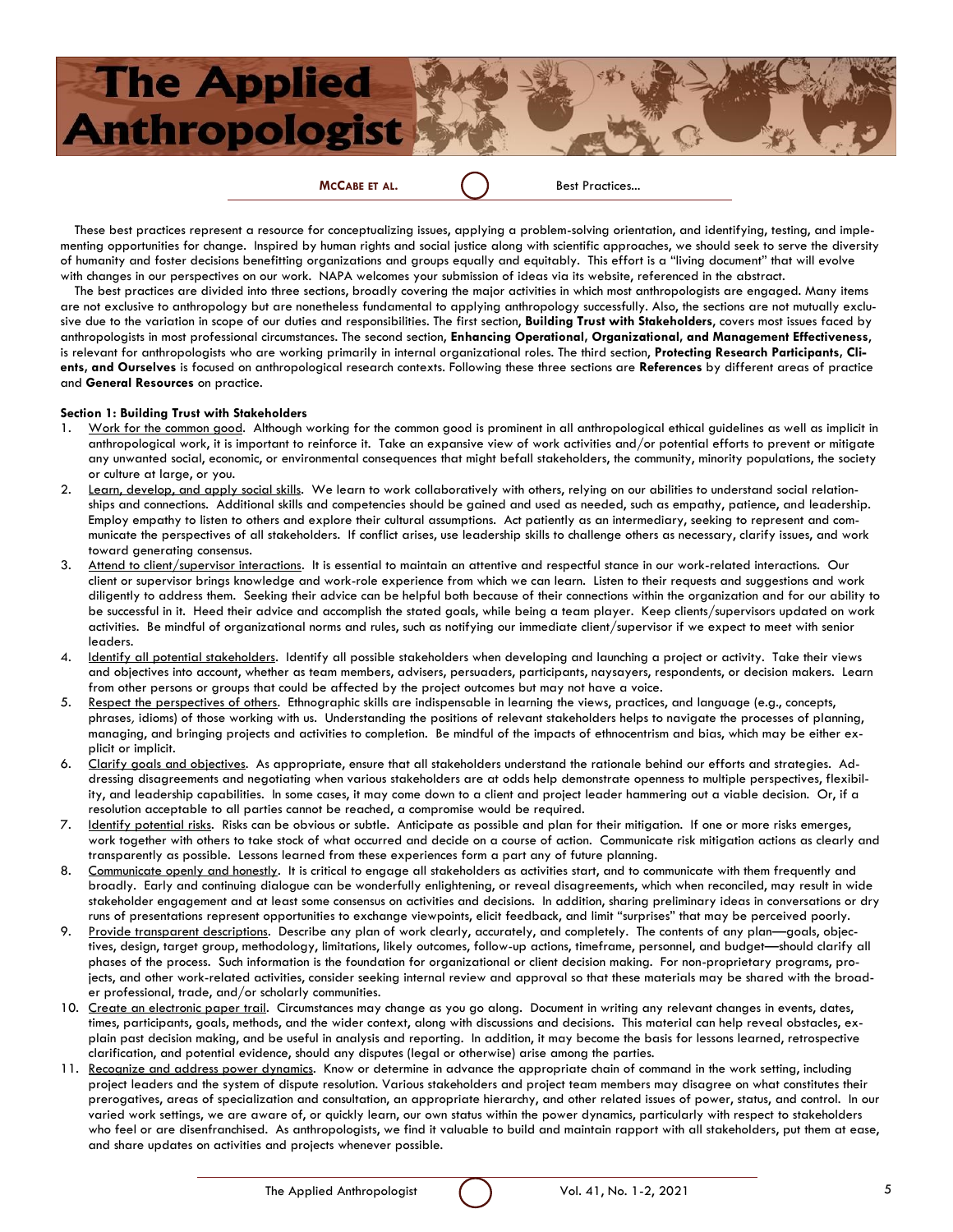### **MCCABE ET AL.** Best Practices...

#### **Section 2: Enhancing Operational, Organizational, and Management Effectiveness**

- 12. Respect agreements with employers or clients. Anthropologists engaged in practice usually discuss a new activity or project in detail with their supervisors or clients prior to initiation. Once an agreement is reached (sometimes resulting in a signed contract), carry out the agreement in good faith. If something is amiss or unexpected, there may be room for some negotiation even after the work gets underway. Focus on addressing any supervisor/client requests or issues. At times, conflict may emerge between the client/supervisor and other stakeholders (e.g., a leader with his/her team members, a brand manager with potential users). Sometimes agreement is not possible, and one party may prevail. At other times, the conflict may simmer, causing significant discomfort and perhaps damage among certain stakeholders. In both scenarios, ethical challenges may arise, forcing us to decide our next course of action (e.g., exit the project and/or organization; remain and rebuild).
- 13. Honor timelines. Once timelines are set in a realistic frame, they should be followed. Missing them may have serious ramifications for subsequent activities and projects, not to mention the current effort. Do not take congenial supervisor/client relationships for granted. Just as we listen to their ideas and concerns, we are also mindful of their time and agreed-upon deadlines. If an unforeseeable challenge arises, alert the supervisor/client and try to negotiate a mutually-agreed-upon alternative.
- 14. Employ strategic foresight. Organizational planning and decision making maximize the likelihood of success and may mitigate any unexpected effects or unintended consequences. When appropriate, challenge assumptions and identify potential factors and forces affecting desired outcomes. Then brainstorm "what if" scenarios in the work setting and how to address them over time. This approach can offer decision makers a broader set of options related to relevant issues, and suggestions for adapting more readily to unexpected developments and unintended outcomes. This practice is routine in the corporate world; we believe it should be adopted in all organizational settings. The need for strategic foresight in addressing racial equality in health care is a case in point. During the coronavirus pandemic, stark differences became clear; many minority communities had high rates of infection and severe outcomes and yet were slower than others to get fully vaccinated. The pandemic revealed deep structural inequalities requiring new short- and long-term strategies.
- 15. Establish and nurture basic and applied research within organizations. Given that anthropologists hold an array of roles in organizational settings (e.g., employee, supervisor, manager, director, consultant), we can be involved directly or indirectly with research efforts and future planning. Propose new or follow-on research as appropriate within and across organizations as relevant. Internal communications about that research may promote inclusivity, improve employee engagement and retention, lead to additional lines of research, and possibly facilitate organizational change. Undertake external presentations, publications, and other communications when possible. Such practices can demonstrate transparency, improve reputation or standing within particular groups or communities, and enable organizations to gather input from outside sources.
- 16. Anticipate and address administrative and management issues. Plan ahead for such long-term considerations as staff capacity and turnover, emerging innovations, ongoing benchmarks and timelines, technology demands, appropriate analysis, implementation efforts (our own and others), and possible setbacks and problems. Anticipation can help prevent or lessen the effects of unforeseen events or unintended outcomes. It is also critical to plan for an appropriate chain of command (i.e., for projects, activities); key roles (e.g., program management, client liaison, reviewers); processes for recruiting and selecting participants, collaborators, or other stakeholders; adequate resources; timeframes; feedback loops; and other processes and actions that might affect a project or activity.
- 17. Be mindful of organizational privacy. Recognize and respect privacy considerations in the organization. As professional observers, we know or quickly learn how the internal structures and rules work, as well as the internal differentiation (e.g., across departments, functions, business units) and power dynamics. Exercise care when sharing information, data, or knowledge across organizational boundaries because of internal privacy and security concerns. Communicate in a way that highlights your work in relation to the interests of the group(s) engaged, while relying on the fluidity of the ethnographic approach to understand subsequent reactions.
- 18. Be aware of potential legal actions. We should bring to our work at least a cursory understanding of applicable employment, contract, and other types of law, as well as access to legal consultation and advice as needed. This awareness is especially important in international settings where laws and regulations may be quite different from Western or U.S. norms. Anthropological statements on ethics say very little about the legalities of our work, but a lawsuit or court challenge can have a devastating impact on careers, research participants, clients, and other stakeholders. In addition to fundamental legal issues, it is important to understand the regulatory and policy environment pertinent to our work. Such knowledge can prevent serious issues and challenges from arising.

#### **Section 3: Protecting Research Participants, Clients, and Ourselves**

- 19. Protect human subjects in research projects. Many of us engage in some form of research, whether foundational, exploratory, experimental, or evaluative. A lynchpin of protection, informed consent obtained from research participants, typically covers issues such as the voluntary nature of the project, potential risks and benefits, data protection and privacy, utilization of findings, and incentives. Some work environments include individuals considered "vulnerable" (e.g., those in schools, nursing homes, hospitals). Informed consent is an especially critical issue with children and youth, the elderly, undocumented immigrants, persons who are homeless, and others who may be in a position to be coerced. This issue is covered in human subjects training. Samples of informed consent forms can be found online, but they will always need to be adapted for the specific circumstances.
- 20. Obtain human subjects training. Online courses help to keep us current with key ethical issues of human subjects' research along with the appropriate level of coursework and experience that provide grounding in how to protect subjects. They can create awareness about potential legal exposure regarding consent and taking needed steps up front to mitigate possible infringements on informed consent. Relevant training is offered through the National Institutes of Health course, "Human Subjects Protections Training" ([https://humansub](https://humansubjects.nih.gov/resources)jects.nih.gov/ [resources\).](https://humansubjects.nih.gov/resources) The Collaborative Institutional Training Institute (CITI) training also offers a program ([https://about.citiprogram.org/en/](https://about.citiprogram.org/en/homepage/) [homepage/\).](https://about.citiprogram.org/en/homepage/) Employers of research anthropologists (e.g., federal government, sector-specific organizations) will typically require such training. Some employers may provide their own related training.

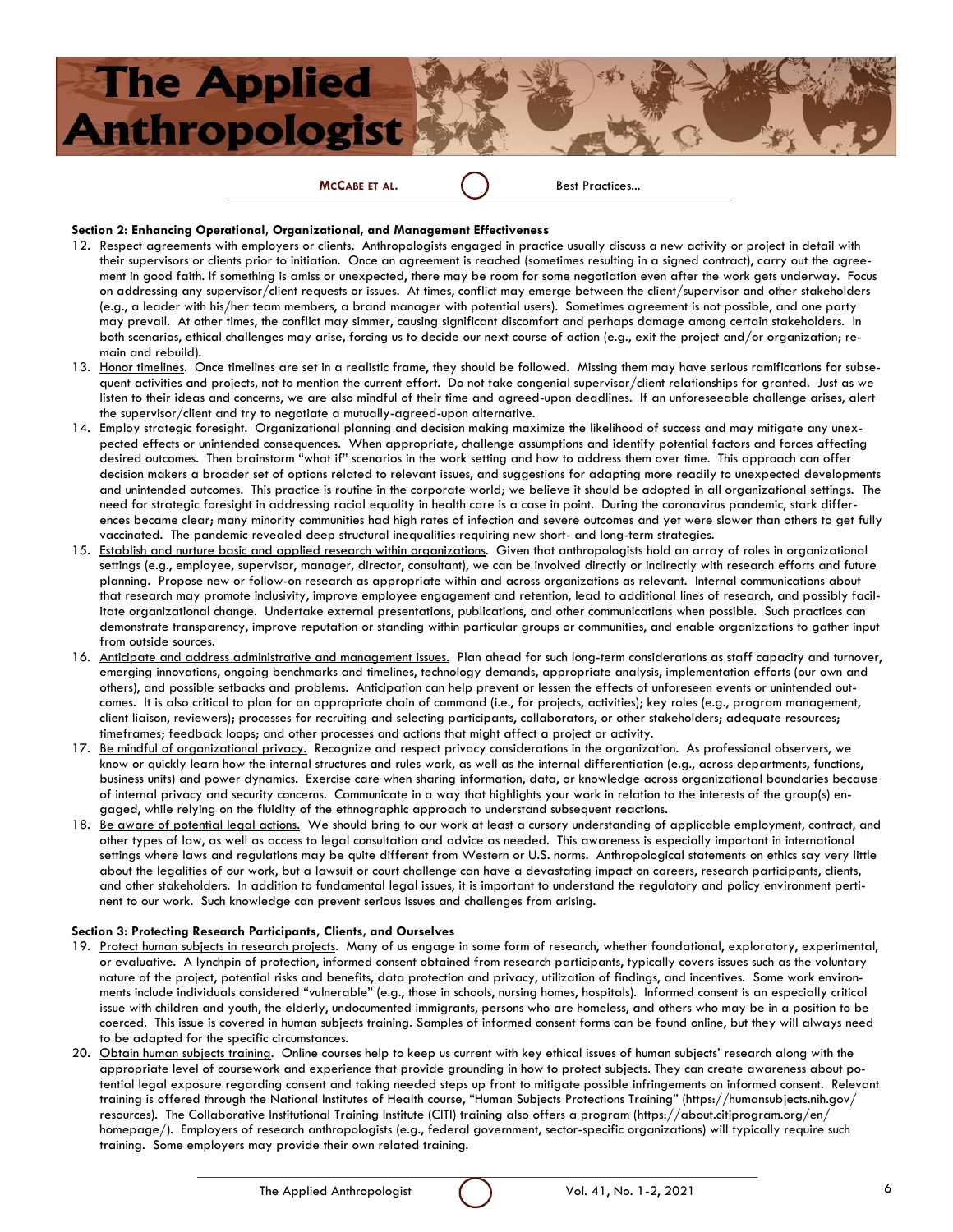### **MCCABE ET AL.** Best Practices...

- 21. Explore IRB compliance. Most anthropologists understand the value of and generally support the Institutional Review Board (IRB) process available through an institution of higher learning (university) or other source. The IRB process often poses a challenge to project timelines and activities, but the extra measure of protection for research participants can be worthwhile for both them and the researchers. International IRB standards vary widely and must be assessed through this lens; thus, it is important to factor in sufficient time to ensure compliance. However, compliance is not mandated or supported by many employers/clients. In-house researchers would not necessarily be allowed by their employers to submit a research protocol through a university IRB process—particularly for research considered proprietary. Anthropologists without a primary university affiliation would be unable to submit a research project as the lead researcher. Consequently, the IRB process presents complexities that must be considered during research planning. At the very least, however, we should do our best to adhere to best practices in conducting research with study participants.
- 22. Secure data protection, privacy, and preservation. The informed consent process typically specifies data use and protections, as well as dissemination of findings. All data should be protected equally. In studies involving drug use, trauma, neglect, criminal behavior, undocumented immigrant status, and other sensitive areas, special care is required—particularly in conversations and presentations—so that individuals and groups, or the affiliations of those whose privacy has been assured are not inadvertently identified. Before conducting research, consider whether there is a need for long-term preservation of any documents created by the research and, if so, how to preserve them. Most organizations have a policy to address data storage.
- 23. Establish ownership of intellectual property. Contracts between employees and organizations, like those between consultants and clients, typically outline ownership of intellectual property. In employer/employee scenarios, or within team activities, negotiation of data ownership may be prohibited. Alternately, the fine lines may become blurred, such as what counts as proprietary information; who has access to the findings, analyses, and insights and for what purposes; and who benefits financially from a patent. Consultants often have greater flexibility in negotiating data ownership compared with full-time employees. As a consultant, always negotiate data ownership clearly in writing—including analyses and results—with the client at the outset of a project or activity.
- 24. Consider compensating research respondents and/or participants. In the U.S., public willingness to complete questionnaires or participate in focus groups has been declining for years. During the unprecedented 2020-21 pandemic shutdown, when many people stayed at home as much as possible, public willingness to participate in focus groups may have increased. However, the downward trend is likely to resume when the pandemic recedes. Many survey companies and federal agencies offer financial incentives or honoraria to compensate respondents for their contributions; organizations are sometimes motivated to improve data quality by increasing, or at least maintaining, response rates through incentives. Incentives also acknowledge the time and feedback that respondents provide. In any case, compensation may be especially welcomed by those who are low-income or somehow disadvantaged, or those who are distrustful of authority or unknown figures. For accounting and records, respondents should complete and sign voucher sheets to document incentive receipt (e.g., cash, gift card). However, be aware that in some public contexts, such as some universities, there are often constraints on such compensation.
- 25. Uphold the integrity of the ethnographic process when clients and other stakeholders observe research activities. Clients and stakeholders may wish to observe individual and group interviews. This opportunity enables them to learn directly from participants and experience open -ended questions and other features of the ethnographic process. However, it is important to provide clients and stakeholders with a brief introduction to ethnographic methods prior to any data gathering. Ask them to remain silent while you work with study participants, and reserve their questions until you have finished. This kind of observational experience for them can lead to fruitful discussion among researchers, clients, and stakeholders.
- 26. Represent research participants carefully. Project analyses of participants or groups of participants may carry significant weight in how decision makers proceed. It is important to think through and assess all conclusions carefully. Do not be rushed or arbitrary, particularly when working with specialized groups with no access to the findings and conclusions, and who may be unable to present alternative perspectives. Offset this potential issue by validating the results and recommendations with study participants and/or knowledgeable specialists. Validation enables us to have confidence in project findings, conclusions, recommendations, tools, interventions, and other deliverables.
- 27. Understand how to protect yourself and negotiate protections with clients. Be aware of and learn how to keep safe from potential physical, emotional, and mental harm. We deal with many types of people, not always in the best of circumstances. Think through all possible things that could go wrong: respondent violence, random street theft, flat tires in remote areas, being isolated on unfriendly turf, not to mention emotional and mental duress from hearing heart-breaking stories of others, having verbal abuse aimed at you, or learning about harm done to others. Anticipate as possible, and do not undertake risks without adequate planning and preparation. If you find yourself going into a situation that makes you feel under threat, consider seeking help through the following potential sources, depending on the specifics of your situation: your current boss, an HR process, grant program managers, consular or embassy officials, nearby colleagues, and/or powerful local leaders or groups. If you can find no way to resolve the situation, you may choose to exit the project before matters escalate further.
- 28. Be firm with client payments. Applied anthropologists working as consultants may occasionally come across a client who delays, disputes, or refuses payment for work done. Along with your contract, a paper trail as noted above gives you a record of what was agreed to when, and what was done. Always try to clarify expectations from the start and be aware of changes in client responses and attitudes. If you find yourself in such a situation, put messaging out to colleagues (while keeping client names private) to see how others have handled situations like yours. Try to go up the chain of command as possible but know that leadership will usually side with their employees and not an outsider. If matters cannot be resolved cordially or through compromise, consider the pros and cons of taking legal action.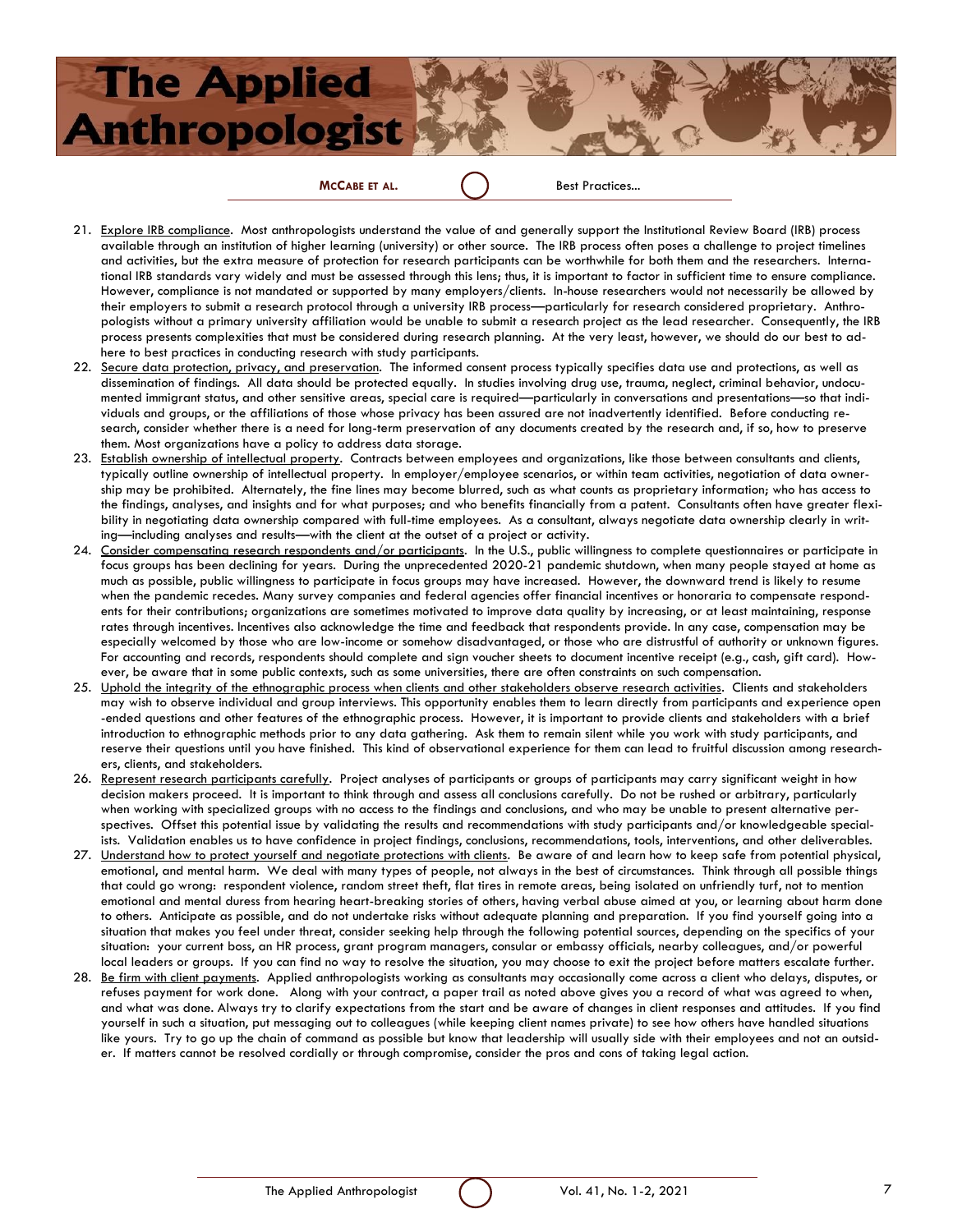**MCCABE ET AL.** Best Practices...

*Maryann McCabe, Ph.D., is recently retired from practice and teaching. She engaged in consumer research for corporate and non-profit clients through her consulting practice, Cultural Connections. She also taught in the Department of Anthropology, University of Rochester, where she involved students in community research projects. Her most recent book is* Women, Consumption and Paradox *(Routledge, 2020). She can be reached at [maryann.mccabe@rochester.edu.](mailto:maryann.mccabe@rochester.edu)*

*Elizabeth Briody, Ph.D., has been involved in cultural change efforts for over 30 years, first at General Motors Research and later through her own consulting practice, Cultural Keys. She has worked with clients in manufacturing, aeronautics, health care, university departments and schools, petrochemicals, and consumer products, among others. She has begun revising* The Cultural Dimension of Global Business *(Taylor & Francis, 9th edition). She can be reached at [elizabeth.briody@gmail.com.](mailto:elizabeth.briody@gmail.com)*

*Laurie Schwede, Ph.D., is retired from the U.S. Census Bureau, where she was a Research Social Scientist and a Census Labor-Management Council and Commerce Labor -Management Forum member. She designed and conducted survey research and ethnographic evaluations on household structure, race/ethnicity, and decennial census undercounts of minorities and young children, summarized in her chapter in* Profiles of Anthropological Praxis: An International Casebook *(Berghahn, forthcoming). She can be reached at [lschwede1@yahoo.com.](mailto:lschwede1@yahoo.com)*

Terry Redding, M.A., is the Strategic Communications Director for the USAID-funded MOMENTUM Integrated Health Resilience project. He is a past president of the Washington Association of Professional Anthropologists (WAPA) and a past chair of the NAPA communications committee. He is co-editor of the forthcoming Profiles of Anthropological Praxis: An International Casebook (Berghahn), which is based on recipients of the WAPA Praxis Award. He can be reached at *terrymred[ding@yahoo.com.](mailto:terrymredding@yahoo.com)*

*Peter Van Arsdale, Ph.D., is recently retired from the University of Denver's Josef Korbel School of International Studies, where he served as Director of African Initiatives. He currently serves as a Global Fellow (pro bono) there. Specialties include human rights, humanitarian outreach, and community development, with water resource and refugee issues central. His most recent book is* Global Human Rights: People, Processes, and Principles *(Waveland, 2017). He can be reached at [peter](mailto:petervanarsdale1@gmail.com)[vanarsdale1@gmail.com.](mailto:petervanarsdale1@gmail.com)* 

#### **APPENDICES**

#### **\* Foundational Approaches of Anthropological Practice**

These foundational approaches and standards are the ideal for how we should apply anthropology in our work, no matter the sector(s). Some of these are rather unique to anthropology, while others could be applied in other disciplines just as easily. They will overlap at times, and not all will be relevant in all contexts. But generally, these are approaches that set our work apart.

#### **Ethnographic**

At the heart of anthropological work is the concept of culture. This can be the culture of a workplace, of a project, or a particular setting. In any case, overtly or covertly, we take nothing for granted, look beyond "face value," and try to get below the surface to the underlying components and dynamics of why people behave the way they do, and how to most effectively navigate in that context.

#### **Cross cultural**

We recognize that different groups have different ways of behavior that make sense to them. When there is a conflict, we should be ready to serve as culture brokers to try to mediate misunderstandings.

#### **Emic/etic**

Ideally, these perspectives ultimately complement each other. Emic is understanding the way a group thinks and how they behave under a given set of accepted rules; we take into consideration and negotiate the views, experiences and perspectives of stakeholders. Etic is the outsider's analysis and interpretation of the group's behavior. It is the anthropologist's role to combine these two perspectives accurately toward the most effective ends.

#### **Holistic**

It is very anthropological to look at all sides of an issue, and to consider all sources of information from all available sources, before rendering an analysis or interpretation. Individuals and issues are at the center of a web of connections, relationships, and influences, and we need to sort out all strands of the web.

#### **Interdisciplinary** and **multidisciplinary**

Given our frequent work across a broad arc of professional orientations, these two standards are understandable. In general, being interdisciplinary means integrating data, information, knowledge and/or methods from different disciplines, creating a synthesis of analysis. Multidisciplinary is learning about and working collaboratively with other approaches and professions, understanding their points and taking into consideration different ways of achieving goals.

#### **Historical, contextual, comparative**

Take into account all available information, past and present, and use it in its proper context to compare options and insights. The end goal is to derive the best results based on all available information. This is systems thinking: viewing a situation, behavior, or action in context and history, rather than in isolation.

#### **Scientific approaches and methods**

Even in purely creative endeavors, there is a foundation of science to guide our decisions and actions. Knowable facts, observations, and logic guide our actions rather that gut feelings and hopeful interpretations.

#### **Self-awareness**

To be most accurate and effective, we need to know ourselves and our internal biases, and be transparent in our work. We must also keep in mind our effect on others, as well as relevant power dynamics, cultural blind spots, and other situational factors.

#### **Validity**

We should always match our programs or activities with the interests and needs of the funders or client/community. Similarly, we need to match the budgets with the programs or activities.

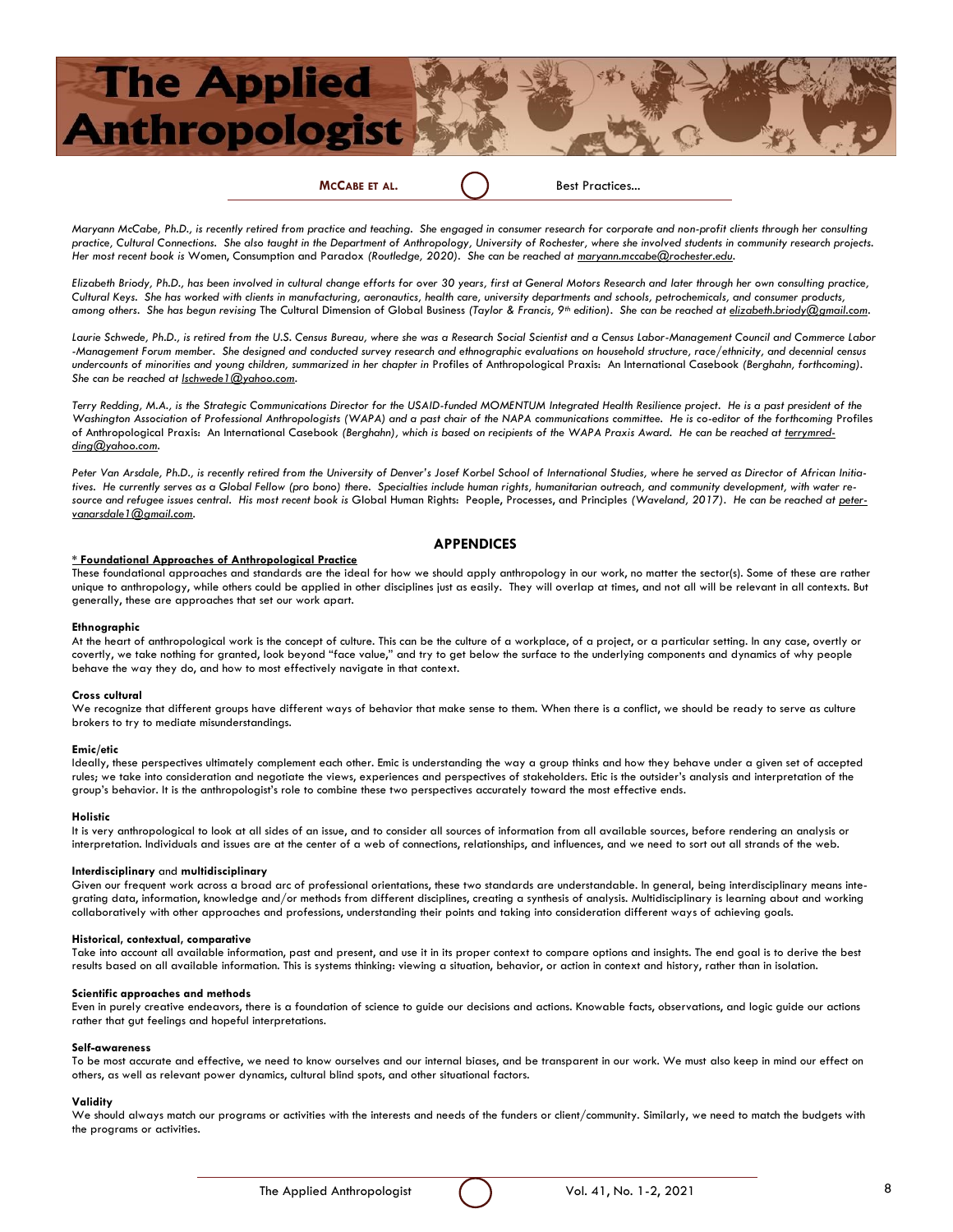

#### **Win-win**

Our orientation is to try to create situations in which all stakeholders benefit, without resulting advantages and disadvantages across individuals or groups. It does not always work, but that's the approach.

#### **Findings** and **results**

In many situations we work with stakeholders to rapidly synthesize and co-construct analysis, information, knowledge, and direction, and to understand the translation of information and knowledge into decisions leading to action. It is vital to pay attention to the policy implications of our work. We rarely work in a vacuum.

#### **\* Ethical Considerations**

To set the stage for best practices, one should first be familiar with NAPA's ethical guidelines for practice, which were subject to deep review and revision, and then approval of NAPA members in 2018. There are also ethical standards put forth by the AAA, SfAA, the Society for American Archaeology, and the Register of Professional Archaeologists.

#### **Professional statements of ethics in anthropology**

NAPA: <https://www.practicinganthropology.org/practice/ethics/>

- AAA: <http://ethics.americananthro.org/category/statement/>
- SfAA: <https://www.appliedanthro.org/about> (click "ethics")
- SAA: <https://www.saa.org/career-practice/ethics-in-professional-archaeology>
- RPA: <https://rpanet.org/code-and-standards>

See also the AAA Ethics Forum

#### **\* Selected References by Topic Area**

Below are key references to relevant online (in most cases) books, articles, and other resources. Most of these refer to or represent best practices.

#### **Archeology**

Singer, Gideon. 2020. "Digital Garbology." Oxford Research Encyclopedia of Anthropology, [https://doi.org/10.1093/acrefore/9780190854584.013.233,](https://doi.org/10.1093/acrefore/9780190854584.013.233) Published online: 19 November.

Stotman, M. Jay. 2018. "Applied archaeology (including activist archaeology)." *Encyclopedia of Global Archaeology*, Claire Smith, ed. [https://doi.org/10.1007/978-3](https://urldefense.proofpoint.com/v2/url?u=https-3A__doi.org_10.1007_978-2D3-2D319-2D51726-2D1-5F2984-2D1&d=DwMFAg&c=kbmfwr1Yojg42sGEpaQh5ofMHBeTl9EI2eaqQZhHbOU&r=k6RjcbnjP_qJ0ZueC2kYu-Kyai-azFgp5ALenNqM6vY&m=_XHL-e-UUGPMMrKxzbYa-aoHyPZluU-qqaDc6_kCbbY&s=6ee5) [-319-51726-1\\_2984-1](https://urldefense.proofpoint.com/v2/url?u=https-3A__doi.org_10.1007_978-2D3-2D319-2D51726-2D1-5F2984-2D1&d=DwMFAg&c=kbmfwr1Yojg42sGEpaQh5ofMHBeTl9EI2eaqQZhHbOU&r=k6RjcbnjP_qJ0ZueC2kYu-Kyai-azFgp5ALenNqM6vY&m=_XHL-e-UUGPMMrKxzbYa-aoHyPZluU-qqaDc6_kCbbY&s=6ee5)

#### **Biological Anthropology**

Lindshield, Stacy, and Giselle M. Narváez Rivera. 2021. "Primate Conservation." *Oxford Research Encyclopedia of Anthropology,* forthcoming.

Klein, Charles. 2021. "Epigenetics and Applied Anthropology." *Oxford Research Encyclopedia of Anthropology,* forthcoming.

#### **Census Work**

Redding, Terry, and Laurie Schwede. 2014. Terry Redding podcast interview with Laurie Schwede on her research at the U.S. Census Bureau on the NAPA website. <https://www.practicinganthropology.org/blog/interviews/laurie-schwede/>

Schwede, Laurie. 2014. "Using Multiple Data Sources to Identify Types and Sources of Coverage Error on an Indian Reservation." Presented at the JSM Annual Meetings in Denver. Published in 2008 JSM Proceedings, Section on Survey Research Methods, pp. 2485-2492, available at: <http://www.asasrms.org/Proceedings/y2008/Files/301574.pdf>

#### **Community Development**

Bolton, Ralph, Jhuver Aguirre-Torres, and Ken C. Erickson. 2019. "Cheese in Chijnaya: Communal Entrepreneurship in Rural Peru." *Journal of Business Anthropology* 8(2): 185-210, Autumn, [https://rauli.cbs.dk/index.php/jba/article/view/5848/6526.](https://rauli.cbs.dk/index.php/jba/article/view/5848/6526)

Stapp, Darby C. 2018. "Integrating Indigenous Values into Federal Agency Impact Assessments to Reduce Conflicts—A Role for Anthropologists." *Journal of Business Anthropology* 7(1): 51-74, Spring, [https://rauli.cbs.dk/index.php/jba/article/view/5492/6059.](https://rauli.cbs.dk/index.php/jba/article/view/5492/6059)

#### **Consumer Research**

Erickson, Ken C. 2019. "Personal Printers and Ink in São Paulo and Recife: Getting New Things Done." *Journal of Business Anthropology* 8(2): 273-297, Autumn, [https://](https://rauli.cbs.dk/index.php/jba/article/view/5852/6530) [rauli.cbs.dk/index.php/jba/article/view/5852/6530.](https://rauli.cbs.dk/index.php/jba/article/view/5852/6530)

McCabe, Maryann. 2018. "Ritual, Embodiment and the Paradox of Doing the Laundry." *Journal of Business Anthropology* 7(1): 8-31, Spring, [https://rauli.cbs.dk/](https://rauli.cbs.dk/index.php/jba/article/view/5490/6057) [index.php/jba/article/view/5490/6057.](https://rauli.cbs.dk/index.php/jba/article/view/5490/6057)

#### **Design Anthropology**

Gunn, Wendy. 2020. "Design Anthropology in Europe." *Oxford Research Encyclopedia of Anthropology.* [https://doi.org/10.1093/](https://doi.org/10.1093/acrefore/9780190854584.013.199) [acrefore/9780190854584.013.199,](https://doi.org/10.1093/acrefore/9780190854584.013.199) Published online 17 December.

Miller, Christine. 2020. "Design Anthropology." *Oxford Research Encyclopedia of Anthropology,* [https://doi.org/10.1093/acrefore/9780190854584.013.7,](https://doi.org/10.1093/acrefore/9780190854584.013.7) Published online 27 October.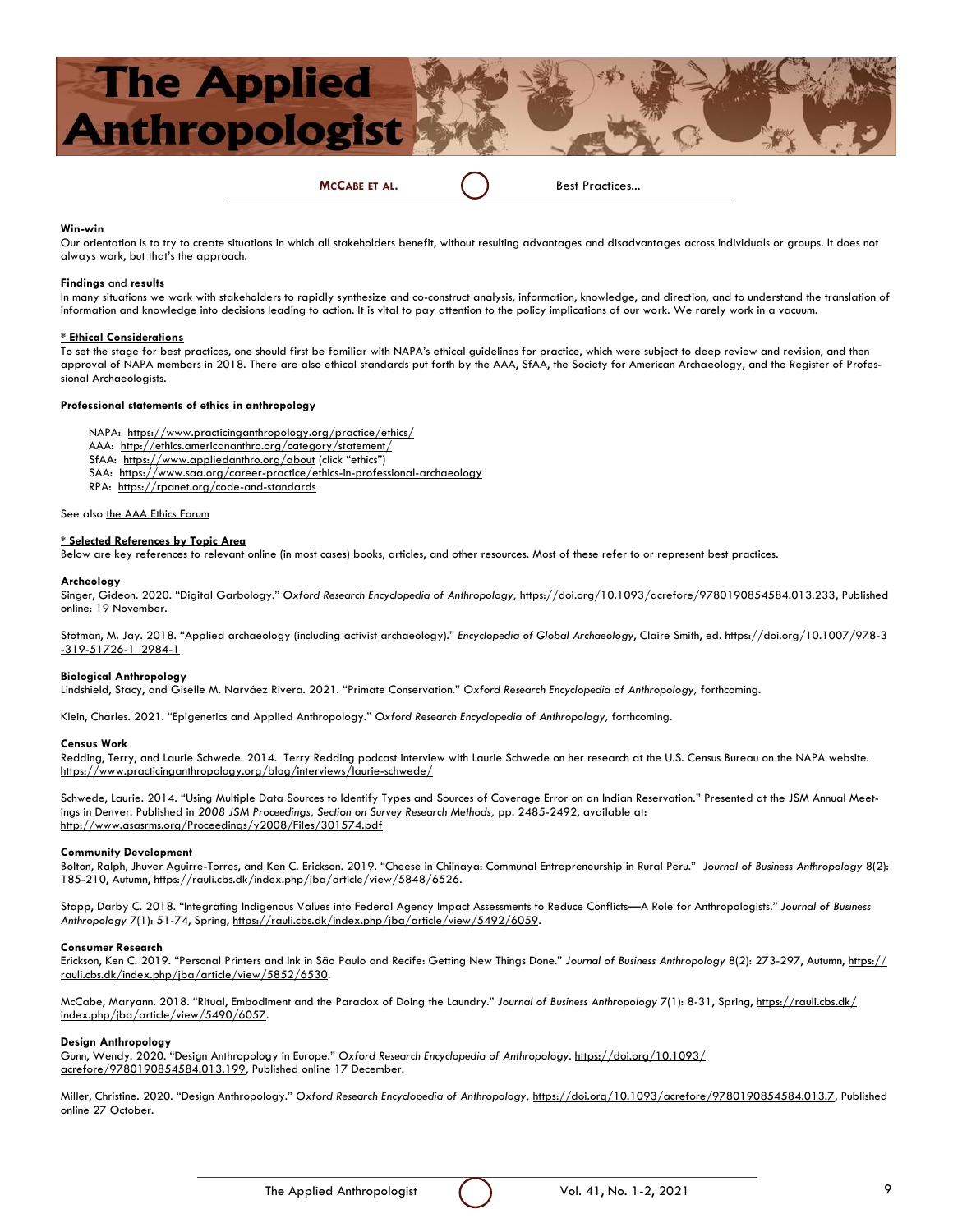

#### **Economics and Capitalism**

Malefyt, Timothy de Waal. 2021. "Magical Practice." *Oxford Research Encyclopedia of Anthropology.* [https://doi.org/10.1093/acrefore/9780190854584.013.463,](https://doi.org/10.1093/acrefore/9780190854584.013.463) Published online 25 March.

Moeren, Brian. 2017. "Magical Capitalism." *Journal of Business Anthropology* 6(2): 133-157, Autumn, [https://rauli.cbs.dk/index.php/jba/article/view/5409/5970.](https://rauli.cbs.dk/index.php/jba/article/view/5409/5970)

#### **Education**

Briody, Elizabeth K., Elizabeth Wirtz, Angela Goldenstein, and Edward J. Berger. 2019. "Breaking the Tyranny of Office Hours: Overcoming Professor Avoidance." *European Journal of Engineering Education* 44(5): 666-687, DOI: 10.1080/03043797.2019.1592116.

Henze, Rosemary. 2020. "Anthropology of Education." *Oxford Research Encyclopedia of Anthropology,* [https://doi.org/10.1093/acrefore/9780190854584.013.10,](https://doi.org/10.1093/acrefore/9780190854584.013.10)  Published online: 27 October.

#### **Environmental/Ecological Practice**

Koons, Adam, and Jennifer Trivedi. 2021. "Anthropology of Disaster/Disaster Anthropology." *Oxford Research Encyclopedia of Anthropology*, forthcoming.

Troeger, Christopher, Thanh Pham, and Peter Van Arsdale. 2015. "Community-Level Perceptions and Outcomes of Water Source Development Projects in Timor-Leste." *Human Organization* 74(2): 164-173. (via membership access or single article purchase: [https://meridian.allenpress.com/human-organization/article](https://meridian.allenpress.com/human-organization/article-abstract/74/2/164/72642/Community-Level-Perceptions-and-Outcomes-of-Water?redirectedFrom=fulltext)[abstract/74/2/164/72642/Community-Level-Perceptions-and-Outcomes-of-Water?redirectedFrom=fulltext\)](https://meridian.allenpress.com/human-organization/article-abstract/74/2/164/72642/Community-Level-Perceptions-and-Outcomes-of-Water?redirectedFrom=fulltext) 

#### **Health Care**

Henry, Lisa, and Doug Henry. 2021. "Applied Anthropology and Public Health." *Oxford Research Encyclopedia of Anthropology,* forthcoming.

Novak, Laurie, and Joyce Harris. 2020. "Anthropology and Informatics in Health Care." *Oxford Research Encyclopedia of Anthropology,* [https://doi.org/10.1093/](https://doi.org/10.1093/acrefore/9780190854584.013.6) [acrefore/9780190854584.013.6,](https://doi.org/10.1093/acrefore/9780190854584.013.6) Published online 28 September.

#### **Human Rights**

Mattingly, Cheryl, and Jason Throop. 2018. "The Anthropology of Ethics and Morality." *Annual Review of Anthropology* 47: 475-492. [https://doi.org/10.1146/](https://urldefense.proofpoint.com/v2/url?u=https-3A__doi.org_10.1146_annurev-2Danthro-2D102317-2D050129&d=DwMFaQ&c=kbmfwr1Yojg42sGEpaQh5ofMHBeTl9EI2eaqQZhHbOU&r=k6RjcbnjP_qJ0ZueC2kYu-Kyai-azFgp5ALenNqM6vY&m=fisOzZcAFUdLiUwyuM-HQJBUuR3Er-jKLJdqgw1iQ9I&s=BcooHR) [annurev-anthro-102317-050129](https://urldefense.proofpoint.com/v2/url?u=https-3A__doi.org_10.1146_annurev-2Danthro-2D102317-2D050129&d=DwMFaQ&c=kbmfwr1Yojg42sGEpaQh5ofMHBeTl9EI2eaqQZhHbOU&r=k6RjcbnjP_qJ0ZueC2kYu-Kyai-azFgp5ALenNqM6vY&m=fisOzZcAFUdLiUwyuM-HQJBUuR3Er-jKLJdqgw1iQ9I&s=BcooHR)

Van Arsdale, Peter W. 2019. "Global Human Rights." Oxford Research Encyclopedia of Anthropology. [https://doi.org/10.1093/acrefore/9780190854584.013.12,](https://doi.org/10.1093/acrefore/9780190854584.013.12) Published online 28 August.

#### **Innovation and Implementation**

Bell, Donna L., and Julia C. Gluesing. 2020. "The Future of Mobility: The Changing Relationship Between Innovation and Quality in the U.S. Auto Industry." *Journal of Business Anthropology* 9(2): 225-250, Fall, [https://rauli.cbs.dk/index.php/jba/article/view/6123/6732.](https://rauli.cbs.dk/index.php/jba/article/view/6123/6732)

Briody, Elizabeth K., and Ken C. Erickson. 2017. "Success Despite the Silos: System-Wide Innovation and Collaboration." *In* Maryann McCabe, ed., *Collaborative Ethnography in Business Environments*. London, UK: Taylor & Francis, pp. 26-59. (access via purchase at [https://www.routledge.com/Collaborative-Ethnography-in-Business-](https://www.routledge.com/Collaborative-Ethnography-in-Business-Environments/McCabe/p/book/9781138691544)[Environments/McCabe/p/book/9781138691544\)](https://www.routledge.com/Collaborative-Ethnography-in-Business-Environments/McCabe/p/book/9781138691544) 

#### **Methodology**

Butler, Mary Odell. 2020. "Evaluation." *Oxford Research Encyclopedia of Anthropology.* [https://doi.org/10.1093/acrefore/9780190854584.013.3,](https://doi.org/10.1093/acrefore/9780190854584.013.3) Published online 30 July

Morais, Robert J. 2020. "Inspiring Brand Positionings with Mixed Qualitative Methods: A Case of Pet Food." *Journal of Business Anthropology* 9(2): 251-274, Fall, [https://rauli.cbs.dk/index.php/jba/article/view/6124/6734.](https://rauli.cbs.dk/index.php/jba/article/view/6124/6734)

#### **Migration**

Bludau, Heidi. 2021. "Global Healthcare Worker Migration." *Oxford Research Encyclopedia of Anthropology.* [https://doi.org/10.1093/](https://doi.org/10.1093/acrefore/9780190854584.013.231) [acrefore/9780190854584.013.231,](https://doi.org/10.1093/acrefore/9780190854584.013.231) Published online 23 February.

Freidenberg, Judith. 2021. "Framing Migration." *Oxford Research Encyclopedia of Anthropology,* forthcoming.

#### **Organizations**

Briody, Elizabeth K. 2016. "Guiding Change as President of the Board of Trustees: Learning from the Liminal Drama of It All." *Journal of Business Anthropology*, Special Issue 2, 105-137, Spring, <https://rauli.cbs.dk/index.php/jba/article/view/4962>

Fosher, Kerry B., and Eric Gauldin. 2021. "Cultural Anthropological Practice in US Military Organizations." Oxford Research Encyclopedia of Anthropology, [https://](https://doi.org/10.1093/acrefore/9780190854584.013.232) [doi.org/10.1093/acrefore/9780190854584.013.232,](https://doi.org/10.1093/acrefore/9780190854584.013.232) Published online 26 April.

#### **Theory to Practice**

Ginsberg, Daniel. 2019. "Anthropology between Academia and Practice." *Oxford Research Encyclopedia of Anthropology*, [https://doi.org/10.1093/](https://doi.org/10.1093/acrefore/9780190854584.013.16) [acrefore/9780190854584.013.16,](https://doi.org/10.1093/acrefore/9780190854584.013.16) Published online 30 October.

Gluesing, Julia C. 2016. "Liminality, Anthropology, and the Global Organization." Journal of Business Anthropology, Special Issue 2, 13-34, Spring, [https://rauli.cbs.dk/](https://rauli.cbs.dk/index.php/jba/article/view/4958/5389) [index.php/jba/article/view/4958/5389.](https://rauli.cbs.dk/index.php/jba/article/view/4958/5389)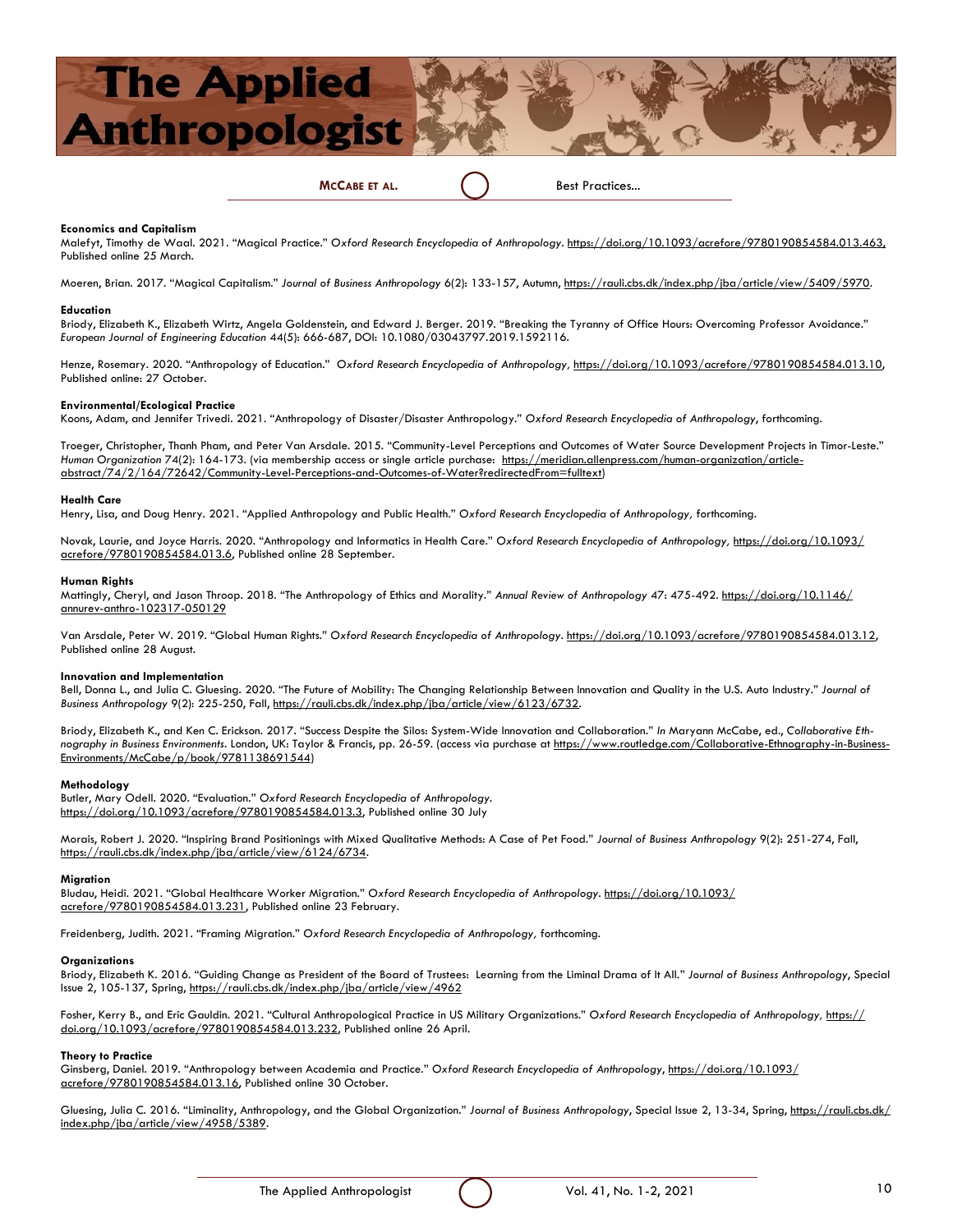

#### **\* General Resources**

**Key anthropology organizations** (for anthropologists working in government, business, and non-profit settings) The National Association for the Practice of Anthropology (NAPA): *[https://www.practicinganthropology.org](https://www.practicinganthropology.org/)* American Anthropological Association (AAA): *[https://www.americananthro.org](https://www.americananthro.org/)* Society for Applied Anthropology (SfAA): *<https://www.appliedanthro.org>* The High Plains Society for Applied Anthropology (HPSfAA): *[https://www.hpsfaa.org](https://www.hpsfaa.org/)* The Washington Association of Professional Anthropologists (WAPA): *[https://wapadc.org](https://wapadc.org/)* Business Anthropology Community: *[https://www.businessanthro.com](https://www.businessanthro.com/)* Ethnographic Praxis in Industry Conference (EPIC): *<https://www.epicpeople.org>* Ethnobreakfast: A Bay Area Practitioners Group for Ethnographers in Industry: *<https://sites.google.com/view/ethnobreakfast/home>* EthnoBorrel: Networking for Professional Ethnographers: *[https://ethnoborrel.eu](https://ethnoborrel.eu/)* Canadian Anthropology Society/Société Canadienne d'Anthropologie (CASCA): *[https://www.cas-sca.ca](https://www.cas-sca.ca/)* European Association of Social Anthropologists (EASA), including EASA Applied Anthropology Network: *[https://www.easaonline.org](https://www.easaonline.org/)* Why the World Needs Anthropologists (annual event): *[https://www.applied-anthropology.com](https://www.applied-anthropology.com/)* Association of Social Anthropologists of the UK (ASA), including the ASA Network of Applied Anthropologists: *[https://www.theasa.org](https://www.theasa.org/)* Society for American Archaeology (SAA) *https://www.saa.org/* Register of Professional Archaeologists (RPA) *https://rpanet.org/*

#### **Professional statements of ethics in anthropology**

NAPA: https://www.practicinganthropology.org/practice/ethics/

AAA: http://ethics.americananthro.org/category/statement/

SfAA: <https://www.appliedanthro.org/about> (click "ethics")

SAA: <https://www/saa.org/career-practice/ethics-in-professional-archeology>

RPA: https://rpanet.org/code-and-standards

#### **Books and materials on practice**

#### **Books**

*A Handbook of Practicing Anthropology*, Riall W. Nolan (ed.), 2013.

*Anthropologists Wanted: Why Organizations Need Anthropology,* Laurens Bakker, Masja Cohen, and Walter Faaij, 2021.

*Anthro-Vision: A New Way to See in Business and Life,* Gillian Tett, 2021.

*Cultural Resource Management: A Collaborative Primer for Archeologists,* Thomas King (editor), 2021.

*Consultation and Cultural Heritage: Let Us Reason Together,* Claudia Nisseley and Thomas King, 2014.

*Designing an Anthropology Career: Professional Development Exercises (2nd edition),* Sherylyn H. Briller and Amy Goldmacher, 2020.

*Doing Anthropology in Consumer Research*, Patricia L. Sunderland and Rita M. Denny, 2007.

*Ethnography in Action*, Jean J. Schensul and Margaret D. LeCompte, 2016.

*Ethnographic Thinking: From Method to Mindset*, Jay Hasbrouck, 2018.

*Handbook of Anthropology in Business*, Rita Denny and Patricia Sunderland (eds.), 2016.

*Using Anthropology in the World: A Guide to Becoming an Anthropologist Practitioner*, Riall W. Nolan, 2017.

*Why the World Needs Anthropologists,* Dan Podjed, Meta Gorup, Pavel Borecky & Carla Guerrón-Montero (eds.), 2021.

*Profiles in Anthropological Praxis: An International Casebook,* Terry Redding and Charlie Cheney (eds.), forthcoming.

*The Cultural Dimension of Global Business*, Gary P. Ferraro and Elizabeth K. Briody, 2017 (8th ed.).

*Women, Consumption and Paradox*, Timothy DeWaal Malefyt and Maryann McCabe (eds.), 2020.

#### **Journals**

*[Annals of Anthropological Practice](https://anthrosource.onlinelibrary.wiley.com/journal/21539588)*, NAPA

*[Practicing Anthropology](https://www.appliedanthro.org/publications/practicing-anthropology)*, SfAA

*[The Applied Anthropologist](https://hpsfaa.wildapricot.org/The_Applied_Anthropologist/),* High Plains Society for Applied Anthropology

*[Journal of Business Anthropology](https://rauli.cbs.dk/index.php/jba)*

#### **AAA webinars**

*Applying Anthropology Outside the Academy*, AAA Society for Medical Anthropology and the Society for Psychological Anthropology, May 21, 2021 *Grant Writing for Dissertations & Beyond,* AAA Society for Medical Anthropology and the Society for Psychological Anthropology, April 29, 2021 *Anthropologists Building Careers in GIS (Geographic Information Systems),* Gideon Singer and Kyle Jones, April 22, 2021

*Using Archaeological and Anthropological Skill Sets as Accessible Designers,* Rachael Penfil and Cheryl Fogle-Hatch, April 15, 2021

*Careers in the Public Sector,* Ariela Zycherman and Steven Thomson, April 8, 2021

*Contemplating a Career in Tech?* Kevin Newton and Astrid Countee, April 1, 2021

*Doing Cultural Resource Management (CRM) Your Way,* Dennis Griffin and Misty Jackson, March 25, 2021

*Anthropologists Working in Hospital Settings,* Nadine Bendycki and Joshua Liggett, March 18, 2021

*User Experience (UX) Jobs from the Inside Out,* Rachel Fleming and Lisanne Norman, March 11, 2011

*Career Pathways,* Palmyra Jackson and Katie Patschke, March 4, 2021

*Deep Hanging Out...Digitally: Social Media Strategies for the Contemporary Job Market,* Ingrid Ramón Parra and Adam Gamwell, September 24, 2020

*Demystifying the Fear around Job Searches,* Beth Holland, Alison Davis, and Jeanine Baker, September 17, 2020 The Art of Persuasion: Articulating Anthropology's Value to a Prospective Employer, Robert Morais, David Fetterman, Shirley Fiske, Alexandra Jones, and Ken Erick-

son, September 10, 2020

*Facing the Interview Squad: Strategies that Impress*, Jo Aiken, Gigi Taylor, and Cathleen Crain, July 30, 2020

*This is Not Your Parents' Resume: New Ways to Tell Your Story,* Dawn Lehman, Jo Aiken, Molly Rempe, Adam Gamwell, Ingrid Ramón Parra, July 23, 2020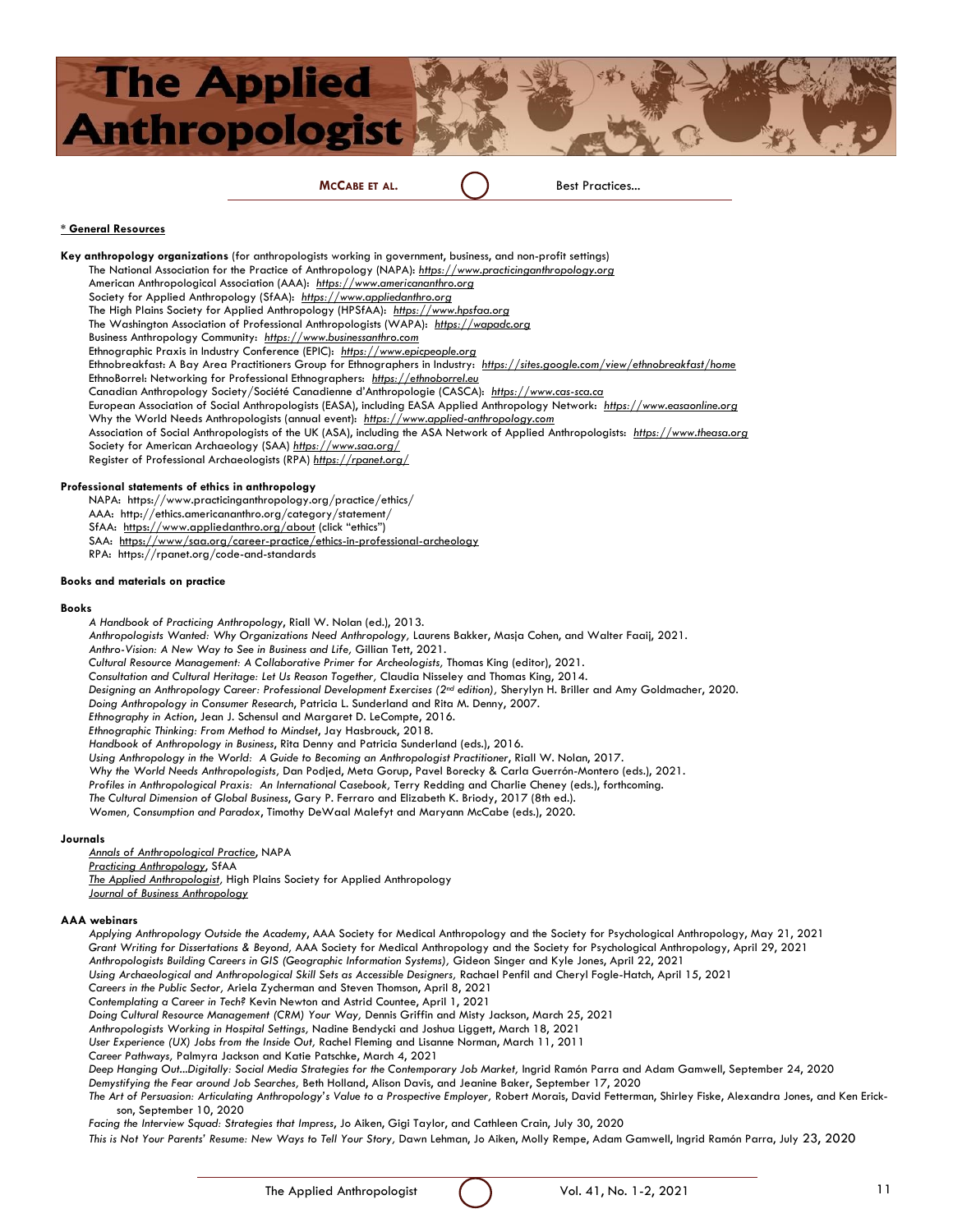

*5 Secrets for Building Networks that Lead to Jobs*, Elizabeth K. Briody, Ann Reed, Elizabeth Wirtz, Beth Holland, and Keith Kellersohn, July 16, 2020 *Get Hired! Showcase Your Unique Value: Using the Elevator Pitch*, Sabrina Nichelle Scott, Sherylyn H. Briller, and Amy Goldmacher, July 9, 2020 *COVID-19: Ongoing Global Responses and Social Impact,* Jorge Benavides-Rawson, Isaac Nyamongo, and Suman Chakrabarty, April 16, 2020 *More than Models: The Media and the Economy at a Time of COVID-19*, Gillian Tett, April 9, 2019 COVID-19: Responses from Around the Globe, Davide Barbieri, Saša Missoni, and Gideon Lasco, April 2, 2020 *Providing Expert Testimony: Promises and Pitfalls of Engaging in Immigration Proceedings*, Aidin Castillo, Beatriz Reyes Foster, Lauren Heidbrink, and Leila Rodriguez, October 18, 2019 *Measles Outbreak: Applying Anthropological Understanding to Vaccine Hesitancy,* Kristin Hedges, Leslie Rodriguez, Elisa Sobo, Karen-Sue Taussig, and Shelley Lees, May 30, 2019 *Charting Your Course: Developing a Personal Strategic Plan*, Melissa Vogel, October 3, 2018 *Protecting Immigrant and Undocumented Students*, Gregory Chen, March 15, 2017 *Understanding and Responding to the Zika Crisis from an Anthropological Perspective,* Kristin Hedges*,* Craig Janes, Arachu Castro, and Juliet Bedford, April 29, 2016 *Practicing Anthropology in User Experience, Design and Business,* Amy Santee, January 6, 2016 *Medical Anthropology in the 21st Century*, Lenore Manderson, September 2, 2015 *Applied Anthropology in the National Parks*, Joe Watkins, Jennifer Talken-Spaulding, and Tom Fish, March 18, 2015 *Partnering Anthropology and Evaluation: What Do We Gain?* Mary Odell Butler, March 4, 2015 *Sometimes Practice Makes Perfect: Cultural Changes in the Training of Anthropologists,* Elizabeth K. Briody, February 18, 2015 *Doing "Consumer" Anthropology: Warnings and Advice,* Ken C. Erickson, September 17, 2014 *A Career in Practice: First Steps for Anthropologists*, Riall Nolan, January 22, 2014 **\* Other Publications Selected Mainly from Journal and Encyclopedia Articles** Briller, Sherylyn H., and Erika Carrillo. 2020. "Applying Anthropological Insight in an Aging World." *Oxford Research Encyclopedia of Anthropology*, [https://](https://doi.org/10.1093/acrefore/9780190854584.013.2) [doi.org/10.1093/acrefore/9780190854584.013.2,](https://doi.org/10.1093/acrefore/9780190854584.013.2) Published online 27 October. Briody, Elizabeth K. 2018. "The Woes of Implementation Practice: Getting Away from the 'Program of the Month'." *Journal of Business Anthropology*, 7(1): 98-132, Spring, [https://rauli.cbs.dk/index.php/jba/article/view/5494/6061.](https://rauli.cbs.dk/index.php/jba/article/view/5494/6061) Briody, Elizaabeth K. 2016. "Guiding change as President of the Board of Trustees: Learning from the Liminal Drama of It All." *Journal of Business Anthropology*, Special Issue 2, 105-137, Spring, http://www.cbs.dk/jba.

Briody, Elizabeth K., Fredy R. Rodríguez-Mejía, Julia King, and Edward J. Berger. 2021. "Understanding Culture through Pictures *and* a Thousand Words." *Annals of Anthropological Practice,* 1-17, [https://doi.org/10.1111/napa.12157.](https://doi.org/10.1111/napa.12157)

Bye, Rolf J. and Stein E Johansen. 2020. "Syllogisms in Cognition and Facilitation of Organizational Innovation." *Journal of Business Anthropology* 9(1): 111-138, Spring, [https://rauli.cbs.dk/index.php/jba/article/view/5964/6619.](https://rauli.cbs.dk/index.php/jba/article/view/5964/6619)

Clarke, Mari H. 2021. "Energy Anthropology." *Oxford Research Encyclopedia of Anthropology*, forthcoming.

Clarke, Mari H. 2020. Transportation and Change through an Anthropological Lens, *Journal of Business Anthropology* 9(2): 192-224, Fall, [https://rauli.cbs.dk/](https://rauli.cbs.dk/index.php/jba/article/view/6122/6730) [index.php/jba/article/view/6122/6730.](https://rauli.cbs.dk/index.php/jba/article/view/6122/6730)

Desjeux, Dominique. 2021. Scales of Observation, *Oxford Research Encyclopedia of Anthropology,* forthcoming.

Duke, Michael. 2020. Community-Based Participatory Research, *Oxford Research Encyclopedia of Anthropology.* [https://doi.org/10.1093/](https://doi.org/10.1093/acrefore/9780190854584.013.225) [acrefore/9780190854584.013.225,](https://doi.org/10.1093/acrefore/9780190854584.013.225) Published online: 19 November.

English-Lueck, J.A. and Miriam Avery. 2020. Futures Research in Anticipatory Anthropology, *Oxford Research Encyclopedia of Anthropology.* [https://doi.org/10.1093/](https://doi.org/10.1093/acrefore/9780190854584.013.14) [acrefore/9780190854584.013.14](https://doi.org/10.1093/acrefore/9780190854584.013.14)*,* Published online: 30 April.

Fosher, Kerry B. 2018. Field Report: Implementing a Social Science Capability in a Marine Corps Organization, *Journal of Business Anthropology* 7(1): 133-152, Spring, [https://rauli.cbs.dk/index.php/jba/article/view/5495/6062.](https://rauli.cbs.dk/index.php/jba/article/view/5495/6062)

Foster, Brian L. 2021. The Challenges of Planning for High-Impact Research, *Oxford Research Encyclopedia of Anthropology*. [https://doi.org/10.1093/](https://doi.org/10.1093/acrefore/9780190854584.013.323) [acrefore/9780190854584.013.323,](https://doi.org/10.1093/acrefore/9780190854584.013.323) Published online: 26 April.

Friberg, Torbjörn. 2017. The (Re)making of Flow: Mediator Companies and Knowledge Production, *Journal of Business Anthropology* 6(2): 199-217, Autumn, [https://](https://rauli.cbs.dk/index.php/jba/article/view/5412/5973) [rauli.cbs.dk/index.php/jba/article/view/5412/5973.](https://rauli.cbs.dk/index.php/jba/article/view/5412/5973)

Garth, Hanna and Michael G. Powell. 2017. Rebranding a South Los Angeles Corner Store: The Unique Logic of Retail Brands, *Journal of Business Anthropology* 6 (2):175-198, Autumn, [https://rauli.cbs.dk/index.php/jba/article/view/5411/5972.](https://rauli.cbs.dk/index.php/jba/article/view/5411/5972)

Gluesing, Julia C. 2020. Global Teams, *Oxford Research Encyclopedia of Anthropology* [https://doi.org/10.1093/acrefore/9780190854584.013.11.](https://doi.org/10.1093/acrefore/9780190854584.013.11) Published online: 30 April.

Gluesing, Julia C. 2018. Using Boundary Objects to Facilitate Culture Change and Integrate a Global Top Management Team, *Journal of Business Anthropology* 7(1): 32-50, Spring, [https://rauli.cbs.dk/index.php/jba/article/view/5491/6058.](https://rauli.cbs.dk/index.php/jba/article/view/5491/6058)

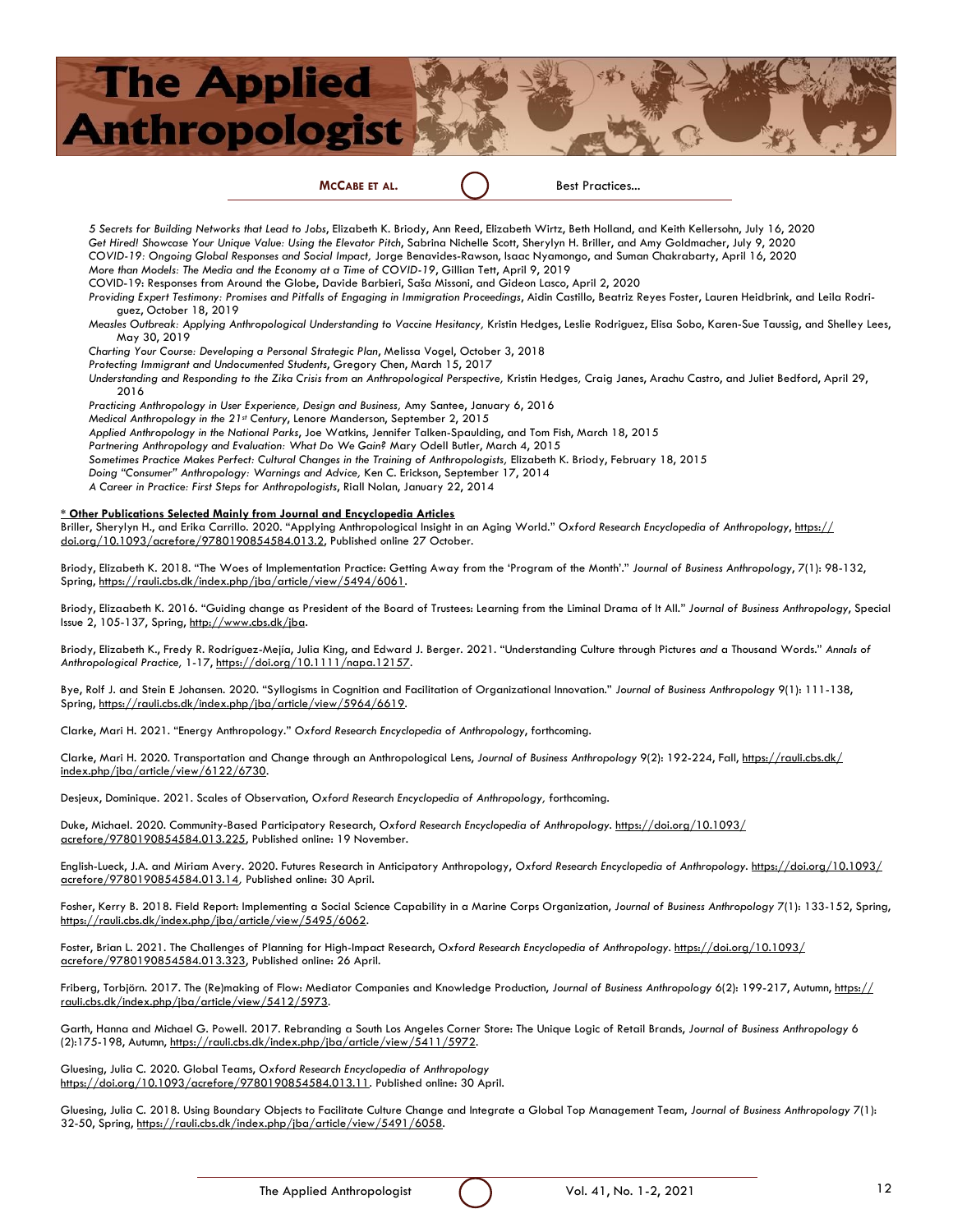**MCCABE ET AL.** Best Practices...

Gregory, Siobhan. 2018. Design Anthropology as Social Design Process, Journal of Business Anthropology 7(2): 210-234, Autumn, [https://rauli.cbs.dk/index.php/jba/](https://rauli.cbs.dk/index.php/jba/article/view/5604/6248) [article/view/5604/6248.](https://rauli.cbs.dk/index.php/jba/article/view/5604/6248)

Hale, Tamara. 2018. People are Not Users, *Journal of Business Anthropology* 7(2): 163-183, Autumn, [https://rauli.cbs.dk/index.php/jba/article/view/5601/6245.](https://rauli.cbs.dk/index.php/jba/article/view/5601/6245)

Hanson, Natalie. 2018. An Uneasy Truce: Navigating Interdisciplinary Collaboration in the Software Industry, *Journal of Business Anthropology* 7(2): 184-209, Autumn, [https://rauli.cbs.dk/index.php/jba/article/view/5602/6246.](https://rauli.cbs.dk/index.php/jba/article/view/5602/6246)

Hildebrandt, Dani, and Hanny Hindi. 2020. Extreme Users: How Avatars of the Future Can Shape Innovation, *Journal of Business Anthropology* 9(2): 407-419, Fall, [https://rauli.cbs.dk/index.php/jba/article/view/6132/6746.](https://rauli.cbs.dk/index.php/jba/article/view/6132/6746)

Ilkjaer, Helene. 2019. The Future Airport—Experiments and Innovative Technologies*, Journal of Business Anthropology* 8(1): 86-107, Spring, [https://rauli.cbs.dk/](https://rauli.cbs.dk/index.php/jba/article/view/5720/6368) [index.php/jba/article/view/5720/6368.](https://rauli.cbs.dk/index.php/jba/article/view/5720/6368) 

Jordan, Ann T. 2019. Business Anthropology, *Oxford Research Encyclopedia of Anthropology,* [https://doi.org/10.1093/acrefore/9780190854584.013.4,](https://doi.org/10.1093/acrefore/9780190854584.013.4) Published online: 30 October.

Karsten, Mette Marie Vad. 2019. Short-term Anthropology: Thoughts from a Fieldwork among Plumbers, Digitalisation, Cultural Assumptions and Marketing Strategies, Journal of Business Anthropology 8(1): 108-125, Spring, https://rauli.cbs.dk/index.php/jba/article/view/5718/6366.

Krause-Jensen, Jakob. 2017. Fieldwork in a Hall of Mirrors: An Anthropology of Anthropology in Business, *Journal of Business Anthropology* 6(1): 102-120, Spring, [https://rauli.cbs.dk/index.php/jba/article/view/5319/5882.](https://rauli.cbs.dk/index.php/jba/article/view/5319/5882)

Lampe, Frederick (Fritz) P. 2021. Applying Religion, Oxford Research Encyclopedia of Anthropology. [https://doi.org/10.1093/acrefore/9780190854584.013.290,](https://doi.org/10.1093/acrefore/9780190854584.013.290) Published online: 25 March.

Lawrence-[Zúñiga,](https://oxfordre.com/anthropology/view/10.1093/acrefore/9780190854584.001.0001/acrefore-9780190854584-e-293) Denise. 2021. Application of Space and Place Theories to Design. *Oxford Research Encyclopedia of Anthropology*, [https://doi.org/10.1093/](https://doi.org/10.1093/acrefore/9780190854584.013.293) [acrefore/9780190854584.013.293,](https://doi.org/10.1093/acrefore/9780190854584.013.293) Published online: 23 February.

Lyon, Sarah. 2021. Anthropological Perspectives on Fair Trade, *Oxford Research Encyclopedia of Anthropology,* forthcoming.

Malefyt, Timothy de Waal. 2017. Anthropologist in Advertising Agencies: Mediating Structures of Power and Knowledge Capital by Managing Relationships, *Journal of Business Anthropology* 6(1): 89-101, Spring, [https://rauli.cbs.dk/index.php/jba/article/view/5318/5881.](https://rauli.cbs.dk/index.php/jba/article/view/5318/5881)

McCabe, Maryann, and Rita Denny. 2019. Anthropology in Consumer Research, *Oxford Research Encyclopedia of Anthropology,* [https://doi.org/10.1093/](https://doi.org/10.1093/acrefore/9780190854584.013.9) [acrefore/9780190854584.013.9,](https://doi.org/10.1093/acrefore/9780190854584.013.9) Published online: 30 October.

McCabe, Maryann, Timothy de Waal Malefyt, and Antonella Fabri. 2017. Women, Makeup, and Authenticity: Negotiating Embodiment and Discourses of Beauty, *Journal of Consumer Culture* 20(4): 656-677, [https://doi.org/10.1177/1469540517736558.](https://doi.org/10.1177/1469540517736558)

Mihara, Ryotaro. 2020. A Coming of Age in the Anthropological Study of Anime? Introductory Thoughts Envisioning the Business Anthropology of Japanese Animation, *Journal of Business Anthropology* 9(1): 88-110, Spring, [https://rauli.cbs.dk/index.php/jba/article/view/5963/6618.](https://rauli.cbs.dk/index.php/jba/article/view/5963/6618)

Montgomery, Eric, and Elizabeth F. Drexler. 2021. Anthropology of Peace and Justice Studies, *Oxford Research Encyclopedia of Anthropology,* forthcoming.

Murphy, Fiona. 2017. Austerity Ireland, the New Thrift Culture and Sustainable Consumption, *Journal of Business Anthropology* 6(2): 158-174, Autumn, [https://](https://rauli.cbs.dk/index.php/jba/article/view/5410/5971) [rauli.cbs.dk/index.php/jba/article/view/5410/5971.](https://rauli.cbs.dk/index.php/jba/article/view/5410/5971)

Nagle, Robin. 2017. The job is in the Field: Notes from Municipal Anthropology, Journal of Business Anthropology 6(1): 41-57, Spring, [https://rauli.cbs.dk/index.php/](https://rauli.cbs.dk/index.php/jba/article/view/5316/5879) [jba/article/view/5316/5879](https://rauli.cbs.dk/index.php/jba/article/view/5316/5879)

Newberry, Derek, and Eric Gruebel. 2020. Leadership and Organizational Development, *Oxford Research Encyclopedia of Anthropology,* [https://doi.org/10.1093/](https://doi.org/10.1093/acrefore/9780190854584.013.15) [acrefore/9780190854584.013.15,](https://doi.org/10.1093/acrefore/9780190854584.013.15) Published online: 17 December.

Nolan, Riall W. 2020. Development Anthropology, *Oxford Research Encyclopedia of Anthropology,* [https://doi.org/10.1093/acrefore/9780190854584.013.1,](https://oxfordre.com/anthropology/view/10.1093/acrefore/9780190854584.001.0001/acrefore-9780190854584-e-1) Published online: 29 May.

Olsen, Barbara. 2016. Liminality in Advertising from the Mad Men Era, *Journal of Business Anthropology,* Special Issue 2: 77-104, Spring, [https://rauli.cbs.dk/](https://rauli.cbs.dk/index.php/jba/article/view/4961/5386) [index.php/jba/article/view/4961/5386.](https://rauli.cbs.dk/index.php/jba/article/view/4961/5386)

Onomake, U. Ejiro O. 2021. Social Media Relationships, *Oxford Research Encyclopedia of Anthropology,* forthcoming.

Onomake-McShane, U. Ejiro O. 2019. Emerging Ties-Nigerian Entrepreneurs and Chinese Business Associates, *Journal of Business Anthropology* 8(2): 167-184, Autumn, [https://rauli.cbs.dk/index.php/jba/article/view/5847/6525.](https://rauli.cbs.dk/index.php/jba/article/view/5847/6525)

Pan, Yuling, and Stephen Lubkemann. 2013. Observing Census Enumeration of Non-English-Speaking Households in the 2010 Census: Evaluation Report. January 17, 2013, SSM2013-02. [https://www.census.gov/library/working-papers/2013/adrm/ssm2013-02.html.](https://www.census.gov/library/working-papers/2013/adrm/ssm2013-02.html)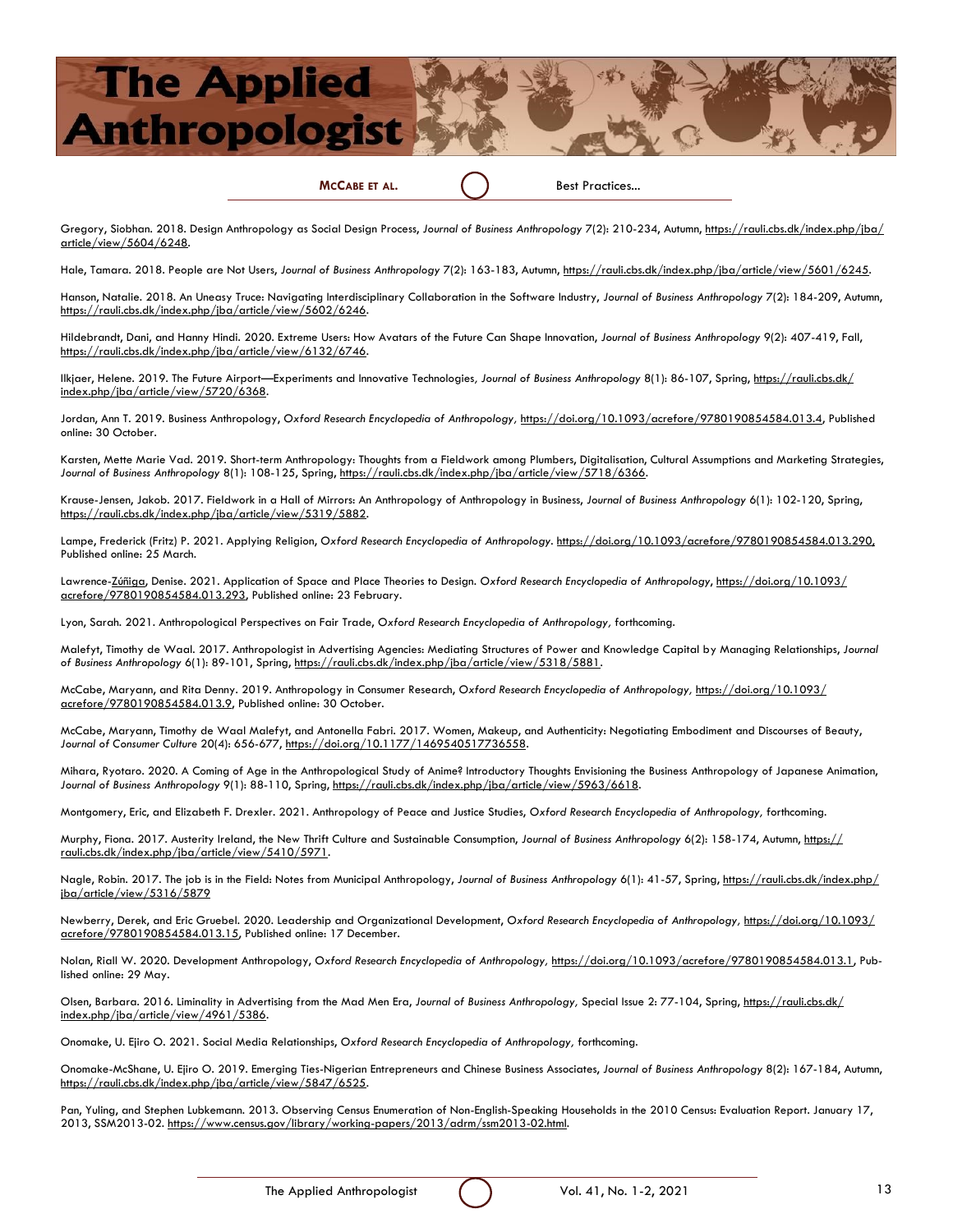**MCCABE ET AL.** Best Practices...

Preister, Kevin. 2018. The Use of Anthropology as a Management Framework in a Corporate Context: Review and Prospects, *Journal of Business Anthropology* 7(1): 75- 97, Spring, [https://rauli.cbs.dk/index.php/jba/article/view/5493/6060.](https://rauli.cbs.dk/index.php/jba/article/view/5493/6060)

Rencher, Marlo. 2019. Shifting Cases: Advancing a New Artifact for Entrepreneurial Education, *Journal of Business Anthropology* 8(2): 211-227, Autumn, [https://](https://rauli.cbs.dk/index.php/jba/article/view/5849/6534) [rauli.cbs.dk/index.php/jba/article/view/5849/6534.](https://rauli.cbs.dk/index.php/jba/article/view/5849/6534)

Rodríguez-Mejía, Fredy. 2021. Educational Anthropology and Engaged Approaches to Teaching and Learning, *Oxford Research Encyclopedia of Anthropology,* [https://](https://doi.org/10.1093/acrefore/9780190854584.013.203) [doi.org/10.1093/acrefore/9780190854584.013.203,](https://doi.org/10.1093/acrefore/9780190854584.013.203) Published online: 23 February.

Rodríguez-Mejía, Fredy, Elizabeth K. Briody, Ruth Rothstein, and Edward J. Berger. 2020.

Implementing Grassroots Initiatives of Change: The Combined Perspectives from Psychology and Anthropology in an Engineering School, *International Journal of Engineering Education* 36(3): 1097-1116.

Salverda, Tijo. 2019. Conflicting Interpretations: On Analyzing an Agribusiness' Concerns About Critique, Journal of Business Anthropology 8(1): 4-24, Spring, [https://](https://rauli.cbs.dk/index.php/jba/article/view/5711/6359) [rauli.cbs.dk/index.php/jba/article/view/5711/6359.](https://rauli.cbs.dk/index.php/jba/article/view/5711/6359)

Schwede, Laurie L. Forthcoming 2022. Applying Anthropological Perspectives and Methods in Evaluations of Persistent Undercounts of Race and Hispanic Minorities and Young Children in U.S. Censuses. In *Profiles of Anthropological Praxis: An International Casebook,* Terry Redding and Charles Cheney, eds. New York: Berghahn Books.

Schwede, Laurel, Rae Lesser Blumberg, and Anna Y. Chan. 2006. *Complex Ethnic Households in America.* Lanham, MD: Rowman & Littlefield.

Schwede, Laurie, and Rodney Terry. 2013. Comparative Ethnographic Studies of Enumeration Methods and Coverage across Race and Ethnic Groups. 2010 Census Program for Evaluations and Experiments Evaluation. 2010 Census Planning Memoranda Series, No. 255. March 29, 2013. Available at: [https://www.census.gov/](https://www.census.gov/programs-surveys/decennial-census/decade/2010/program-management/cpex/2010-cpex-255.html) [programs-surveys/decennial-census/decade/2010/program-management/cpex/2010-cpex-255.html](https://www.census.gov/programs-surveys/decennial-census/decade/2010/program-management/cpex/2010-cpex-255.html)

Squires, Susan. 2021. Anthropology, Technology, and Innovation, *Oxford Research Encyclopedia of Anthropology*, [https://doi.org/10.1093/](https://doi.org/10.1093/acrefore/9780190854584.013.17) [acrefore/9780190854584.013.17,](https://doi.org/10.1093/acrefore/9780190854584.013.17) Published online: 26 April.

Stanković, Snežana, Jonas Ecke, and Elizabeth J. Wirtz. 2021. Forced Migration, *Oxford Research Encyclopedia of Anthropology,* forthcoming.

Stutts, Sarah, Kenneth Saintonage, Nicholas Jordan, and Christina Wasson. 2020. Contested Spaces, Shared Concerns: Interactions from the Perspective of Three User Groups, *Journal of Business Anthropology* 9(2): 155-191, Fall, [https://rauli.cbs.dk/index.php/jba/article/view/6118/6728.](https://rauli.cbs.dk/index.php/jba/article/view/6118/6728)

Tashima, Niel, Cathleen E. Crain, Elizabeth K. Briody, Peter Van Arsdale, Kenneth Erickson, Dawn Lehman, Tracy Meerwarth Pester, and Keith Kellersohn. 2019. Anthropological Argonauts, *Anthropology News* 60(4): 6-7, July/August.

U.S. Census Bureau. 2018. Investigating the 2010 Undercount of Young Children – Analysis of Complex Households, December 4, 2018. Available at: [https://](https://www2.census.gov/programs-surveys/decennial/2020/program-management/final-analysis-reports/2020-report-2010-undercount-children-complex_households.pdf) [www2.census.gov/programs-surveys/decennial/2020/program-management/final-analysis-reports/2020-report-2010-undercount-children-complex\\_households.pdf.](https://www2.census.gov/programs-surveys/decennial/2020/program-management/final-analysis-reports/2020-report-2010-undercount-children-complex_households.pdf)  Also available at: The 2010 Undercount of Young Children - [Analysis of Complex Households \(census.gov\)](https://www.census.gov/library/working-papers/2018/adrm/rsm2018-20.html)

Van Arsdale, Peter W., Leslie P. Woodward, and Velma Šarić. 2015. The Little Apple: Ethnic Conflict, Educational Challenges, and Socioeconomic Struggles in a Bosnian Town – A Longitudinal Study, *The Applied Anthropologist* 35(2): 27-34.

Wasson, Christina. 2021. Participatory Design of Language and Culture Archives, *Oxford Research Encyclopedia of Anthropology*. [https://doi.org/10.1093/acrefore/9780190854584.013.234,](https://doi.org/10.1093/acrefore/9780190854584.013.234) Published online: 25 March.

#### **\* Other Resources**

"We can't prevent tomorrow's catastrophes unless we imagine them today." Scoblic, J. Peter. *The Washington Post* (online), March 18, 2021. NAPA Toolkit. 1997: Available on the NAPA website: www.practicinganthropology.org/practice.

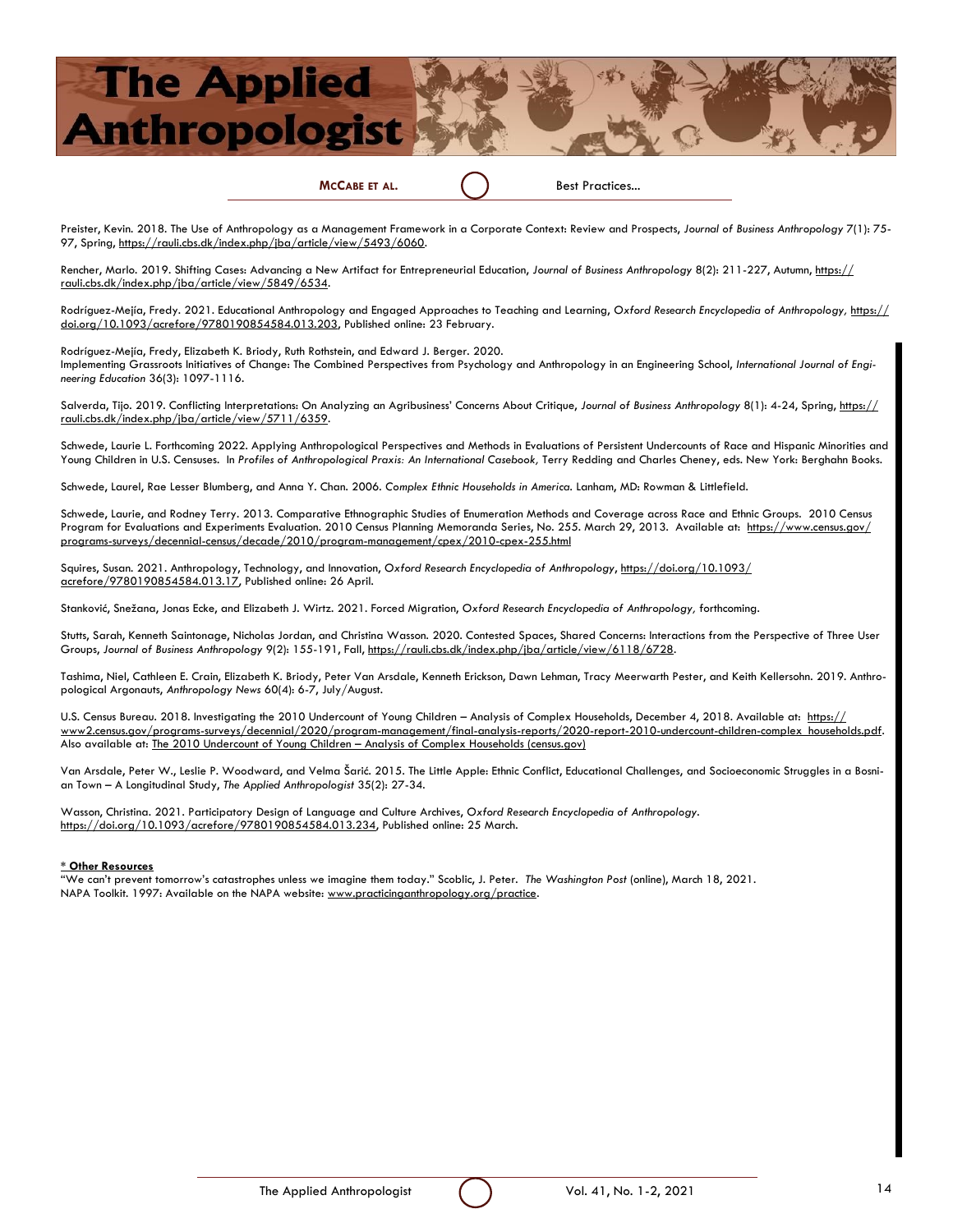

#### **ABSTRACT**

This commentary is based on my personal search for more than fifty years as a war veteran, to gain understanding as to how emotional wounds of war and moral injury affect veterans, of all nationalities. Over time, members of the High Plains Society for Applied Anthropology have influenced me to expand my inquiry and consider emotional wounds and moral injury as major parts of life also experienced by Indigenous populations and communities of color in America. It seems, especially these days, that moral injuries continue to burn throughout our society, and that anthropologists have skills that can help calm the fire.

**KEY WORDS:** PTSD, moral injury, veterans, Indigenous populations, communities of color

*"We honor our veterans for their bravery and because by seeing death on the battlefield they truly know the greatness of life." --Winnebago Elder*

*" . . .I cannot escape the suspicion that what we do as mental health professionals is not as good as the healing that in other cultures has been rooted in the native soil of the returning soldier's community" (Shay 1994: 194).*

It was fifty -two years ago that I returned to the "World" after serving a year in Viet Nam. Since then, I have been searching to understand the emotional wounds of war in veterans from four cultures: American; our two major allies, Korean and Australian; and Vietnamese. Participating in the American War in Viet Nam, and as a freelance embed photographer with the US Army in Iraq (2008) and Afghanistan (2009), it is my belief that emotional wounds of war are partially responsible for the 21 suicides every day among American active duty military (4), and our veteran population (17). Further, it is my belief that we must understand the meaning of the term "moral injury."

Although my one and only anthropology class was in 1972, I believe that my work has embraced some key features of anthropology. Through many years participating with the High Plains Society for Applied Anthropology (HPSfAA), I have come to appreciate that Indigenous populations and communities of color, "other than white," have experienced emotional wounds from more than four-hundred years of denigrating treatment and genocide by a government of white European immigrants. For the record, I'm "white."

In 1980, five years after the end of the American War in Viet Nam, the term Post Traumatic Stress Disorder (PTSD) was coined by the American Psychological Association (APA) in their mental-health "bible," the Diagnostic and Statistical Manual of Mental Health Disorders (DSM-III, 3rd edition). Although a great number of American Veterans had emotional wounds from the war in Viet Nam, emotional wounds of war were nothing new. The American Civil War had "Soldier's Heart." World War I had "Shell Shock." World War II had "Combat Fatigue" and "n-p" (neuro-psychiatric) for the worst cases.

During World War II, the U.S. military and the Veterans Administration (changed in 1988 to the Department of Veteran Affairs,VA) were quite familiar with debilitating emotional wounds of war. In fact, "…between 1945 and 1947, half of the beds in VA hospitals were occupied by "n-p" cases" (Childers 2010: 8).

As a result of the physical (and emotional) wounds, "The Veterans Administration built facilities nationwide to help combat veterans with their health care. Still, with all this thoughtful attention to the returning veterans, the psychological scars of war went unrecognized, and traumatic neuroses disappeared entirely from official psychiatric nomenclature. The last scientific writing on combat trauma after World War II appeared in 1947" (Van der Kolk 2014: 187).

As a result of PTSD being accepted as a service-connected diagnosis, the VA was forced to treat veterans at VA Mental Health Clinics (VAMHC). Walk-in "Vet Centers" were established tor veterans who had negative experiences with the VA, which were quite a few.

In 2014, Jonathan Shay, who for twenty years was the sole psychiatrist counseling veterans at a Boston VA hospital, wrote, "The term *moral injury* has recently begun to circulate in the literature on psychological trauma. It has been used in two related, but distinct, senses; differing mainly in the 'who' of moral agency" (p. 182). Shay's initial concept stated moral injury occurred when there had been a betrayal of "what's right" by a person in legitimate authority in a high stakes situation – meaning life and death.

A second form of moral injury occurs when an individual, such as a soldier, acts against their own moral code, i.e., they kill an innocent child. They realize, "I did it" (Litz, et al.,2009: 29).

Shay reflects, "Both forms of moral injury impair the capacity for trust and elevate despair, suicidality, and interpersonal violence. They deteriorate character" (2014: 182). Therefore, not only does moral injury address the current problems of emotional trauma among the military and veterans, I believe the concept can be applied to Native Americans and people of color reacting to the historic genocidal treatment of their ancestors and current repressions.

Out of the many Native American protests of the 1960s and 1970s, two garnered significant press and awareness. From November 1969 to February 1971, the defunct prison on Alcatraz Island in San Francisco Bay was occupied by "Indians of All Tribes." At first, the event garnered considerable press and many Hollywood stars brought their glitter to the island, but in a few months the group broke into factions. After 19 months the occupation ended with less than a dozen people remaining on the island.

In protest to conditions on their reservation, in February 1973, members of the American Indian Movement (AIM) began the 71-day Siege of Wounded Knee, located on the Pine Ridge Reservation in southwestern South Dakota. On December 29, 1890, the U.S. 7th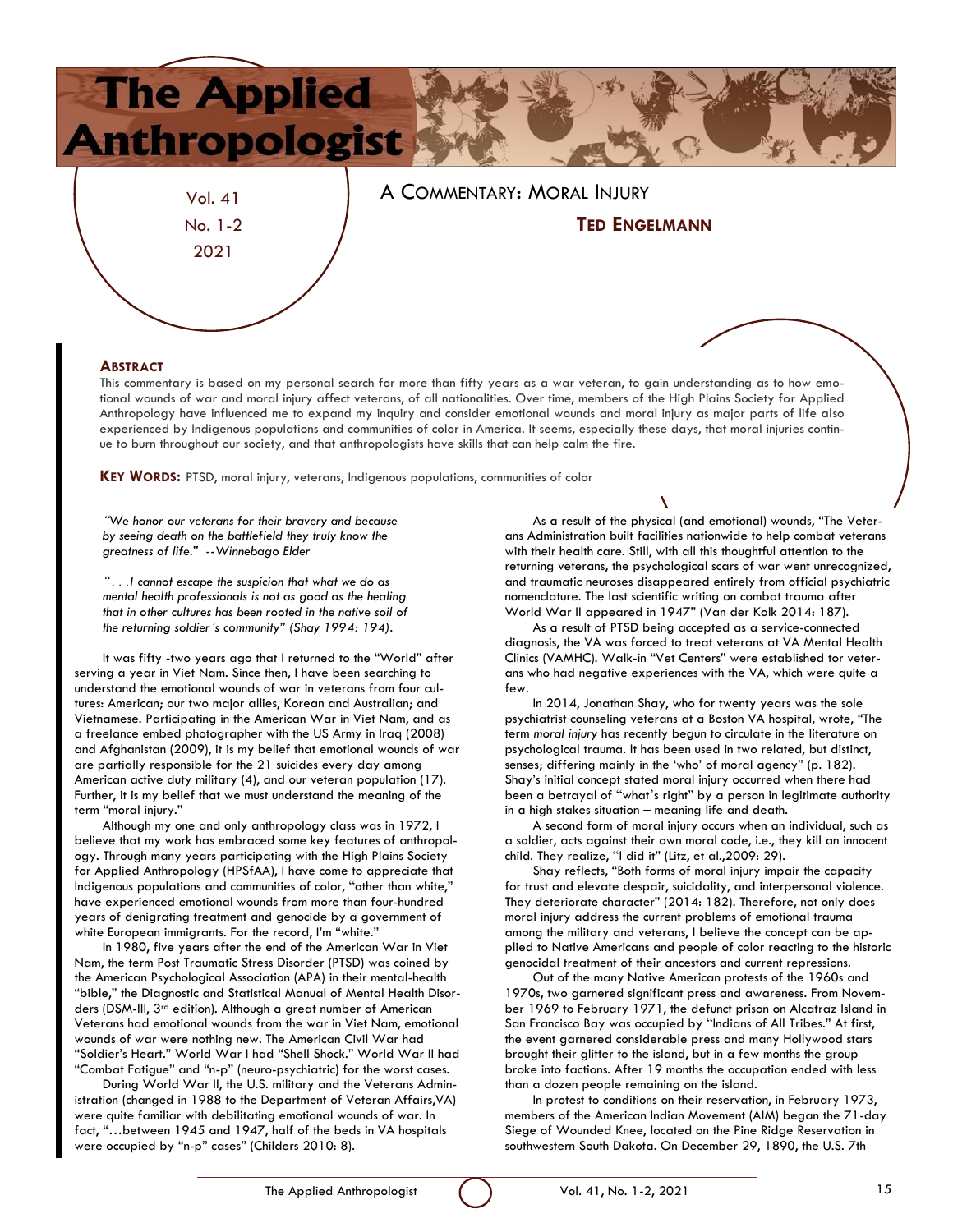**ENGELMANN** ( ) Moral Injury

Cavalry had massacred between 150 and 300 Lakota men, women, and children at Wounded Knee. In an effort to "…remove the stain from our nation's history…" on November 2, 2021, Sen. Elizabeth Warren and 15 other Congressional members requested that President Joe Biden use his executive authority to rescind the twenty Medals of Honor awarded to soldiers who participated in the Wounded Knee Massacre (https://www.warren.senate.gov).

These were just two of many wide-spread uprisings against cultural encroachment by the government and industry. One result came about when the government passed the Indian Self-Determination and Educational Assistance Act of 1975. Currently, Deb Haaland (as the first Native American appointed Secretary of the Interior) is bringing hope to many.

It is my interpretation that World War II was the last American war declared by Congress. The American wars in Viet Nam, Iraq, and Afghanistan were foisted upon the American people and other nations by American presidents without a declaration of war. Contrary to popular belief, those of us who served in the American military were not fighting for "American freedoms." Out of the Pentagon Papers (1971) and the Afghanistan Papers (2020), it appears we were in a (failed) racket to build nations.

As a result of the damaged bodies and souls of Americans (and others), it seems possible that the moral injury of soldiers, as well as our nation, is derived from the lies by presidents, the military, and politicians. The destruction of the land and human suffering (e.g., via Agent Orange chemicals and cluster bombs), is beyond understanding and repair.

In December 2008, I was a freelance embed photographer at a Combat OutPost (COP) in Baghdad, Iraq. Several weeks after leaving the COP, word came that the last young man I shook hands with, took his gun and went into a Mine Resistant Ambush Protected (MRAP). He died of a single gunshot wound. Although no one knows why, perhaps emotional wounds and/or moral injury played a part in this and other similar unfortunate, albeit too frequent, events.

"How does moral injury change someone?" Shay (as quoted by a peace-time veteran) further explains,

> "It deteriorates their character; their ideals, ambitions and attachments begin to change and shrink. Both flavors of moral injury impair and sometimes destroy the capacity for trust. When social trust is destroyed, it is replaced by the settled expectancy of harm, exploitation and humiliation from others" (Newhouse 2015: 5, https://www.psychologytoday.com).

For years I have felt moral injury might be one of the reasons for the high rate of suicide among active-duty service members (including Reserves and National Guard), and our veteran population (daily, 4 and 17 respectively, as noted earlier).

Recently, an insidious form of governmental repression has been unearthed, literally. Several hundred unmarked burial sites of Indian children have been located in Canada and the U.S. In British Columbia,

> "…from 1863 to as recently as 1998 – more than 130 residential schools such as Kamloops, Marieval, St. Eugene's and Kuper Island were funded by the Canadian government, and until 1969 many of the schools were operated by Christian churches. These schools forcibly separated Indigenous children from their families and isolated them from their communities and cultures, according to Indigenous Foundations,

a website for the First Nations Studies Program at the University of British Columbia. To date, more than 1,000 unmarked children's graves and remains have been identified at former Indigenous residential boarding schools in Canada" (Weisberger, 2021, https://www.livescience.com).

Canada's seven-year Truth and Reconciliation Commission "… ultimately determined that at least 3,200 children died while a student at a Residential School; one in every 50 students enrolled during the program's nearly 120-year existence" (Hopper 2021, https:// nationalpost.com).

In the U.S., for more than 140 years, Indigenous children, like First Nations in Canada, and Aborigines in Australia, were torn from their families (sound familiar?) and sent to government schools where they would shed their native hairstyles, clothes, languages and customs, and be forced to assimilate into so-called white culture.

Lt. Col. Richard Henry Pratt, founder of the Carlisle Indian School, Carlisle, PA (1879-1918), one of the 357 U.S. government-run schools for Native American children, had a motto: "Kill the Indian, save the man."

In present-day terms, "The impact of boarding schools, as detailed by the National Native American Healing Coalition, accounts for much of the intergenerational trauma experienced by Indigenous communities, including loss of identity, low self-esteem, no sense of safety, institutionaliz[ation], and difficulty forming healthy relationships" (Kunze, 2021, https://nativenewsonline.net).

Over the past twenty months, more than 750,000 Americans have died from COVID-19. It seems many thousands of these deaths were preventable. Native Americans and communities of color have been especially hit hard.

The previous president apparently lied when he denied the virus existed. After fifteen cases were identified, he quipped, "one day, it will go away, like a miracle." On 13 March 2020, the president stated "I am not responsible." He abdicated his role as commander-in-chief and protector of the people of our nation, telling every state to fend for themselves. The result: chaos and death.

On January 6, 2021, the nation watched the same president encourage and support an attack on our nation's capital. The result: several deaths, hundreds of police injured, and four police eventually dying by suicide.

In a Congressional hearing, a number of the officers told lawmakers that they suffered both lingering physical and psychological pain – including PTSD – as a result of the attack. Some police testified that they feared for their lives during the attack. Others lambasted Republican lawmakers who have tried to downplay the unprecedented assault on the halls of Congress.

"You know, if you didn't know the TV footage was a video from Jan. 6, you would actually think it was a normal tourist visit." While there were "some rioters," Rep. Andrew Clyde (R-Ga.) said it was a "bald-faced lie" to call it an insurrection (https://www.huffpost.com).

Under these conditions, it feels as though America is facing its own moral injury. Apparently many Republicans are hoping Americans will develop a form of PTSD: Post Traumatic Stress Denial.

In simple, but profound terms, I believe moral injury can occur when a person, a community, or a nation, is betrayed by a leader or an institution. This can occur over centuries of systematic cultural abuse and genocide, when one is sent to fight illegal wars, or protecting the lives of Congressional members, then abused and denied recognition by Congressional seditionists. It appears there is an on-going moral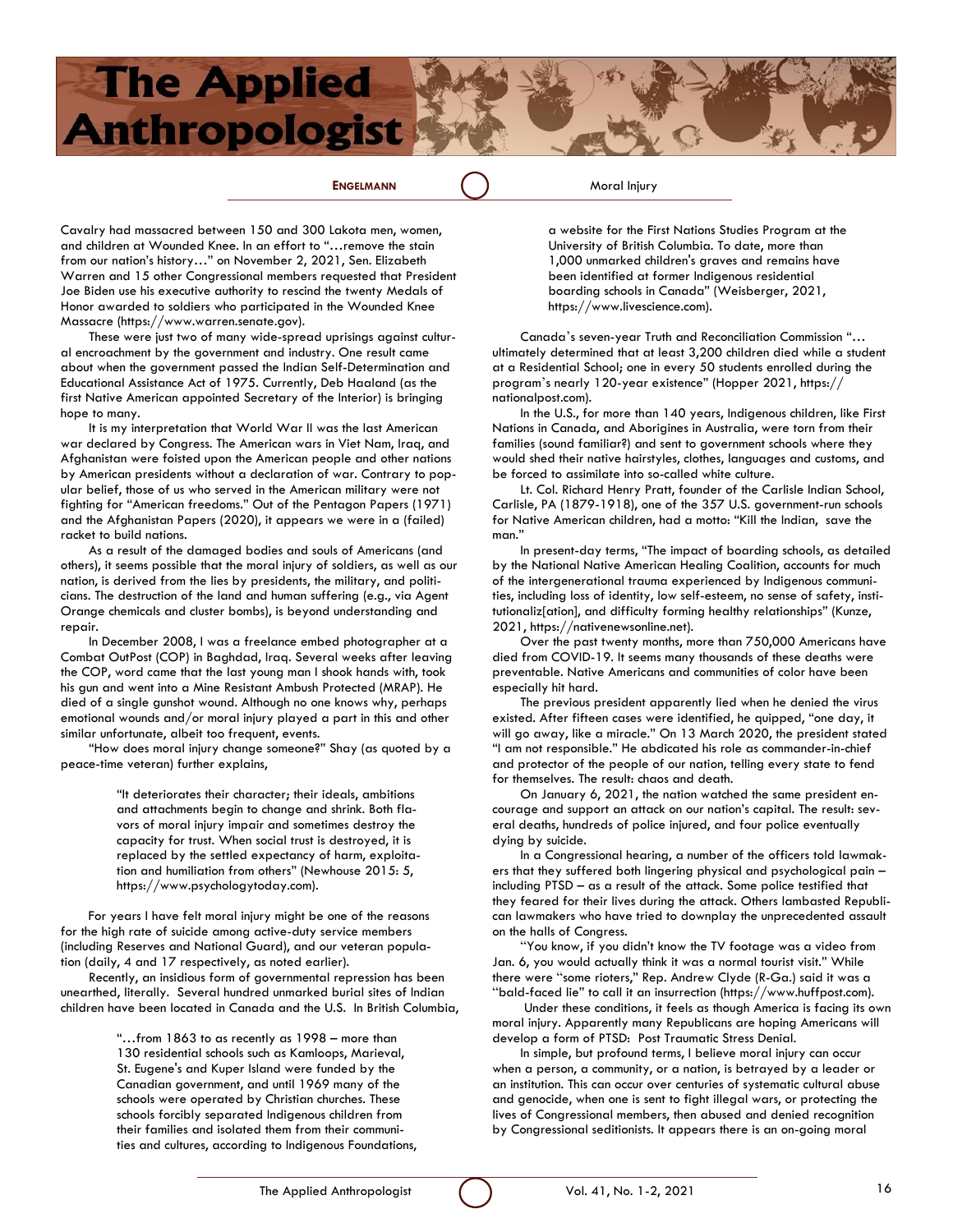**ENGELMANN** Moral Injury

injury to all Indigenous people, communities of color, immigrants, and now our American nation at-large.

Finally, on a positive note, applied anthropologists follow a code of ethics in their work, supporting the development of the communities with which they work and serve. Some of those considerations include the application of ethics and issue-specific knowledge as effective problem-solvers, and the ability to understand social relationships and context within the larger world. With empathy, anthropologists evaluate and identify a myriad of issues involving social, economic, and political conditions that impact the final recommendations leading to policies and organizational directives; similar conditions can be identified that comprise our nation. Demonstrating relevant behaviors in the public arena can provide examples for others to emulate, and therefore potentially reduce moral injury in the future.

Recently I was reminded how Peter Van Arsdale, one of the cofounders of the HPSfAA, described the work of anthropologists: "It's not what we do, it's not who we are, it's how we live." Those prescient words seem to be a positive model for the present world, as well as for our future.

*Ted Engelmann received his M.A. from the Graduate School of International Studies at the University of Denver (1990). Ted is a war veteran, international educator, and photographer. He is also a member of the High Plains board. He can be reached at: [mail@tedengelmann.com.](mailto:mail@tedengelmann.com)*

#### **References Cited**

Childers, Thomas. 2010. *Soldier from the War Returning: The Greatest Generation's Troubled Homecoming from World War II.* Boston: Mariner Press.

Clyde, Andrew. 2021. (https://www.huffpost.com/entry/officer-kyledefreytag\_n\_61089f3de4b038cedb36e4ae).

Hopper, Tristan. May 29, 2021. "Why So Many Children Died at Indian Residential Schools" (https://nationalpost.com/news/canada/ newly-discovered-b-c-graves-a-grim-reminder-of-the-heartbreakingdeath-toll-of-residential-schools).

Kunze, Jenna. June 17, 2021. "The Remains of 10 Children at the Carlisle Indian Boarding School are Returning Home," *Native News Online* (https://nativenewsonline.net/currents/the-remains-of-10-children-atthe-carlisle-indian-boarding-school-are-returning-home).

Litz, B. T., Stein, N., Delaney, E., Lebowitz, L., Nash, W. P., Silva, C., and Maguen, S. 2009. "Moral Injury and Moral Repair in War Veterans: A Preliminary Model and Intervention Strategy." *Clinical Psychology Review*, 29, 695–706. (https://doi:10.1016/j.cpr.2009.07.003).

Newhouse, Eric. December 9, 2015. (https:// www.psychologytoday.com/us/blog/invisible-wounds/201512/ betrayal-trust-can-result-in-moral-injury).

Shay, Jonathan. 2014. "Moral Injury." *Psychoanalytic Psychology,* 31 (2), 182–191. Washington, DC: American Psychological Association. (https://doi.org/10.1037/a0036090).

Shay, Jonathan. 1994. *Achilles in Vietnam: Combat Trauma and the Undoing of Character*. New York: Scribner.

Van der Kolk, Bessel, 2014. *The Body Keeps the Score: The Brain, Mind and Body in the Healing of Trauma.* New York: Penguin/Random House.

Warren, Elizabeth, November 2, 2021. Letter. [https://](https://www.warren.senate.gov/oversight/letters/) [www.warren.senate.gov/oversight/letters/ w](https://www.warren.senate.gov/oversight/letters/)arren-merkley-kahelelead-bicameral-letter-urging-biden-to-rescind-medals-of-honorawarded-to-soldiers-who-perpetrated-wounded-knee-massacre? eType=EmailBlastContent&eId=acaffd97-cf7d-4eb1-b8e8- 6302f8d8db54.

Weisberger, Mindy, July 13, 2021. "Remains of More Than 1,000 Indigenous Children Found at Former Residential Schools in Canada" (https://www.livescience.com/childrens-graves-residential-schoolscanada.html).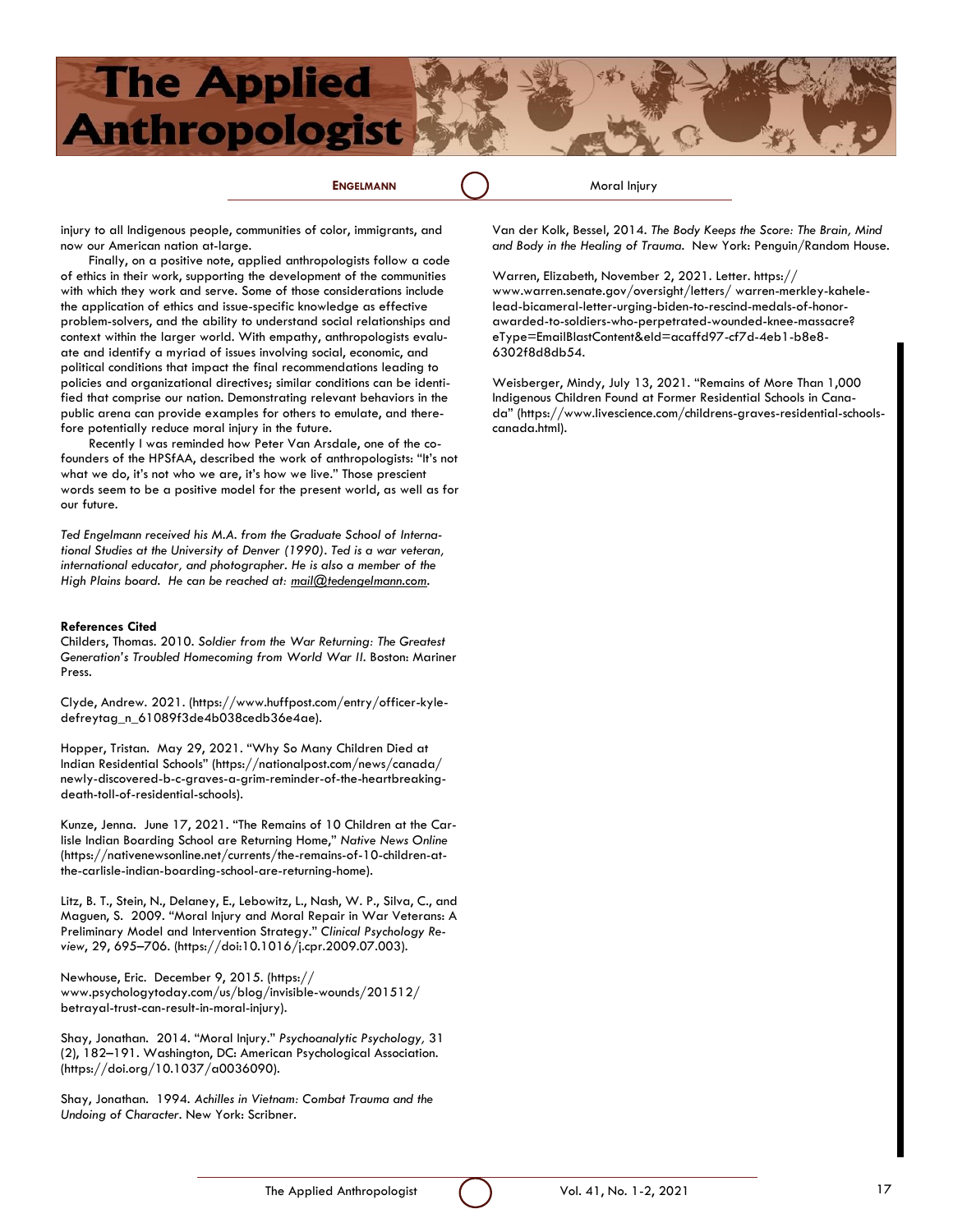Vol. 41 No. 1-2 2021

A COMMENTARY: FUTURISMS AND THEIR INFLUENCE ON FEMALE GENITAL MUTILATION

### **EDITH W. KING**

### **ABSTRACT**

Female genital mutilation or FGM is an ancient practice. FGM is rarely acknowledged or widely discussed in advanced societies or in developing countries. Looking to the future increases the importance of assessing current forms of FGM. The pandemic now affecting the economies of families everywhere may increase the custom of arranging early marriages for girls and younger women. An example of this is the 2021 research by UNICEF on the relationship between child marriage and FGM. My commentary goes on to look at who currently practices FGM across the world and how this issue can arise in U.S. schools or communities in the UK. The complexity of FGM as a socially sensitive issue is brought out. As well, the efforts of African families to put an end to the FGM custom are noted. This article concludes with the significance of continuing research on FGM and the hope that others will take up such studies to expand awareness of this complicated social and cultural tradition.

**KEY WORDS:** FGM: female genital mutilation, human rights, future society, culturally sensitive issues

The theme of "ground truthing and futurisms" is highlighted in this issue of *The Applied Anthropologist.* We speak of "looking to the future" when unprecedented situations are to be examined. This is crucial when we ask, "whose future?" Futurisms can provide new and unique insights into circumstances, concerns, and seldom recognized conditions. Ground truthing and futurisms are pertinent and timely for bringing attention to the practice of female genital mutilation (FGM). It is generally understood that FGM is the procedure of cutting or removing all or part of the female genitalia. The procedure of FGM is an ancient ritual hardly talked about or brought up in developed, "advanced" societies like the United States or the European Union.

In this article I bring out the need for a re-examination of FGM. The present and the future for coping with FGM is influenced by the COVID-19 pandemic as it reaches into customs, lifeways and traditions. Of these is the custom of early marriages for young girls. We are recognizing that the pandemic has brought on a downturn of the global economy affecting many nations. It is possible that conditions will drive a lot of adolescent girls into marriage before the age of 18 as more families turn to early marriages for financial survival. Generally when child marriages increase so does the practice of FGM. In some parts of the world, particularly in nations of Africa and Southeast Asia, there is concern over the chastity of the proposed bride affecting the bride-price or the family's reputation. Those involved recognize that child marriage and FGM could be the situation facing vast numbers of girls and young women all over the world. UNICEF has launched an important and wide-ranging research study on these conditions. Published in early 2021, the study is titled "Understanding the Relationship between Child Marriage and Female Genital Mutilation: A Statistical Overview." Covering 28 countries in Africa and Southeast Asia, this report seeks to identify the extent to which child marriage and FGM co-exist and appear to be increasing or lessening in the countries surveyed. However, it is beyond the scope of my commentary to discuss the national situations presented in the study.

Now FGM is surfacing even in elementary (primary) schools as refugee families from the African and Asian continents flee wars and political unrest. These families are migrating to Western Europe and the United States. Articles and accounts in newspapers and journals

reveal the growing global awareness of FGM of young girl-children and teenage girls. There have been recent movements in African nations to provide grassroots action to end the practice of FGM. The Inter -African Committee on Harmful Traditional Practices called for zero tolerance for FGM. Yet today, this widely condemned practice is deeply embedded in the ethnic identity of some traditional cultures. While female circumcision practices are common in some Muslim countries and cultures it is totally absent from others.

#### **Who Practices FGM?**

Families that have migrated to Western Europe, Britain and the United States from the following nations may insist that various forms of FGM be performed on their girl-children. They may be from: Somalia, Senegal, Djibouti, Ethiopia, Eritrea, Egypt, Mali, Sudan, Sierra Leone, Burkina Faso, the Gambia, Ivory Coast, Guinea-Bissau, Nigeria, Kenya, Mauritius, Chad, Benin, Togo, Ghana, Tanzania, Uganda, India, Pakistan, Indonesia, and Malaysia. The reasons parents and members of these ethnic communities give for practicing FGM are to guarantee virginity in their girls, to control women's sexual activity, and to promote cleanliness. Religious reasons may be used to condone these practices although none of the major faiths refer to FGM explicitly and many leading theologians condemn FGM. Social services and health workers have learned that often parents of girl-children, now residing in Western societies, may deeply want to resist having their young girls mutilated. However, they can be severely ostracized by their ethnic community as a result.

Why should we in the developed nations be aware of the little known or discussed rites of FGM? Why for the future should these practices, once considered a cultural or an individual family matter, be interpreted as abuses of child and human rights? A recent report from the U.S. State Department noted that women's rights, including sexual and reproductive rights, are human rights (Schwikowski 2021). Furthermore, policies for these efforts are planned in federal funding. Awareness of FGM affecting girls, as young as those in elementary school, has reached into our public schools. An experienced teacher shared the following disturbing incident in her classroom of 8- to 9-year-olds. This teacher explained:

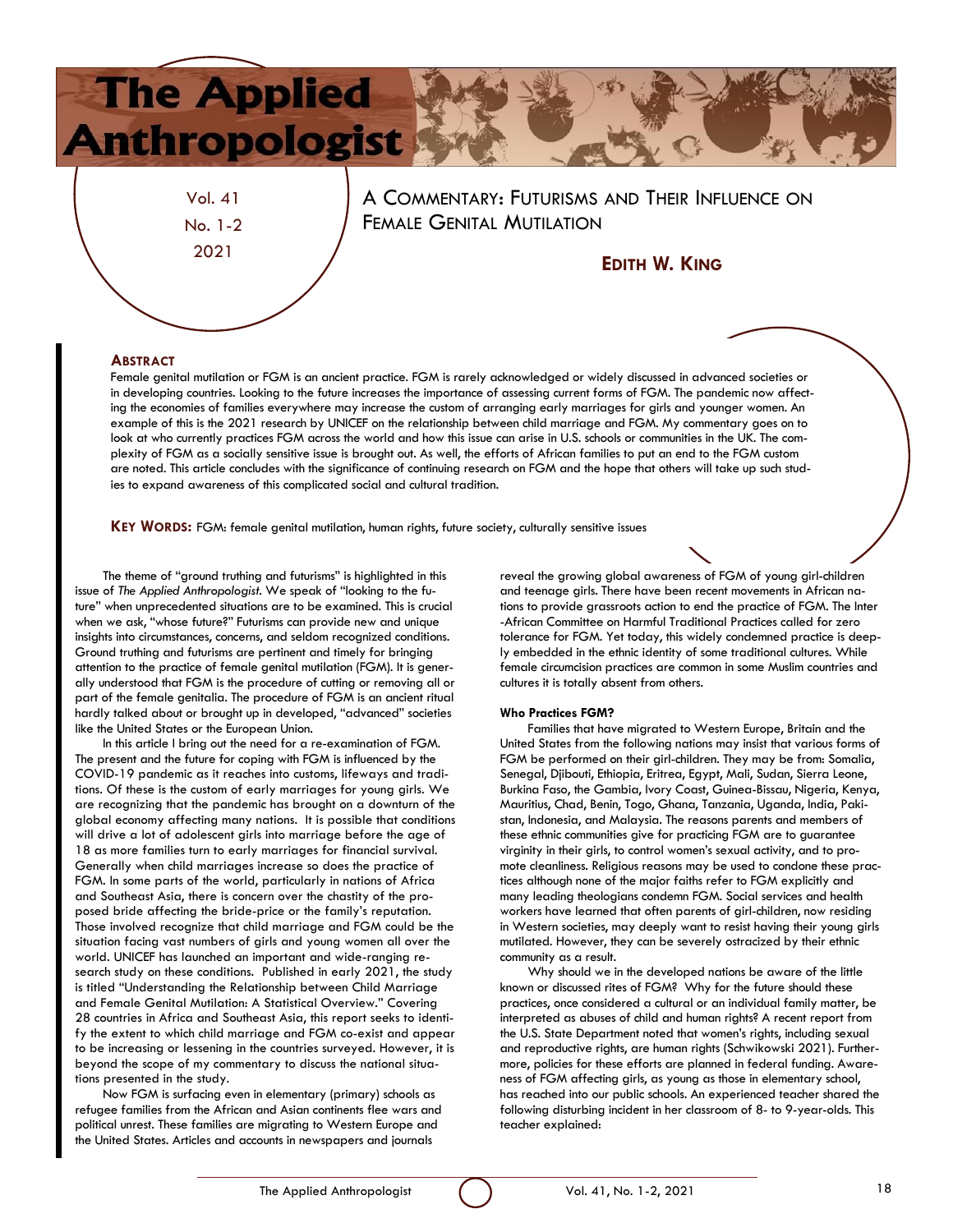**KING** Futurisms and Their Influence...

Enrolled was a nine-year old girl from a family who recently emigrated from Ethiopia. She was a lively child succeeding well, enjoying her school and classmates, achieving in reading and mathematics especially, above grade level. Then suddenly one day her father came to my classroom and told me that the girl would be absent for several weeks because they were returning for a visit to Ethiopia, so this young girl and her siblings could be reacquainted with her grandparents.

When the girl returned to my class after about a month, I saw a drastic change in her demeanor. She was pale, very quiet, and withdrawn. After about a week in class, I noticed a pool of blood underneath the chair where she was sitting. I summoned the school nurse at once. During the ensuing investigation we discovered that she had undergone a total excision including infibulation while in Ethiopia. The clitoral removal along with her labials being sewn shut had created such pain for her during urination that it caused extensive bleeding. We reported the situation to the district's Social Services immediately because we were worried not only about her condition, but also about her younger sisters. I was deeply troubled by this situation and spent many sleepless nights worrying about this lovely child and her younger sisters. (King 2009)

In our schools, the number of incidents being reported is growing. Information about FGM is found in the scholarly papers of international feminist writers, anthropologists, and women's health advocates. I was surprised to find excellent coverage and discussion of FGM on, of all places, *Wikipedia*! *Wikipedia* covers events, happenings, and the people involved in FGM actions based on more than 200 references. These FGM topics include history; terminology; procedures (including illustrations); human rights basis of concerns; international data; statistics on who practices FGM; and coverage of personalities, social scientists, and women's rights advocates of many nations working globally to end practices of FGM.

During the late 1990s articles and accounts in leading American and British newspapers began featuring reports about FGM. It was becoming apparent to health workers and lawmakers that the practice of FGM was rising. Immigrants from several of the 40 or more countries in Africa and the Middle East (where mutilation is an accepted custom and practice), took up residence in what they deemed as safer havens. The circumstances in the account of the American teacher above appear almost identical to those in the following report describing the childhood experiences of a woman from Somalia that has undergone FGM:

> When I had the operation, I was eight years old. I was taken back to Somalia and I had the operation performed. Because I was very young, I did not know what was happening to me, what they were doing to me. They strip you. They open your legs apart and they have ladies holding every part of your body, even holding your mouth to prevent you from screaming. I still remember the pain to this day. My sister was circumcised first and straight after she was done, I was done. In terms of what has happened to us, we just use the term being 'sewn up', having the clitoris cut off and having been sewn up for us not have any sexual intercourse or anything! (King 2009)

This testimony was given by a 25-year-old British woman from the Somali community to encourage preventative action on FGM. She was threatened by members of her community for being so candid about her mutilation.

#### **What Constitutes Female Genital Mutilation?**

Information about what these procedures entail is much needed for most people have little knowledge of this cultural practice. Health consultant and educator Efua Dorkenoo wrote the authoritative book *Cutting the Rose: Female Genital Mutilation, The Practice and Its Prevention* for such a purpose (1994).In her book she details the following degrees of FGM, as opposed to what has been euphemistically termed "female circumcision":

> **Circumcision:** or the removal of the prepuce or hood of the clitoris. Circumcision is the mildest type of mutilation and affects only a small proportion of the millions of women concerned.

**Excision**: meaning partial or totally cutting of the clitoris and all or part of the labia minora. In some cases, the labia majora are removed but with no stitching. Excision is the most widespread type of mutilation. Approximately 80 percent of those affected undergo excision.

**Infibulation:** the cutting of the clitoris, labia minora and at least the anterior two-thirds and often the whole of the medial part of the labia majora. The two sides of the vulva are then pinned together by silk or catgut sutures, or thorns, thus obliterating the vaginal introitus except for a small opening, preserved by the insertion of a tiny piece of wood or reed for the passage of urine or menstrual blood. The girl's legs are then bound together from hip to ankle, and she is kept immobile for up to forty days to permit the formation of scar tissue. (Dorkenoo 1994)

Efua Dorkenoo, widely known globally for her work to end female genital mutilation, died in October 2014. In an impressive obituary *The Guardian* stated that Dorkenoo was instrumental in putting FGM on the agenda of ministries of health while working at the World Health Organization from 1995-2000. During her lifetime Efua Dorkenoo was recognized and awarded many times by national organizations and governments for her campaigning to end FGM practices.

#### **Complexity of a Culturally Sensitive Issue**

Now and into the future this culturally sensitive issue can be intertwined with accusations of racism and sexism on the part of parents, government officials, and educational authorities. Educators and health workers taking up the cause of protecting young schoolgirls can be labeled as racist. But failure to act to protect girl children at risk of mutilation would be a perverse sort of racism. Child protection is essential. We can no longer close our minds and turn our backs on what, in the 21st Century, is recognized as an unmitigated violation of human rights. Despite the accusations of cultural insensitivity, racism, and interference with family preference, postmodern societies are now putting into legislation measures to end female genital mutilation. FGM is not a disease per se but a complex social practice. Currently and in the future society needs to understand why people practice FGM despite its numerous health consequences, and develop policies, strategies, and skills to prevent it.

#### **The Custom Is Changing**

However, in some places changing attitudes about FGM have mothers saying to their daughters "You will not be cut!" The actions numerous African mothers called for in the last decade of the 20<sup>th</sup> century are now oc-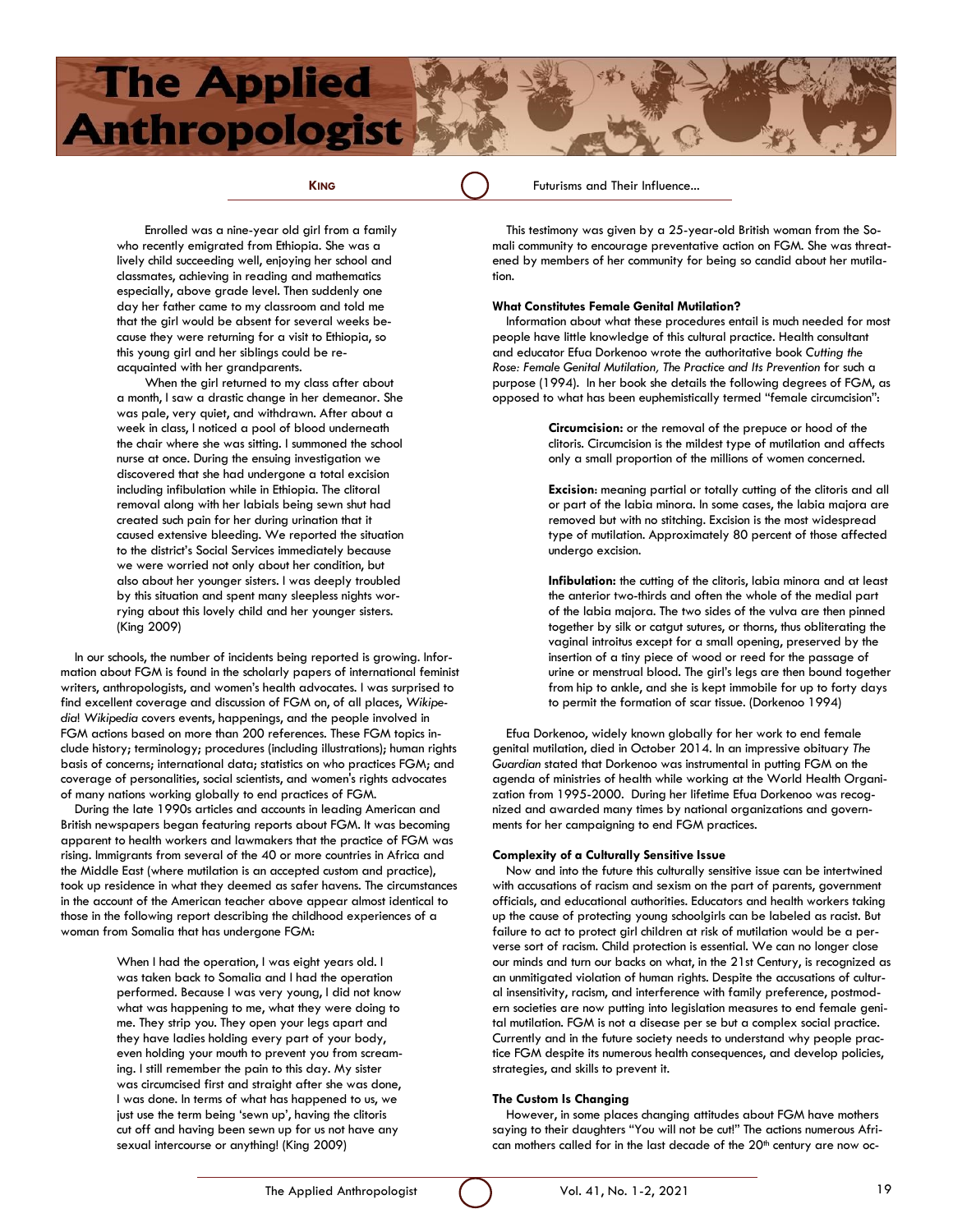**KING** Futurisms and Their Influence...

curring. An example is villages in Senegal, representing approximately 220,000 people, that have stopped the practice of FGM. These people did not end female genital cutting in response to outside pressure or national laws. Instead, it was a grassroots movement that put an end to the practice. Strategies for encouraging and supporting women, men, mothers, and fathers who want to eradicate FGM in the communities and nations that have traditionally practiced these cultural and social rites are now being strongly advocated everywhere. Women's rights advocates have pointed out these encouraging trends. Governmental and human rights organizations, especially in the West, are mounting campaigns to implement women's rights and end practices such as FGM. However, various excuses are offered by powerful agencies. These hold that issues relating to FGM, while regrettable, are actually cultural and are not political matters appropriate for broad governmental actions.

FGM has become a sensationalized and confrontational topic, embedded as it is in cultural, religious, racial, and sexual practices. But this does not mean it should be avoided in educational settings or in the wider public milieu because of the ancient origins that make it so difficult to eradicate. Young girl-children and teenagers are the victims of this cultural practice abrogating their human rights. Currently, 15 African countries have passed legislation that specifically bans FGM. Other nations are under pressure to do the same. Human rights principles can be employed as a lens through which to assess cultural practices and values.

#### **Researching FGM**

Indeed, there is a need for more attention and research on FGM. It deserves further investigation and monitoring to expand awareness of this act. Futurisms and ground truthing can bring insights and information for investigating changes or new developments affecting the practice of FGM. As I noted at the beginning of this commentary, the COVID-19 pandemic continues to push girls and younger women into early marriage. So the practice of early marriage can be considered as a human rights issue. Sensitive matters, such as FGM, may be difficult to investigate especially since this category of research does not lend itself to measurement, graphs, and scales. Hard-to-study topics often are best approached through open-ended, explorative qualitative methods. When wrestling with emotionally charged topics like FGM, the researcher needs to be prepared and aware of their personal attitudes and beliefs before attempting to talk with others about such concerns. Although FGM poses some difficult issues it can be addressed through thoughtful, open-ended inquiry. For the future of FGM investigations, I hope others will find my efforts here to be useful.

*Edith W. King, Ph.D., is Professor Emerita at the University of Denver. A specialist in sociology, the sociology of education, and ethnic/cross-cultural issues, her many publications include (with Ray Cuzzort) the landmark Social Thought into the 21st Century. Her latest book review assesses Patricia Gumport's Academic Fault Lines. Edith can be reached at: ekingwm@hotmail.com.* 

#### **References Cited and Other Sources**

Donati, Jessica. 2021. "Human Rights Appraisal Expanded" *Wall Street Journal*, March 30, 2021. https://www.wsj.com/articles/bidenadministration-to-restore-section-on-womens-rights-to-global-survey-11617128929

Dorkenoo, Efua. 1994. *Cutting The Rose: Female Genital Mutilation, The Practice and Its Prevention.* London: Minority Rights Publications.

Galer, Sophia Smith. 2020. "Coronavirus Concern as FGM reports fall during pandemic." *BBC News*, November 26, 2020. https:// www.bbc.com/news/uk-55089000

King, Edith W. 2017. *Encounters With Sociology.* Amazon-Kindle.

King, Edith W. 2009. "Field Study and Interviews for FGM" unpublished manuscript.

Larson, Krista. 2020. "Some African, Asian families marry off daughters amid viruses." *AP News*, December 14, 2020. https:// apnews.com/article/international-news-business-coronavirus-pandemic -sierra-leone-united-nations-9a9ab4f71adc1c6f7d435b744411fb90

Onyulo, Tonny. 2018. "'This Practice Should be Stopped': Teen girls decry painful illegal 'circumcision'." *USA Today*, January 18, 2018. https://www.usatoday.com/story/news/world/2018/01/18/kenyafemale-genital-mutilation/1041960001/

Schwikowski, Martina. 2020. "Coronavirus Pandemic Leads to Rise of FGM Across Africa." *Deutsche Welle*, October 29, 2020. https:// www.dw.com/en/coronavirus-pandemic-leads-to-rise-in-fgm-acrossafrica/a-55441184

UNICEF. 2005. "African Parliamentarians Convene for Historic Conference on Ending Female Genital Mutilation/Cutting." *UNICEF Press Centre*.

UNICEF. 2021. "Understanding the Relationship between Child Marriage and Female Genital Mutilation: A Statistical Overview." https:// data.unicef.org/resources/understanding-the-relationship-betweenchild-marriage-and-fgm/

Wikipedia. 2021. en.wikipedia.org/wiki/Female Genital Mutilation

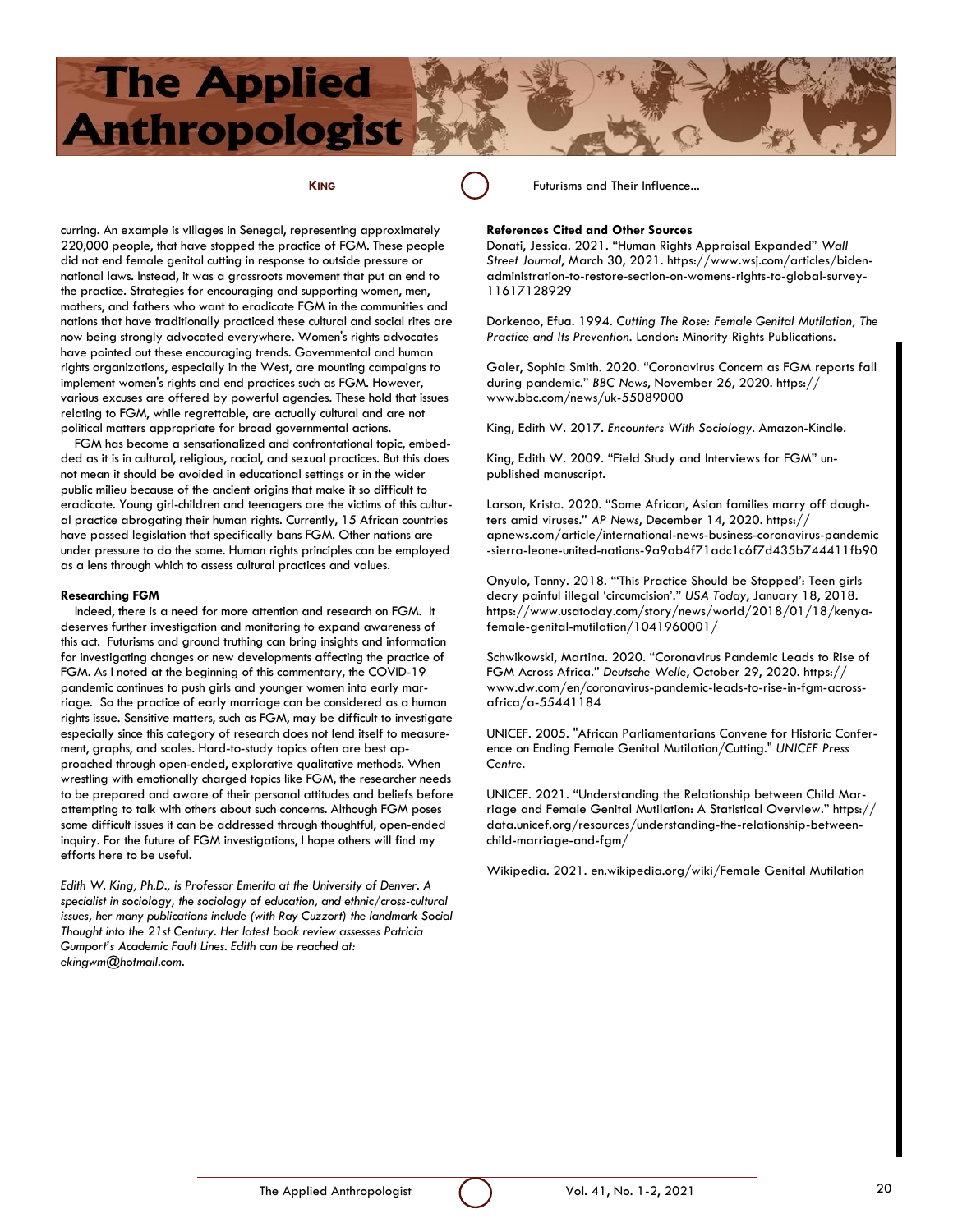Vol. 41 No. 1-2 2021

A COMMENTARY: PURPOSE, PROMISES AND PROBLEMS: A REVIEW OF IRBS AND THEIR EFFECTIVENESS IN HUMAN-BASED RESEARCH CONCERNING ANTHROPOLOGICAL METHODOLOGY

### **JOSEF GARRETT**

### **ABSTRACT**

Rules were put into place to protect people from unethical research practices and have been developed by government agencies and implemented by IRBs, Institutional Review Boards. This commentary discusses some of the history, need and development of IRBs and their important role in continuing human-based research. IRBs exist to protect people from being harmed or exploited in any way. However, unintended consequences can come from good decisions. While their intentions are good, the IRBs' rules when concerning anthropological research can be overly cautious and impede the work of thoughtful, highly trained and experienced researchers dedicated to the protection and betterment of their human subjects. Anthropological and ethnographic research have at the heart of their idealism the protection, understanding and wellbeing of the people impacted. This hasn't always been the case, but contemporary researchers are held to high standards of ethical codes of conduct and best practices. The standards of ethical treatment of human subjects are at the center of both IRBs' and anthropologists' ideologies, however through the use of IRBs and their unique structure, approval of anthropological research can sometimes be complicated and denied due to a lack of others' professional understanding of the ethical standards commonly practiced by anthropologists. Due to these conditions, alternate methods might be considered when conducting research that appropriately circumnavigates the need for an IRB's approval. An IRB's lack of understanding should not become a hindrance when considering otherwise ethically conducted research that should be done to benefit a better understanding of the human condition.

**KEY WORDS:** Institutional Review Boards, anthropology research, ethnographic research, ethics

#### **What is the Institutional Review Board**

The Institutional Review Board (IRB) is an entity that exists within nearly every higher educational institution as well as hospitals, research facilities, non-profits and other institutions that engage in human-based research. The FDA (U.S. Food and Drug Administration) and the HHS (Department of Health and Human Services, specifically the Office for Human Research Protections) are the governing entities that have established the guidelines which inform how IRBs are constructed and implemented:

> Under FDA regulations, an IRB is an appropriately constituted group that has been formally designated to review and monitor biomedical research involving human subjects. In accordance with FDA regulations, an IRB has the authority to approve, require modifications in (to secure approval), or disapprove research. This group review serves an important role in the protection of the rights and welfare of human research subjects. (U.S. Food and Drug Administration 1998)

#### **The Need for Protection Against Unethical Research**

The basic idea behind the IRB is that it is supposed to protect human subjects that are being targeted for research. While the FDA website specifically calls out "biomedical research" as the main concern for human research subjects, IRBs have also been used to consider cultural research as well. This is where we are going to be looking at some of the issues dealing a system that was originally designed for a specific research paradigm, but doesn't always translate to a very different and complex area of research, specifically cultural studies.

Dealing with cultures presents a different set of problems. While medical research can be involved, it is not always one of the main concerns for anthropological or sociological projects. Cultural impacts from researchers can have an effect on a community, but that impact may present in different ways and have different consequences. There are also going to be concerns about how members of different cultures are going to react to being researched, not everyone has the same experiences or ideologies as many western cultures do and people will react in different ways. Cultural relativity should be a major consideration when contemplating doing research and how it will impact the targeted community. A problem that we will explore is how cultural idealism and bias can impact a research project and an IRB's ability to comprehend the actual and theoretical concerns of dealing with said cultures.

While keeping participants physical health as a concern, the concept of IRBs originated around unethical practices that were being conducted on human subjects. A large part of this history stems from the results around the Nuremberg Code that was created at the end of World War II. Nazi experiments on human subjects were so horrendous that a new set of ethical codes needed to be created. Along with the Nazi war crimes, other unethical research had been conducted within the United States:

> The Willowbrook study of hepatitis transmission in a hospital for mentally impaired children, Tuskegee Syphilis Study, Fernald State School trials using radioactive minerals in impaired children, and Jewish Chronic Disease Hospital case in which chronically ill patients were injected with cancer cells to monitor rejection, are infamous examples of egregiously unethical research designed and conducted long after the Nuremberg Code was in

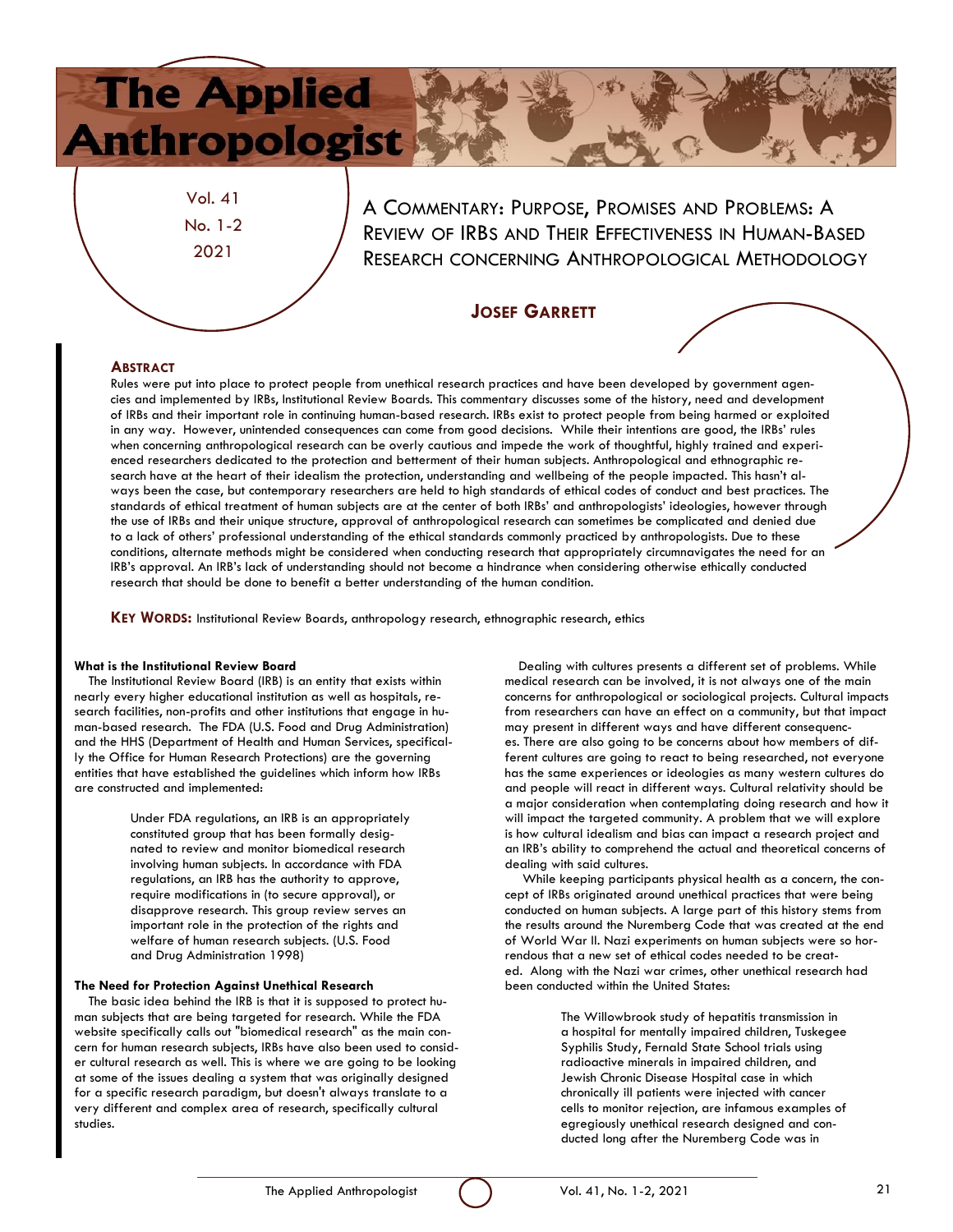

**GARRETT** () Purpose, Promises and Problems

place. In each of these studies, investigators were confident that the ends of research justified the means. (Moon 2009, 311)

The United States also has the dubious honor of championing some of the Eugenics Programs of the late 19th and early 20th centuries. These programs were designed to create the ideal human specimen through breeding and heavily focused on what they considered the negative attributes to be and how to eliminate them. Adolf Hitler himself reached out to states like California which had encouraged extensive research on Eugenics. His interest in American-conducted research helped inform some of the decisions he is said to have made and ultimately the war crimes, unethical research and horrific accounts of human torture that were conducted by the Nazi regime.

After years of unethical research being conducted, a process was needed to create and to oversee the ethical and moral use of human subjects within research. The creation of the IRB process was needed to make sure that these standards were regulated and upheld:

> The National Research Act of 1974, passed in response to growing concern about the ethics violations in research, created the National Commission for the Protection of Human Subjects of Biomedical and Behavioral Research. The Belmont Report of 1974 was the commission's summary of the ethical principles that form the basis of acceptable human-subjects research, and the three foundational Belmont principles were:

Respect for persons. This principle includes both respect for the autonomy of human subjects and the importance of protecting vulnerable individuals.

Beneficence. More than just promotion of wellbeing, the duty of beneficence requires that research maximize the benefit-to-harm ratio for individual subjects and for the research program as a whole.

Justice. Justice in research focuses on the duty to assign the burden and benefits of research fairly." (Moon 2009, 311)

IRBs can be formed and have some variation in membership depending on the institution or resources available. At a minimum, an IRB must include at least 5 members, a "scientist", a "non-scientist" and someone who is not affiliated with the institution:

> The IRB, as a group, must be sufficiently qualified through the experience, expertise, and diversity of its members to be able to review the research activities commonly conducted by the institution. Relevant considerations may include training and education, race, gender, cultural background, and sensitivity to community attitudes. (Hhs.gov 2021)

The IRB may have more members and/or alternate members who will fill in for members who might not be able to participate or are barred from participation due to their own inclusion in the research or other ethical conflicts. Those selected should be thoughtfully considered for their diversity of knowledge and experience. This allows a much

greater basis of knowledge to be used in consideration of research projects.

#### **Design vs. Function: Conflict Between Ethnographic and Biological Research Paradigms**

The need for IRBs is obvious. The ability to approve or disapprove and periodically observe and regulate a research project seems like an invaluable function of an institution to ensure the safety and health of a body of people who are involved in the research. There have been too many times in which the researcher thought that the means justified the ends and in the process created human suffering.

However, modern approaches to anthropological and sociological research have many of the checks and balances included in their research designs. With many applied anthropological techniques, the health and welfare of the community in question is often at the heart of the research paradigm.

There are, however, complications to how IRBs may interact with ethnographic research conducted by anthropologists. IRBs were created around research participants being in a clinical setting, often having to do more with medical procedures than cultural research. When the rules governing the study of human subjects were decided, they did not take into consideration the activities of anthropologists and other social scientists that cannot predict the risks of doing fieldwork as compared to research being conducted in a clinic.

IRBs are often concerned about creating a balance between risk and reward when considering authorizing human-based research. Ethnographic research on the other hand rarely looks for rewards in its research. Applied ethnographic research is often looking for solutions to problems within a cultural group, but these rarely result in what might be considered tangible outcomes. Rather, they result in analysis and recommendations that the culture in question can implement on their own or with the help of outside institutions.

Engaging in ethnographic fieldwork has some inherent dangers, depending on the environment and/or location in which it is being conducted. However, many of those dangers may be unknown at the time of planning the fieldwork. Fieldwork itself is often unpredictable since sometimes it may last from days to even years of being in the field and environmental or cultural events may take place that create situations that can become dangerous. This can create a dynamic issue when considering how an IRB may look at the research project in general.

Issues and concerns with conducting ethnographic research generally deal with cultural exploitation or exposing individuals who might experience harm based on information they share, which could lead to a number of different issues including reprisals or exclusion from the community. However, none of these can be predictable when engaging in ethnographic research as each culture and instance is going to be unique. Because of the uniqueness of cultures, their dynamic nature, anticipating is impossible, the only thing you can do is implement best practices and be prepared for when something could, and if you work in the field long enough, will happen.

#### **Anthropology and IRBs Need a Marriage Counselor**

Ethnographic researchers are going to come into increasingly dynamic situations as they conduct fieldwork. The increase in the use of technology, cameras, recorders, video cameras, drones and the use of social media and the internet, combined often with the digital footprint of those who might be engaged as the subject of research, make it impossible to determine all of the unintended consequences that might result from conducting field research. Some of these events will be unforeseen, as is what a lot of conducting fieldwork often entails. Anthropologists know this and part of their training is to under-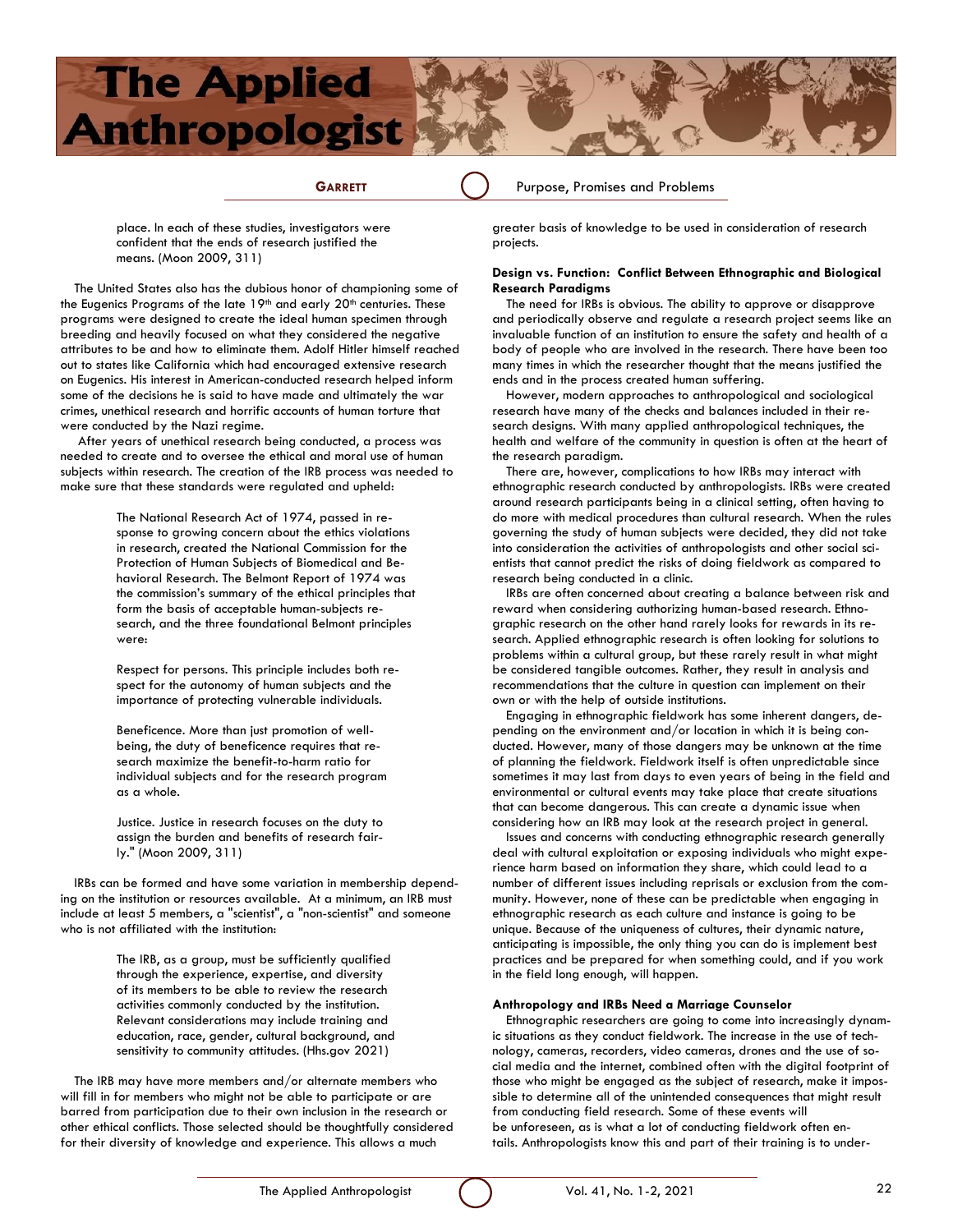# **Anthropologist**

**The Applied** 

**GARRETT** ( ) Purpose, Promises and Problems

stand the dynamic nature of research and how to deal with the various issues they will encounter. Extensive training takes place to ensure that they have a firm grasp on ethical behavior needed to conduct research with human subjects. This knowledge has developed over a long period of time and through some very difficult lessons learned, as the history of anthropological research has not always been perfect or ethical. Modern anthropologists take a very serious stance on what are considered ethical practices, and because their field of study is based on humans and acknowledging their individual agency, these become one of their top priorities.

Ethnographic research itself is an exploration into the unknown. Instead of the biological realm or space as the final frontier, culture is an ever changing and dynamic human realm that can be just as rewarding or dangerous depending on the given circumstances. Each research project can be as unique and dynamic as the next and should be treated as independently constructed.

Anthropology itself covers the whole of humanity as its area of interest. As such, those who practice anthropology have very diverse interests and concerns, often focusing on specific cultures or practices that interest them. This presents a problem as IRBs are often focused on a more narrow aspect of research and due to their limited purview, they can pause or prevent research without understanding the depth of the field or project being considered.

An example of this was brought up during the 2021 Fall Conference for the High Plains Society for Applied Anthropology. One of the necessities for IRB approval is Informed Consent; each participant has to have an understanding of the part that they play in the research being conducted and have it confirmed in writing. However, not all cultures are literate or have a method of writing. Even the concept of "Informed Consent" might be a completely foreign idea (Marshall 2003). Western culture has long established means of recording information, however anthropologists often work within cultures that don't have the same means or needs to record or consider informed consent to be a necessary practice. How would an IRB deal with a situation in which the participants of the study can't sign a form for consent (Marshall, 2003), because they have never written anything in their entire lives? They could give verbal consent, but what if they don't understand the need to have it or why one of our institutions desires it?

What if you are dealing with what you might consider a modern culture, one that has access to the internet, social media, all of the modern comforts and extravagancies. You gain informed consent, but are denied IRB approval because your participants are captured on film or in photographs which exposes their identity even when you otherwise maintain strict adherence to practicing anonymity. It is possible, even likely, that the participant has a digital footprint, one that could contain their views on the subject you are researching. This being the case, the public knowledge of the participant and their knowledge would not necessarily endanger them, however there is always a risk depending on the nature of their information.

This leads us to making a couple of comparisons to other means of conducting research and disseminating the findings. Consider the creation of documentary films, which is not regulated by the FDA or the HHS and is usually not considered to be conducting human-based research even though the case can certainly be made that it is. A documentary film may be overseen by an IRB, but it is not federally mandated that it be. The case for this might be that documentary films are not seen as being held to strict scientific methodology in which you must conduct a certain procedure in order to be considered legitimate. This is the case even though many documentarians spend years conducting research before publishing. The caveat to this is that

anyone can make a documentary and call it factual; for example the History Channel's *Ancient Aliens* is such a series in which even the producers admitted to it being a mockumentary. If a documentary is created, you can also have associated texts that go along with it that support the information expressed in the film and the extended details of the research conducted. Concerning informed consent, in general all that is required is a "Model Release" form to be filled out and as a participant, you are keenly aware that your visage is going to be on film. Even then, there are ways of maintaining anonymity by changing the tone of voice or blurring out the face of the people on screen.

Another comparison is to journalism. Cultural and applied anthropology often deal with trying to find answers to questions journalist also have; the difference is that anthropologists generally use the scientific method rather than typical journalistic means. Journalism, while certainly dealing with human research and concerns, is also not under the control of any sort of IRB restrictions. Even if they might be interested in some of the very subjects that anthropologists might be concerned with. The difference of course is the fact that the practice of anthropology is often conducted through an academic, federal or state institution, projects being funded often by federal dollars and under the auspices of federal regulators.

#### **IRB and Ethnographic Research Methodology Overlap**

IRBs can be problematic for anthropologists; there have been many times when a project has been denied or postponed because someone on the IRB has questions that don't generally need to be asked due to the practice of anthropological and ethnographic study standards. The wellbeing of a culture is generally central to the anthropological paradigm, but because of its methodology, it cannot predict the outcome due to the nature of fieldwork and the often dynamic arenas in which researchers find themselves. The risk is often seen as too great for the reward, even when the risk and reward are rarely fully understood at the beginning of any ethnographic study. Anthropological research often engages in the same standards as IRBs intend, however researchers are often more flexible to the needs of the research group or to the methods being used, yet maintain a high level of ethical conduct.

#### **What to Do When an IRB is Obstructive and Uncooperative**

Changing how the research is conducted or disseminated might be the work-around that some anthropologists take when confronted with an IRB unwilling to move forward. When conducting a research project with students, turn it into an internship program that is designed to help communities and provide job experience for the students. This will sidestep the research paradigm, yet allow students and faculty to continue to do research but through a different lens. You could also create a program around making a documentary film, allowing you to continue to do research yet not be under the direct control of an IRB. This has the added bonus of being a product that is easily disseminated and can become an asset to the institution.

While IRBs are needed, another concern might be the composition of an IRB and who is placed on it. IRBs are typically designed to have a diverse group of individuals who can view the project proposal with a wide variety of experience, however I would suggest that an IRB should include more experts and fewer members who are less informed as to how anthropologists conduct their research (Marshall 2003). Creating more specified IRBs, ones that are more centered around each division of research rather than a randomized group with a diverse knowledge base and lack of understanding, could go a long way towards making the process of gaining support of the IRB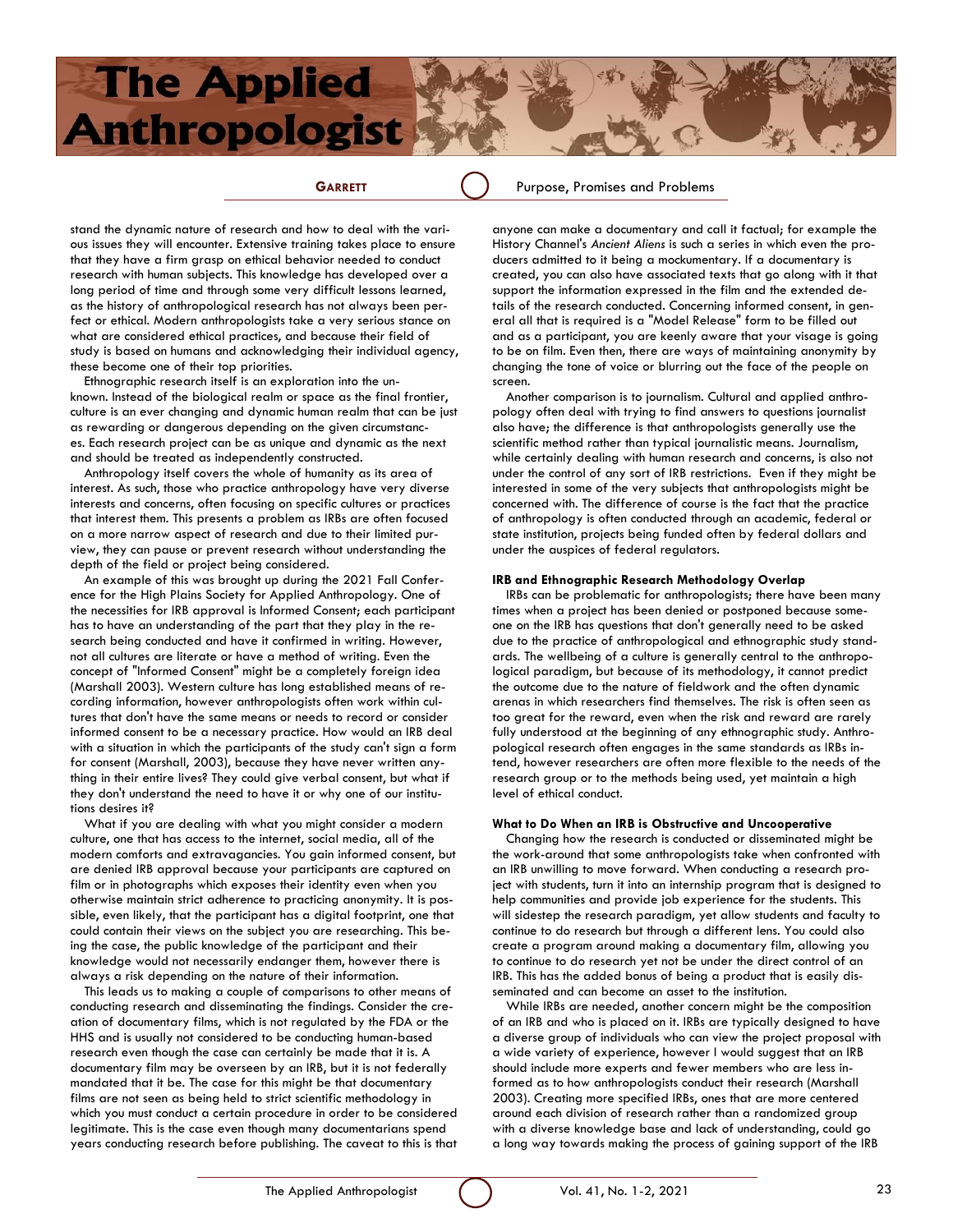**GARRETT** () Purpose, Promises and Problems

possible. Ultimately, IRBs are there for a reason, to safeguard the health and safety of a population or community.

My final thoughts on IRBs and anthropological research are, at times, not to engage IRBs. IRBs are necessary but when they become a hindrance to engaging in ethically conducted research due to a lack of understanding on their part, find another way. While I generally don't recommend looking for loopholes, there comes a time when the apparatus designed to protect, actually becomes a hinderance. This should not stop quality research that is otherwise steeped in ethical practices designed to help and protect the research subject's lives and identities.

Josef Garrett is a Cultural and Visual Anthropologist who is currently establishing *a position at Colorado State University and has spent the last four years at the Metropolitan State University of Denver, Community College of Denver, and the University of Northern Colorado as an adjunct professor. He has a Master's degree from the University of Southern California in Visual Anthropology. He has produced two documentary films and has published three times. He has a love for doing fieldwork and has participated in over 20 field schools. His current interests include Photogrammetry and creating coursework designed for visual anthropology. He spends spare time with his dog Bear, and can be reached at josef\_garrett@hotmail.com.*

#### **References Cited**

HHS.gov. 2021. "Lesson 3: What are IRBs?" https://www.hhs.gov/ ohrp/education-and-outreach/online-education/human-researchprotection-training/lesson-3-what-are-irbs/index.html

Marshall, P. A. 2003. "Human Subjects Protections, Institutional Review Boards, and Cultural Anthropological Research." *Anthropological Quarterly*, *76*(2): 269–285. http://www.jstor.org/stable/3318401

Moon, Margaret. 2009. "The History and Role of Institutional Review Boards: A Useful Tension." *AMA Journal of Ethics.* Virtual *Mentor 11 (4):311-316. doi: 10.1001/virtualmentor.2009.11.4.pfor1- 0904* https://journalofethics.ama-assn.org/article/history-and-roleinstitutional-review-boards-useful-tension/2009-04

U.S. Food and Drug Administration. 1998. "Institutional Review Boards Frequently Asked Questions: Guidance for Institutional Review Boards and Clinical Investigators." www.fda.gov/regulatoryinformation/search-fda-guidance-documents/institutional-reviewboards-frequently-asked-questions

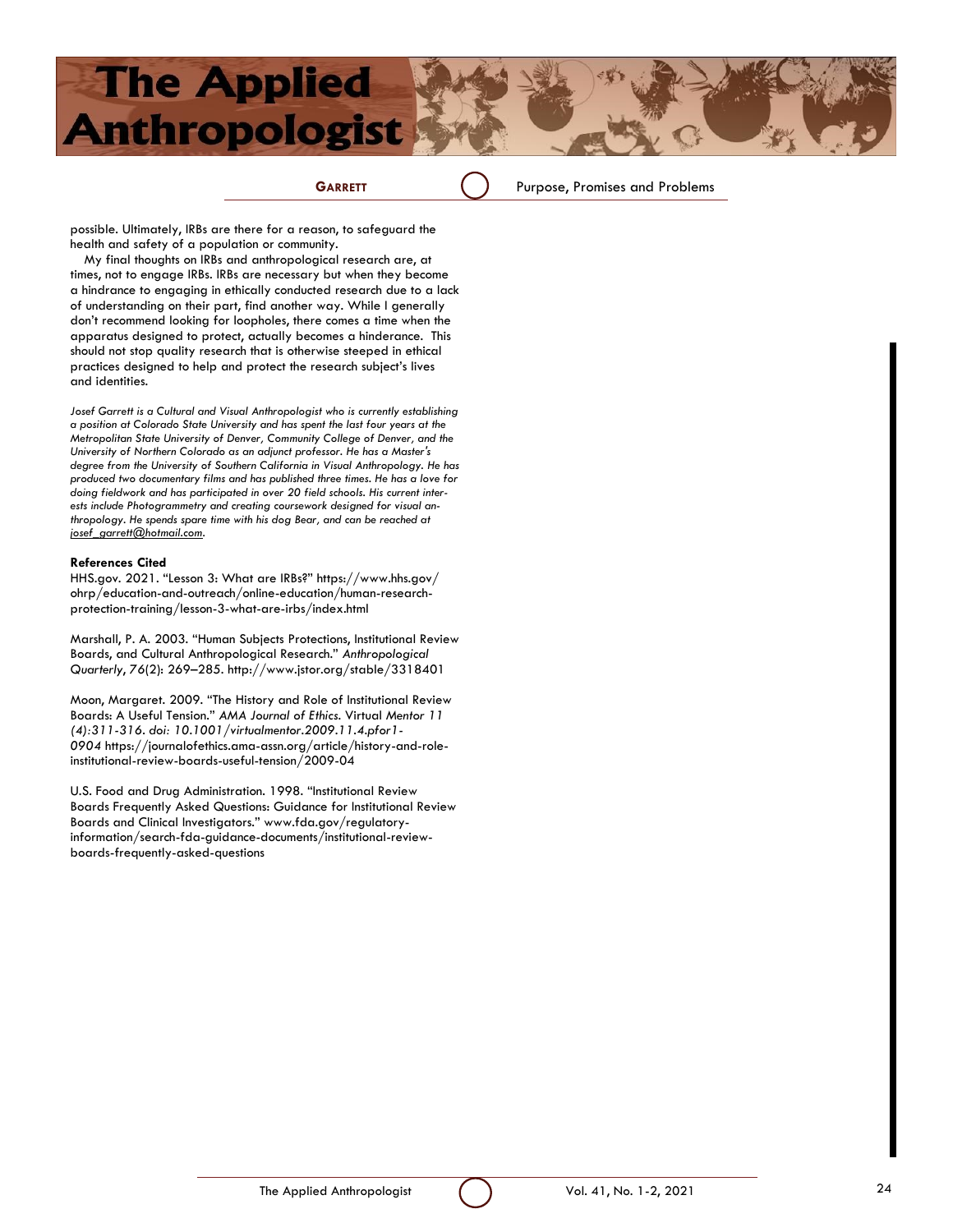

Vol. 41 No. 1-2 2021

A REVIEW OF *WE ARE DANCING FOR YOU\** BY CUTCHA RISLING BALDY

### **LUCOR JORDAN**

#### **ABSTRACT**

We are dancing for you by Cutcha Risling Baldy challenges the 19<sup>th</sup> and 20<sup>th</sup> century rhetoric of Indigeneity as being irrevocably interrupted by settler colonialism. While the *kinahldung*—Flower Dance—was not practiced by the Hoopa of California for nearly 80 years, it cannot be seen as a "modern" version of a "historic" ceremony. A deep and critical answer to the salvage ethnographies that are often held as a definitive history which is also deeply set upon by settler moralities, Baldy point by point interjects an Indigenous feminist perspective across many of the central assertions and assumptions which anthropologist Alfred Kroeber imposed upon the Hoopa. Framed by concepts such as "survivance" and "continuance", Baldy shows that the *kinahldung* is a decolonial praxis involving (re)riting, (re)righting, and (re)writing. Rather than an idea of returning from a place of lacking, (re) riting, (re)righting, and (re)writing are operationalized with parenthesis to interrupt an insinuation of the ceremony being of the past and having been reoriented into the present and future. In the telling of this story, an essential theme is that the Hoopa had at every point been visioning an Indigenous futurism—hayah-no:nt'ik, meaning the "story extends to there" or "it reaches so far".

**KEY WORDS:** Indigenous studies, Indigenous Feminism(s), Hoopa, menstruation, Flower Dance

In 2018 Cutcha Risling Baldy made a significant personal and academic contribution to the body of literature within Indigenous Feminism(s) with her book *we are dancing for you* (2018). Staying true to one of the central ideological assertions within the field, she does not take the position that the Hoopa experience represents any sort of universal decolonial; Indigenous Feminism(s) maintain that decolonization must be uniquely bound to a people and their history. Accordingly, Baldy foregrounds the experiences of her own Hoopa community in her analysis by sharing the story of how they chose to begin holding the Flower Dance after an 80-year hiatus. The *kinahldung*, or Flower Dance*,* celebrates the girls in the community as they become women.

Baldy establishes her credibility within this work by placing herself as an active part of the unfolding narrative through kin and community relationships, and draws from her own lived experiences of negotiating the continued specter of settler colonialism's dual armed structure of hetero-paternalism and hetero-patriarchy. Throughout the book Baldy weaves a combination of reflection, feeling, and imagining/futurisms into the discussion.

The author takes time and great care to acknowledge the work of the Native scholars whose prior literature *we are dancing with you* exists in conversation with, in order to deprivilege the etic voice within the scholarly canon. The scholarship Baldy acknowledges includes Linda Tuhiwai Smith's book *Decolonizing Methodologies: Research and Indigenous Peoples* (1999), and Tonawanda Band of Seneca scholar Mishuana Goeman's book *Mark My Words: Native Women Mapping Our Nations* (2013). These two authors are credited with providing significant conceptual threads which are woven throughout Baldy's work—particularly the use of parentheses to create a new tool for communication which presses the reader to consider familiar words as being representative of non-Western ideas. Smith offers (re)writing and (re)righting as important to the processes of decolonizing research. From Goeman, Baldy borrows nuance within the use of "re" within parentheses. Goeman states that she uses "the parentheses in (re)mapping deliberately to avoid the pitfalls of recovery or a seeming return of the past to the present" (Goeman 2013 cited in Baldy

2018, 7). Slowly the reader is pressed to see "( )" as conferring deeply nuanced and contextual meanings to the words it is applied to.

These concepts place the cycle of knowledge creation outside of the implicit Western linear relationship to time, memory and history. "Re" transformed into (re) creates a complex processual space where values, histories, and sacredness are presented as relational concepts instead of discrete ones. In doing so Baldy calls for Indigenous culture to be wrest from the shelves of historic ethnology to the living space of Indigenous agency.

In asserting Native Feminism(s) as having a place within decolonizing praxis, Baldy speaks to Michelle Jacob (Yakama), who connects the goals of attending to displaced cultural practices and taking apart the structures which are the source of continued harm to "our people, land and culture" (Jacob 2012 cited in Baldy 2018, 12). According to Jacob the first goal addresses the second. Dian Million (Athabaskan) and Jacobs state that understanding what the settler states have worked so hard to erase is the key to undermining the settler structure, and argue that Native Feminism(s) provide a means to reach this understanding. Lisa Kahaleole Hall brings attention to the idea that the "intellectual, political, artistic, and spiritual, and the reclamation of the colonized body is at the center of the work" and that it is precisely Native Feminism(s) which occupy the ideal place to do this (Hall 2008 cited in Baldy 2018, 10). A quote that Bald selects from Kim Anderson (Cree/Metis), Native Feminist scholar and author of *A Recognition of Being: Reconstruction of Native Womanhood,* encapsulates Native Feminism(s)' potential to engage communities beyond the scope of theory and discourse, working as a tool to unseat colonial structures which masquerade as tradition:

*"*I wonder how different our communities might look if we honored all young girls for their sacredness and potential, and if we granted the wise 'old ladies' the role they once had in governing their families and communities*"* (Anderson 2000 cited in Baldy 2018, 173)*.*

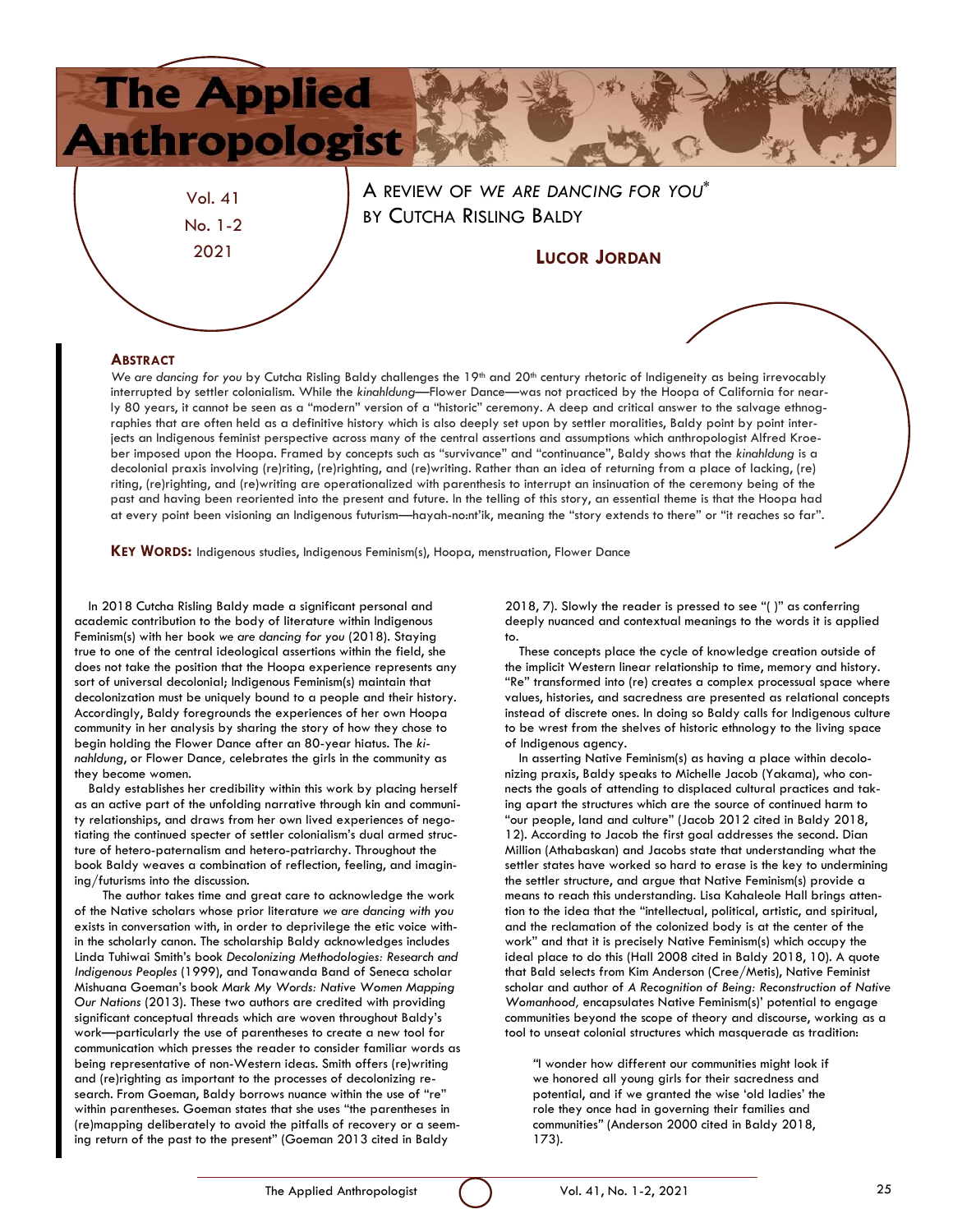**JORDAN A** review of we are dancing for you

Baldy places firmly Native Feminist critique as part of a complex methodological system expressing *survivance*. Survivance is a term that Gerald Vizenor is credited for, meaning "an active sense of presence over absence, deracination, and oblivion; survivance is the continuance of stories, not a mere reaction, however pertinent"; "Survivance stories are renunciations of dominance, detractions, obtrusions, the unbearable sentiments of tragedy, and the legacy of victimry" (Vizenor 2008, 1). Paula Gunn Allen, a Laguna Pueblo scholar and author of *The Sacred Hoop: Recovering the Feminine in American Indian Traditions,* sees the feminist approach as an ideal tool for uncovering the oppression which colonialism has embedded within Indigenous communities (1986).

Baldy draws from Native Feminist theory to situate the Hoopa coming of age ceremony within the realm of decolonizing methodology as an expression of survivance. She then uses the tools introduced above to engage the context which the Flower Dance moves within. In accomplishing this Baldy takes on the tasks of (re)writing, (re)righting, and (re)riteing the history, position, and context of Hoopa women within their community and culture.

Throughout the process of (re)writing, (re)righting, and (re)riteing, Baldy confronts the work of anthropologist Alfred Kroeber, who perhaps more than anyone else has been privileged as the etic authority on the Hoopa. Baldy provides a careful critique of Kroeber's failure to accurately explore the social and individual impact of the statesanctioned genocide carried out in what is currently known as California. She also demonstrates how his personal patriarchal biases and insecurities toward menstruation led him to falsely place the *kinahldung* ceremony on the margins of Hoopa society. Baldy's critique also helps the reader understand the necessity of nuancing the meaning of the 80-year space between *kinahldung* ceremonies.

Through her specific critique of Kroeber's salvage ethnographies, Baldy creates a larger discourse around the reality that far from being objective, researchers are inherently biased by their socialization, and limited in access by their positionality. Kroeber was an anthropologist of his times: he thought little of keeping the man he would call Ishi in a museum for the last five years of his life in order to further his own research, he curated an exhibit in the human zoos which were popular at the time, and he let his belief in cultural evolution and desire to place tribes along a spectrum approaching western civilization as the pinnacle filter his findings and methodologies.

Who Kroeber was as a researcher comes to bear in understanding what he recorded *and didn't record* about the Hoopa tribe. Kroeber had a strong preference to avoid asking his informants about the genocide because it made him feel uncomfortable, and with regard to a girl's coming of age ceremonies his capacity as a researcher was deeply limited by his unwillingness to openly talk about menstruation. His aversion to discussing menstruation went farther than mere prudishness, he also inexorably linked the act of hiding a woman's "periodic illness" with the attainment of his sense of "civilization" (Baldy 2018, 83). Furthermore, in his 17 years of interviews and conversations, Kroeber focused primarily on older men. Because of these simple aspects of his positionality and how that effected his sampling, inquiries, and interpretations, Kroeber fails to provide an accurate snapshot of the central social role of the Flower Dance and the strategic reasons for hiding the ceremony during and following the genocide. Drawing from Kroeber's salvage ethnography, one would assume that the ceremony existed, ended, received renewed interest, and would now be practiced in a new way; Baldy carefully deconstructs this narrative and instead brings forward one of survivance and continuance—and helps the reader to understand why it is important to see the difference. In the telling of this story, an essential theme is that the Hoopa had at every point been visioning an Indigenous futurism—*hayah-no:nt'ik*, meaning the "story extends to there" or "it reaches so far".

In her work of (re)writing, Baldy acknowledges herself reflexively historicizing the Flower Dance. Bridging this personal reflection to an awareness that placing Indigenous people in the past is a central part of the settler strategy for "inheriting" land, she from there sets out to interrogate the version of "history" which places the culture of the Hoopa in the past. (Re)writing this history involves contextualizing the settler accounts against Hoopa oral histories and more broadly scrutinized written stories of the period of the (state-supported) California genocide. Baldy does not attempt to offer a comprehensive account of the history of settler incursions into Hoopa territory. Instead, she presents the stories that need to be understood in order to see the continuity of agency and cultural vibrance which places the Hoopa people here and now *despite* settler efforts to the contrary. That Kroeber chose to avoid touching upon the experience of the genocide because he "could not stand all the tears…" (Buckley 1989, 19) creates a powerful call for (re)writing the settler history with multivocal narration.

Through these historical accounts Baldy demonstrates that "women especially, once centrally important to many Native societies, were targeted for gender violence because of how important they were to culture and politics in their communities" (Baldy 2018, 54). The difference between seeing the Flower Dance as "ending" and the need to "hide" the ceremony to protect young women is tied to the shift from viewing this as a revival of lost cultural practices, to seeing this as continuance.

Shifting to considering the Flower Dance within the framework of (re)righting builds upon the illumination of colonial suppression of Hoopa womanhood, and the attempts to normalize "heteropatriarchy by making women and their bodies 'taboo'" (Gunn 2008, 6). Placing women as being "right", menstruation as "right", and Hoopa communities as "right" challenges settler biopolitics and settler sexuality. (Re) righting, as Michelle Jacob asserts within her work, simultaneously creates a space for Indigenous practice and perspective while excluding a space for hetero-paternalism and the construct of settler colonialism (2012).

As touched on earlier in this review, Baldy gives attention to the role of anthropology in the writing of inaccuracies into the "record" of Indigenous knowledge. With regards specifically to Kroeber's documentations of menstrual "taboo" among the Hoopa, Baldy emphasizes Kroeber's own unwillingness to speak openly on menstruation—even to the point of refusing to use the word when speaking to the older male informants who were the body of his sample when exploring "women's periodic illness" (Kroeber 1925, 862). Baldy points our attention to the fact that Kroeber's firm belief that menstruation was universally held in contempt did specific harm to the entire Hoopa community. Understanding that the Hoopa had to hide their culture due to the threats extended not just from settlers and miners, but from social scientists who were mining and misrepresenting Hoopa culture allows the reader to critically consider what stories still remain hidden behind salvage anthropology.

Settler colonial narratives frame science as a means for purportedly emancipating women from menstrual taboos, exemplified in assertions by settler scholars such as Stein and Kim, who state that "we can all breath a collective sigh of relief that the more drastic theories and treatments of the ancient world disappeared like the morning dew in the past century as scientific discovery rendered them obsolete" (2009, 107). In response to this false narrative, Baldy brings light to hetero-paternalistic knowledge production and its suc-